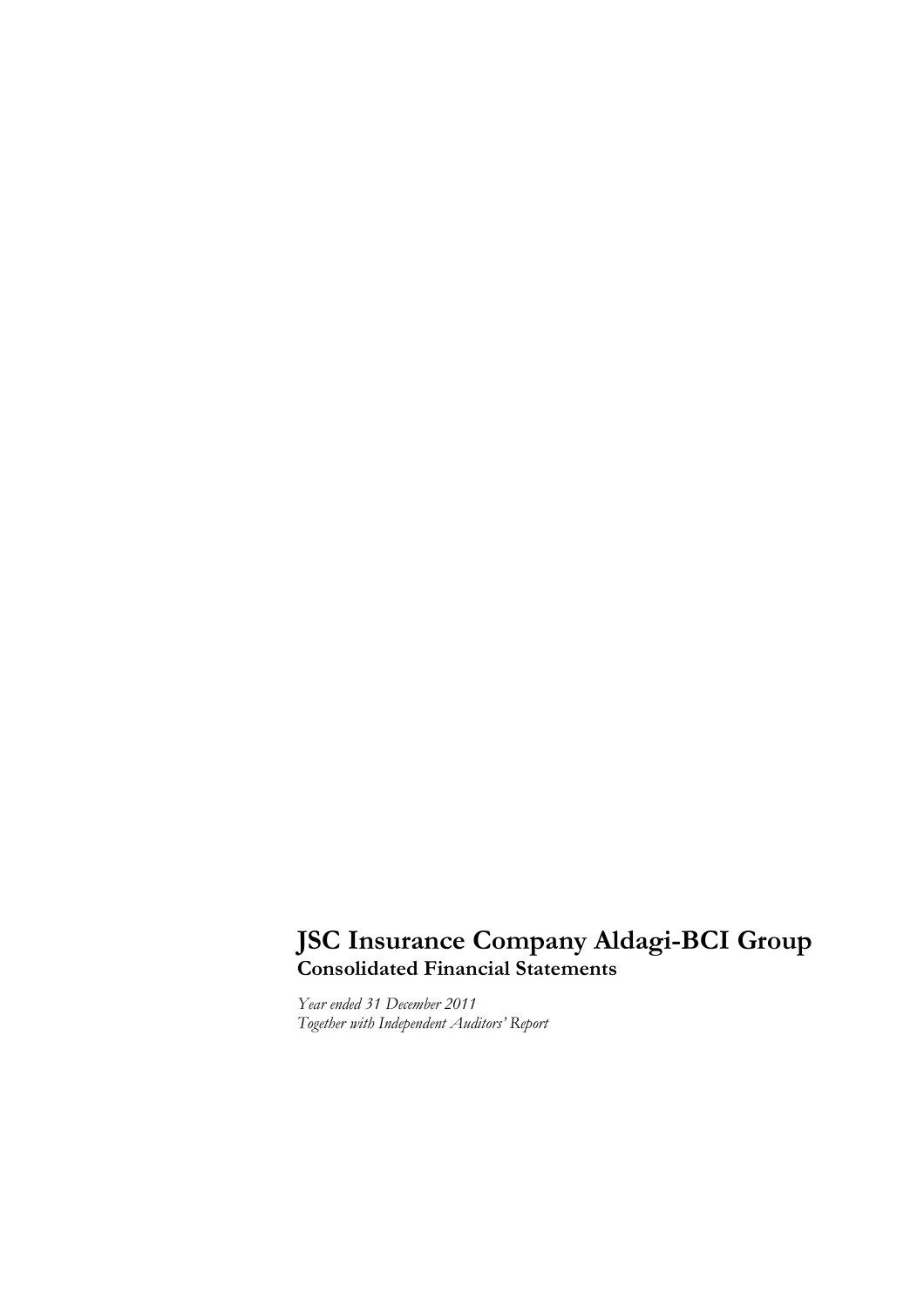# **CONTENTS**

# **INDEPENDENT AUDITORS' REPORT**

# NOTES TO CONSOLIDATED FINANCIAL STATEMENTS

| 1.  |  |
|-----|--|
| 2.  |  |
| 3.  |  |
|     |  |
| 5.  |  |
| 6.  |  |
| 7.  |  |
| 8.  |  |
| 9.  |  |
| 10. |  |
| 11. |  |
| 12. |  |
| 13. |  |
| 14. |  |
| 15. |  |
| 16. |  |
| 17. |  |
| 18. |  |
| 19. |  |
| 20. |  |
| 21. |  |
| 22. |  |
| 23. |  |
| 24. |  |
| 25. |  |
| 26. |  |
| 27. |  |
| 28. |  |
| 29. |  |
| 30. |  |
| 31. |  |
| 32. |  |
| 33. |  |
| 34. |  |
| 35. |  |
| 36. |  |
|     |  |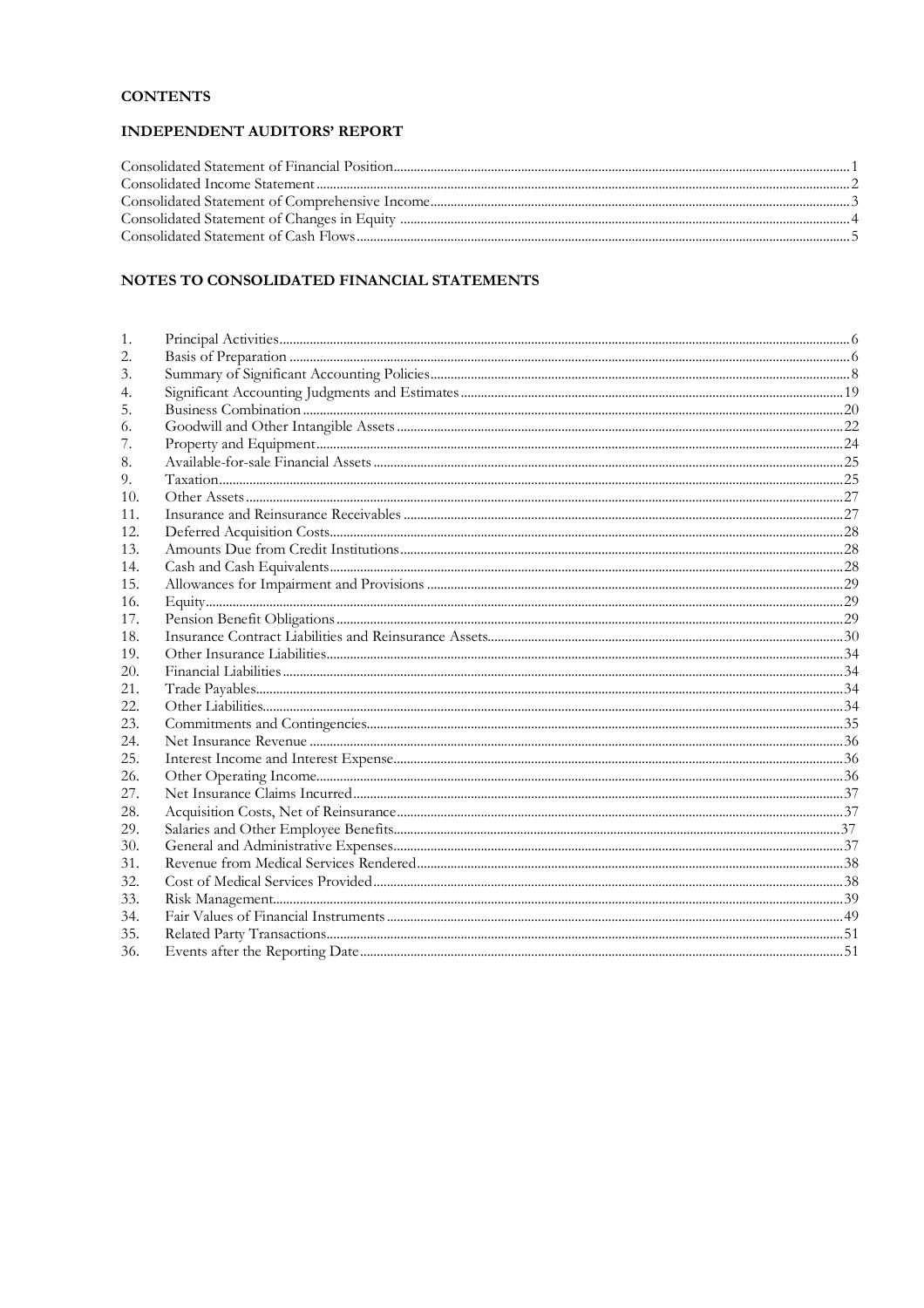

Ernst & Young LLC Kote Abkhazi Street, 44 Tbilisi, 0105, Georgia Tel: +995 (32) 243 9375 Fax: +995 (32) 243 9376 www.ey.com/georgia

**შპს ერნსტ ენდ იანგი**<br>საქართველო, 0105 თბილისი<br>კოტე აფხაზის ქუჩა 44

ტელ: +995 (32) 243 9375 ფაქსი: +995 (32) 243 9376

# **INDEPENDENT AUDITORS' REPORT**

To the Shareholders and Board of Directors of JSC Insurance Company Aldagi-BCI -

We have audited the accompanying consolidated financial statements of JSC Insurance Company Aldagi-BCI and its subsidiaries (collectively "JSC Insurance Company Aldagi-BCI Group"), which comprise the consolidated statement of financial position as at 31 December 2011 and the consolidated income statement, consolidated statements of comprehensive income, of changes in equity and of cash flows for the year then ended, and a summary of significant accounting policies and other explanatory information.

#### *Management's responsibility for the consolidated financial statements*

Management is responsible for the preparation and fair presentation of these consolidated financial statements in accordance with International Financial Reporting Standards, and for such internal control as management determines is necessary to enable the preparation of consolidated financial statements that are free from material misstatement, whether due to fraud or error.

#### *Auditors' responsibility*

Our responsibility is to express an opinion on these consolidated financial statements based on our audit. We conducted our audit in accordance with International Standards on Auditing. Those standards require that we comply with ethical requirements and plan and perform the audit to obtain reasonable assurance about whether the consolidated financial statements are free from material misstatement.

An audit involves performing procedures to obtain audit evidence about the amounts and disclosures in the consolidated financial statements. The procedures selected depend on the auditors' judgment, including the assessment of the risks of material misstatement of the consolidated financial statements, whether due to fraud or error. In making those risk assessments, the auditor considers internal control relevant to the entity's preparation and fair presentation of the consolidated financial statements in order to design audit procedures that are appropriate in the circumstances, but not for the purpose of expressing an opinion on the effectiveness of the entity's internal control. An audit also includes evaluating the appropriateness of accounting policies used and the reasonableness of accounting estimates made by management, as well as evaluating the overall presentation of the consolidated financial statements.

We believe that the audit evidence we have obtained is sufficient and appropriate to provide a basis for our audit opinion.

*Opinion* 

In our opinion, the consolidated financial statements referred to above present fairly, in all material respects, the financial position of JSC Insurance Company Aldagi-BCI and its subsidiaries as at 31 December 2011 and their financial performance and their cash flows for the year then ended in accordance with International Financial Reporting Standards.

# ERNST& YOUNG LLC

15 May 2012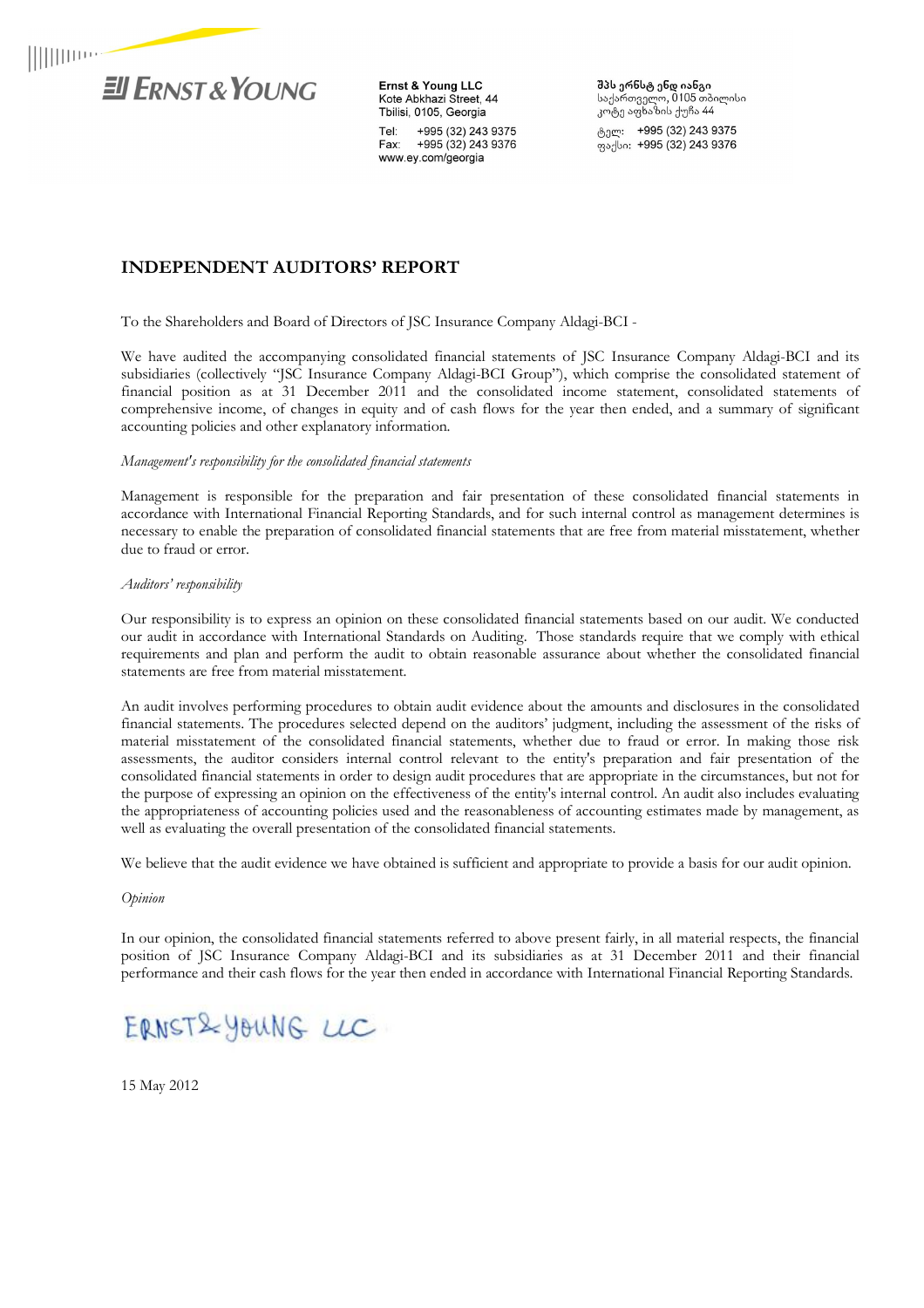# **CONSOLIDATED STATEMENT OF FINANCIAL POSITION**

# **AS AT 31 DECEMBER 2011**

*(Thousands of Georgian lari)* 

|                                                        | <b>Notes</b> | 2011    | 2010   |
|--------------------------------------------------------|--------------|---------|--------|
| <b>Assets</b>                                          |              |         |        |
| Goodwill and other intangible assets                   | 6            | 16,828  | 16,147 |
| Deferred acquisition costs                             | 12           | 1,534   | 1,629  |
| Property and equipment                                 | 7            | 63,428  | 10,867 |
| Available-for-sale investments                         | 8            | 3,093   | 4,576  |
| Loan issued                                            |              | 5,154   | 625    |
| Reinsurance assets                                     | 17           | 8,778   | 7,271  |
| Deferred income tax assets                             | 9            | 50      | 11     |
| Current income tax assets                              | 9            | 409     | 212    |
| Prepayments for long-term assets                       | 10           | 8,952   | 2,953  |
| Other assets                                           | 10           | 9,868   | 3,278  |
| Insurance and reinsurance receivables                  | 11           | 22,214  | 19,454 |
| Amounts due from credit institutions                   | 13           | 9,443   | 6,659  |
| Cash and cash equivalents                              | 14           | 7,106   | 9,676  |
| Total assets                                           |              | 156,857 | 83,358 |
| Equity                                                 |              |         |        |
| Share capital                                          | 16           | 7,243   | 7,243  |
| Additional paid-in capital                             |              | 10,565  | 10,565 |
| Other reserves                                         |              | 431     | 431    |
| Retained earnings                                      |              | 8,587   | 2,473  |
| Total equity attributable to shareholders of the Group |              | 26,826  | 20,712 |
| Non-controlling interests                              |              | 14,634  | 1,248  |
| Total equity                                           |              | 41,460  | 21,960 |
| Liabilities                                            |              |         |        |
| Pension benefit obligations                            | 17           | 6,353   | 4,949  |
| Deferred income tax liabilities                        | 9            | 1,581   | 182    |
| Insurance contract liabilities                         | 18           | 35,289  | 32,580 |
| Other insurance liabilities                            | 19           | 9,659   | 7,138  |
| Financial liabilities                                  | 20           | 26,510  | 13,138 |
| Trade payables                                         | 21           | 30,816  | 1,112  |
| Other liabilities                                      | 22           | 5,189   | 2,299  |
| <b>Total liabilities</b>                               |              | 115,397 | 61,398 |
| Total equity and liabilities                           |              | 156,857 | 83,358 |

**Signed and authorized for release on behalf of the Management Board of JSC Insurance Company Aldagi-BCI:** 

15 May 2012

Nikoloz Gamkrelidze General Director Irakli Gogia **Director** Deputy General Director Giorgi Mindiashvili 2. 2006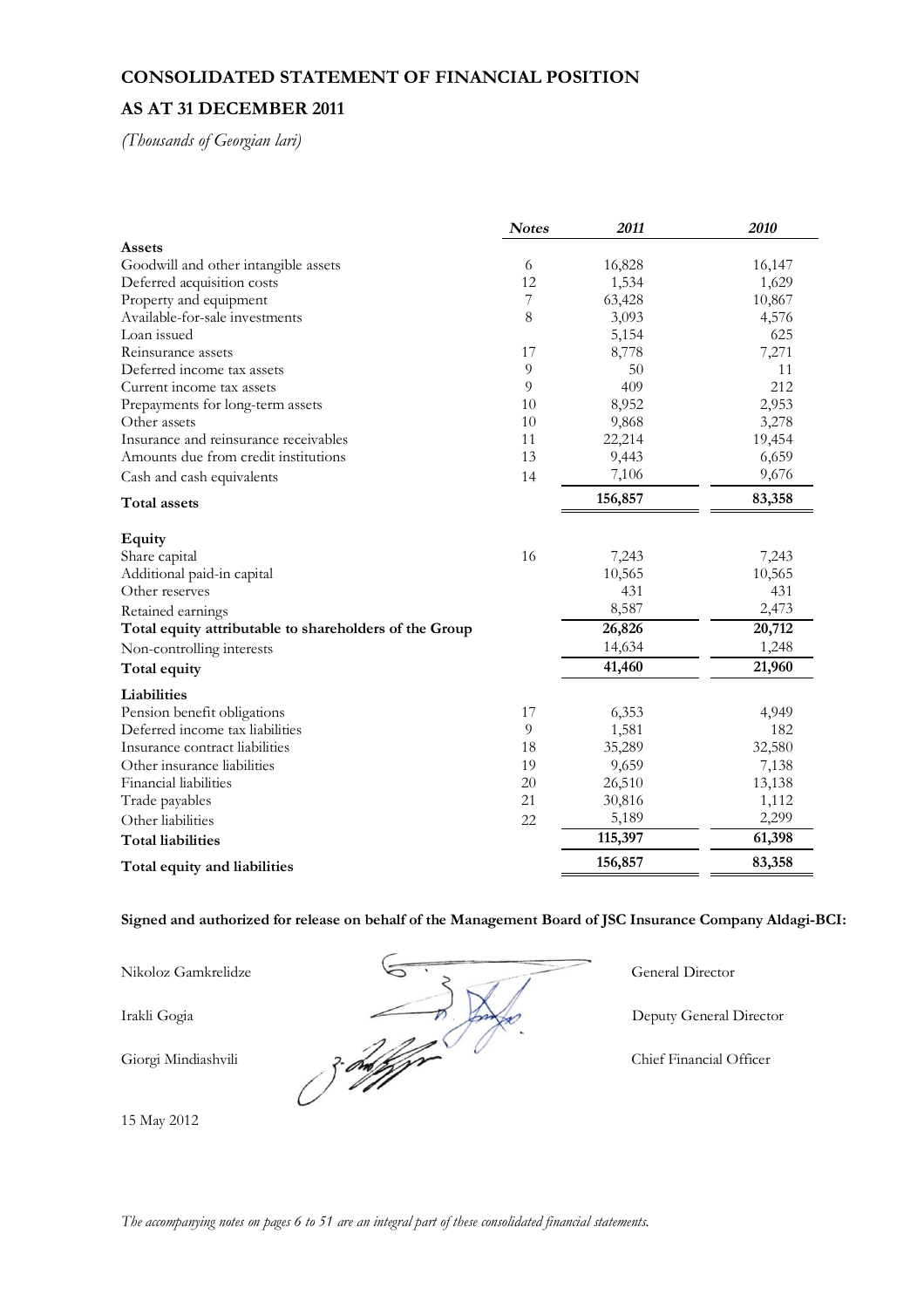# **CONSOLIDATED INCOME STATEMENT**

# **FOR THE YEAR ENDED 31 DECEMBER 2011**

|                                                                     | <b>Notes</b> | 2011      | 2010      |
|---------------------------------------------------------------------|--------------|-----------|-----------|
| Gross earned premiums on insurance contracts                        |              | 62,063    | 61,040    |
| Reinsurers' share of gross earned premiums on insurance contracts   |              | (10, 452) | (11, 129) |
| Net insurance revenue                                               | 24           | 51,611    | 49,911    |
| Realized gain from available-for-sale financial assets              |              | 827       |           |
| Interest income                                                     | 25           | 1,798     | 949       |
| Revenue from medical services rendered                              | 31           | 9,257     | 2,095     |
| Translation gain                                                    |              | (793)     | 371       |
| Other operating income                                              | 26           | 3,428     | 1,164     |
| Other revenue                                                       |              | 14,517    | 4,579     |
| <b>Total revenue</b>                                                |              | 66,128    | 54,490    |
| Gross insurance benefits and claims paid                            |              | (31, 982) | (26, 941) |
| Reinsurers' share of gross insurance benefits and claims paid       |              | 1,615     | 2,486     |
| Gross change in insurance contract liabilities                      |              | 377       | (1,370)   |
| Reinsurers' share of gross change in insurance contract liabilities |              | 226       | 831       |
| Net insurance claims                                                | 27           | (29, 764) | (24, 994) |
| Acquisition costs, net of reinsurance                               | 28           | (3,367)   | (3,831)   |
| Salaries and other employee benefits                                | 29           | (9,600)   | (7,570)   |
| General and administrative expenses                                 | 30           | (5,888)   | (4,700)   |
| Depreciation and amortization expenses                              | 6,7          | (977)     | (663)     |
| Impairment charge                                                   | 15           | (763)     | (591)     |
| Interest expense                                                    | 25           | (2,230)   | (1,698)   |
| Cost of medical services provided                                   | 32           | (5,642)   | (4, 332)  |
| Other operating expenses                                            |              | (626)     | (427)     |
| Other expenses                                                      |              | (29,093)  | (23, 812) |
| Total claims and expenses                                           |              | (58, 857) | (48, 806) |
| Profit before income tax                                            |              | 7,271     | 5,684     |
| Income tax expense                                                  | 9            | (769)     | (662)     |
| Profit for the year                                                 |              | 6,502     | 5,022     |
| Attributable to:                                                    |              |           |           |
| - shareholders of the Company                                       |              | 6,114     | 4,967     |
| - non-controlling interests                                         |              | 388       | 55        |
|                                                                     |              | 6,502     | 5,022     |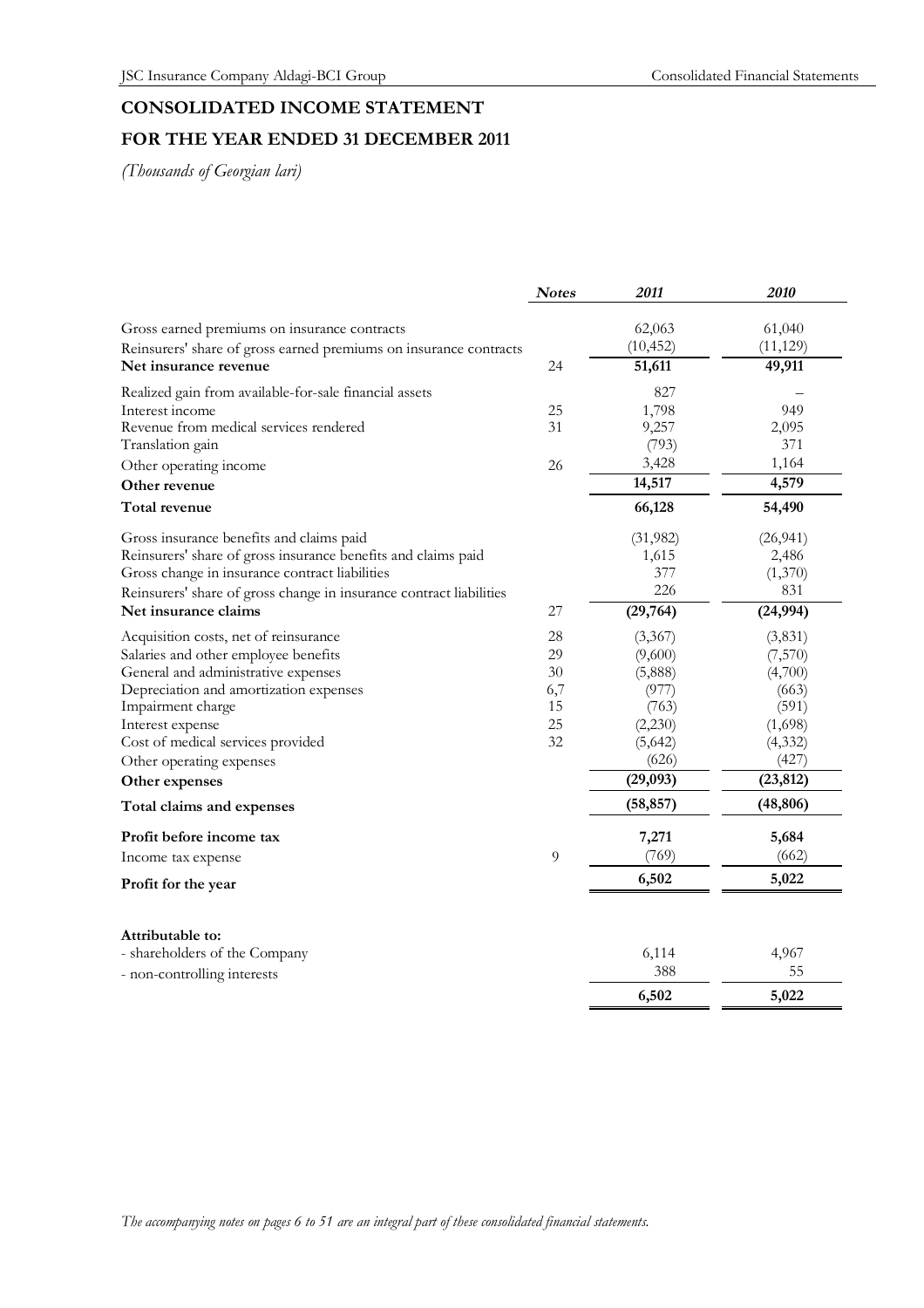# **CONSOLIDATED STATEMENT OF COMPREHENSIVE INCOME**

# **FOR THE YEAR ENDED 31 DECEMBER 2011**

| <b>Notes</b> | 2011  | 2010  |
|--------------|-------|-------|
|              | 6,502 | 5,022 |
|              |       |       |
|              | 827   |       |
|              |       |       |
|              | (827) |       |
|              |       | (429) |
|              |       |       |
| $\Omega$     |       | 74    |
|              |       | (355) |
|              | 6,502 | 4,667 |
|              |       |       |
|              | 6,502 | 4,800 |
|              |       | (133) |
|              | 6,502 | 4,667 |
|              |       |       |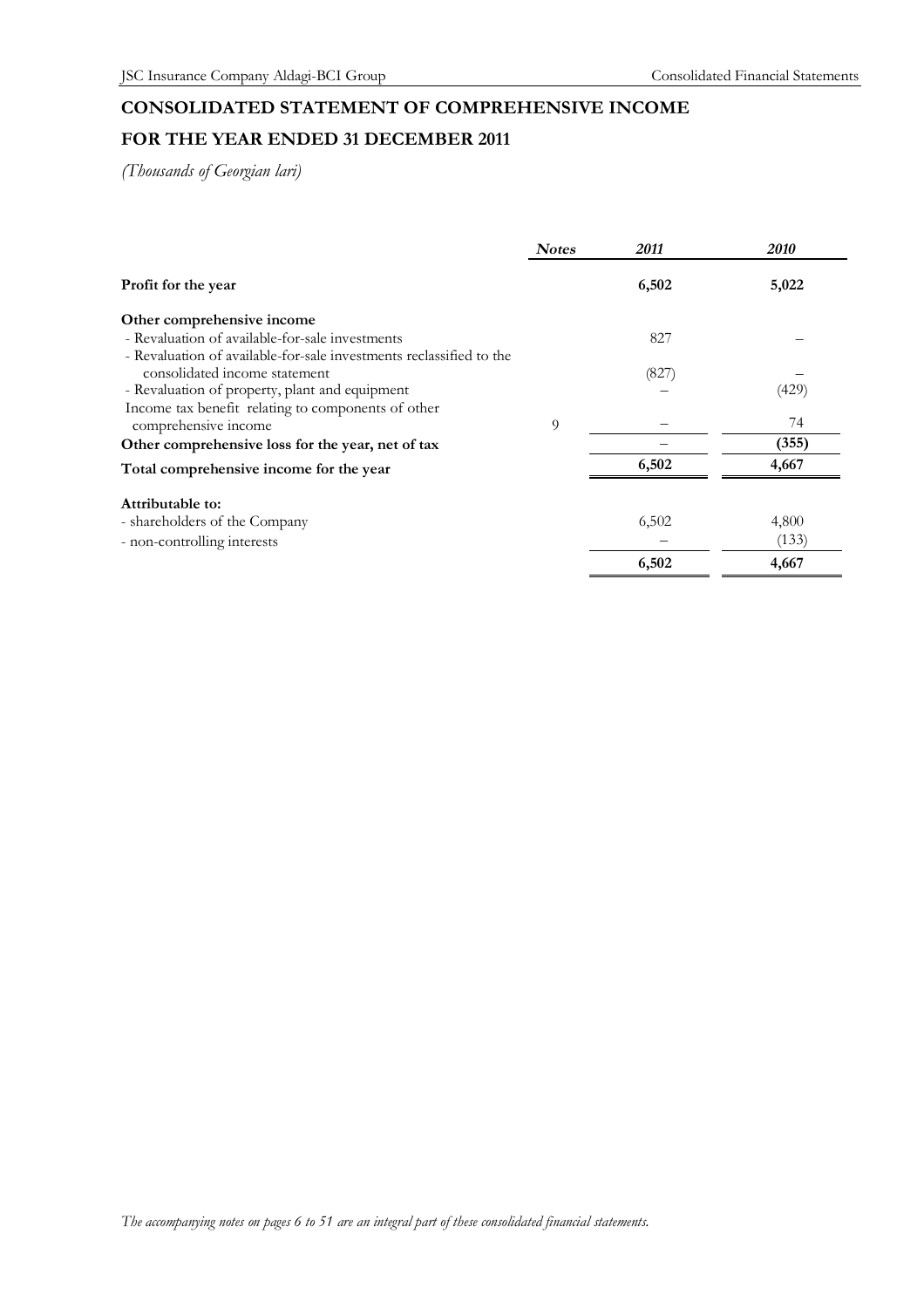# **CONSOLIDATED STATEMENT OF CHANGES IN EQUITY**

# **FOR THE YEAR ENDED 31 DECEMBER 2011**

|                                                                    |                         |                                         |                   | Attributable to shareholders of the Group |                 |                                  |                 |
|--------------------------------------------------------------------|-------------------------|-----------------------------------------|-------------------|-------------------------------------------|-----------------|----------------------------------|-----------------|
|                                                                    | <b>Share</b><br>capital | <b>Additional</b><br>paid-in<br>capital | Other<br>reserves | Retained<br>earnings                      | Total           | Non-<br>controlling<br>interests | Total<br>equity |
| 31 December 2009<br>Total comprehensive income (loss)              | 7,243                   | 10,565                                  | 598<br>(167)      | (2, 494)<br>4,967                         | 15,912<br>4,800 | 1,381<br>(133)                   | 17,293<br>4,667 |
| 31 December 2010                                                   | 7,243                   | 10,565                                  | 431               | 2,473                                     | 20,712          | 1,248                            | 21,960          |
| Total comprehensive income<br>Non-controlling interests arising on |                         |                                         |                   | 6,114                                     | 6,114           | 388                              | 6,502           |
| acquisition of subsidiaries                                        |                         |                                         |                   |                                           |                 | 12,998                           | 12,998          |
| 31 December 2011                                                   | 7,243                   | 10,565                                  | 431               | 8,587                                     | 26,826          | 14,634                           | 41,460          |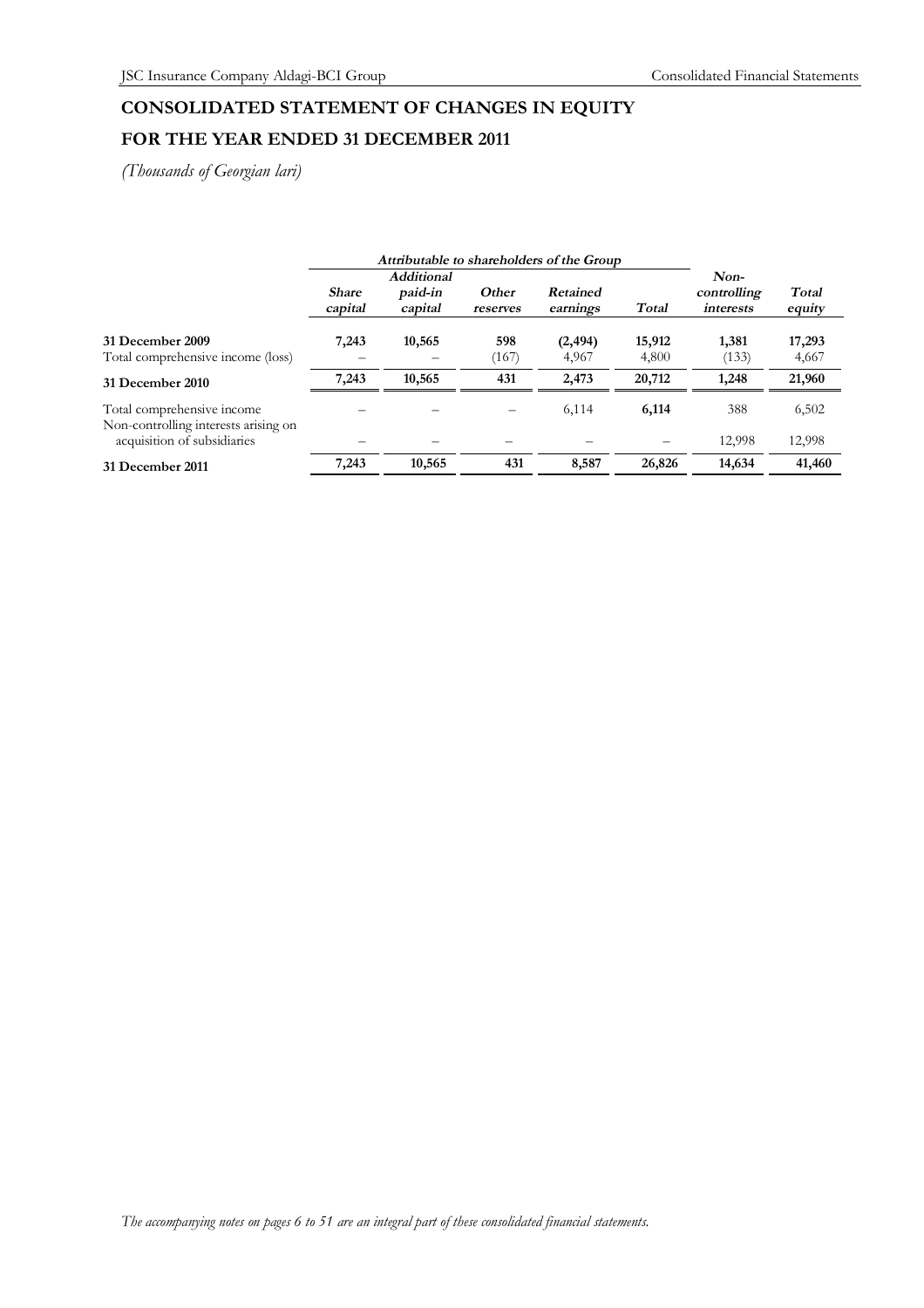# **CONSOLIDATED STATEMENT OF CASH FLOWS FOR THE YEAR ENDED 31 DECEMBER 2011**

|                                                               | <b>Notes</b>   | 2011      | 2010      |
|---------------------------------------------------------------|----------------|-----------|-----------|
| Cash flows from operating activities                          |                |           |           |
| Insurance premiums received                                   |                | 61,946    | 61,596    |
| Reinsurance premiums paid                                     |                | (8,321)   | (12, 325) |
| Insurance benefits and claims paid                            |                | (33, 244) | (29,056)  |
| Reinsurance claims received                                   |                | 1,035     | 4,411     |
| Acquisition costs paid                                        |                | (3,107)   | (4,319)   |
| Salaries and benefits paid                                    |                | (7, 397)  | (7,613)   |
| Cash paid to other suppliers of goods and services            |                | (7, 199)  | (6, 517)  |
| Interest received                                             |                | 958       | 458       |
| Income received from medical service rendered                 |                | 7,151     | 1,745     |
| Cost of medical services paid                                 |                | (6,052)   | (1,244)   |
| Operating taxes paid                                          |                | (421)     |           |
| Other operating income received                               |                | 1,691     | 770       |
| Other operating expenses paid                                 |                | (118)     | (427)     |
| Net cash flows from operating activities before income tax    |                | 6,922     | 7,455     |
| Income tax paid                                               |                | (606)     |           |
| Net cash flows from operating activities                      |                | 6,316     | 7,455     |
| Cash flows from investing activities                          |                |           |           |
| Acquisition of subsidiary, net of cash acquired               | 5              | 408       | (435)     |
| Purchase of premises and equipment                            | $\overline{7}$ | (14, 943) | (3, 412)  |
| Purchase of intangible assets                                 | 6              | (274)     | (40)      |
| Loans issued                                                  |                | (5,223)   | (632)     |
| Proceeds from/(purchase of) investments                       |                | 9         | (1,000)   |
| Proceeds from sale of premises and equipment                  |                |           | 508       |
| Net cash flows from used in investing activities              |                | (20, 023) | (5,011)   |
| Cash flows from financing activities                          |                |           |           |
| Proceeds from borrowings                                      |                | 18,269    | 12,935    |
| Repayments of borrowings                                      |                | (4,751)   | (11, 131) |
| Interest paid                                                 |                | (2,358)   | (1, 571)  |
| Net cash flows from financing activities                      |                | 11,160    | 233       |
| Effect of exchange rates changes on cash and cash equivalents |                | (23)      | 184       |
| Net (decrease)/increase in cash and cash equivalents          |                | (2,570)   | 2,861     |
| Cash and cash equivalents, 1 January                          | 14             | 9,676     | 6,815     |
| Cash and cash equivalents, 31 December                        | 14             | 7,106     | 9,676     |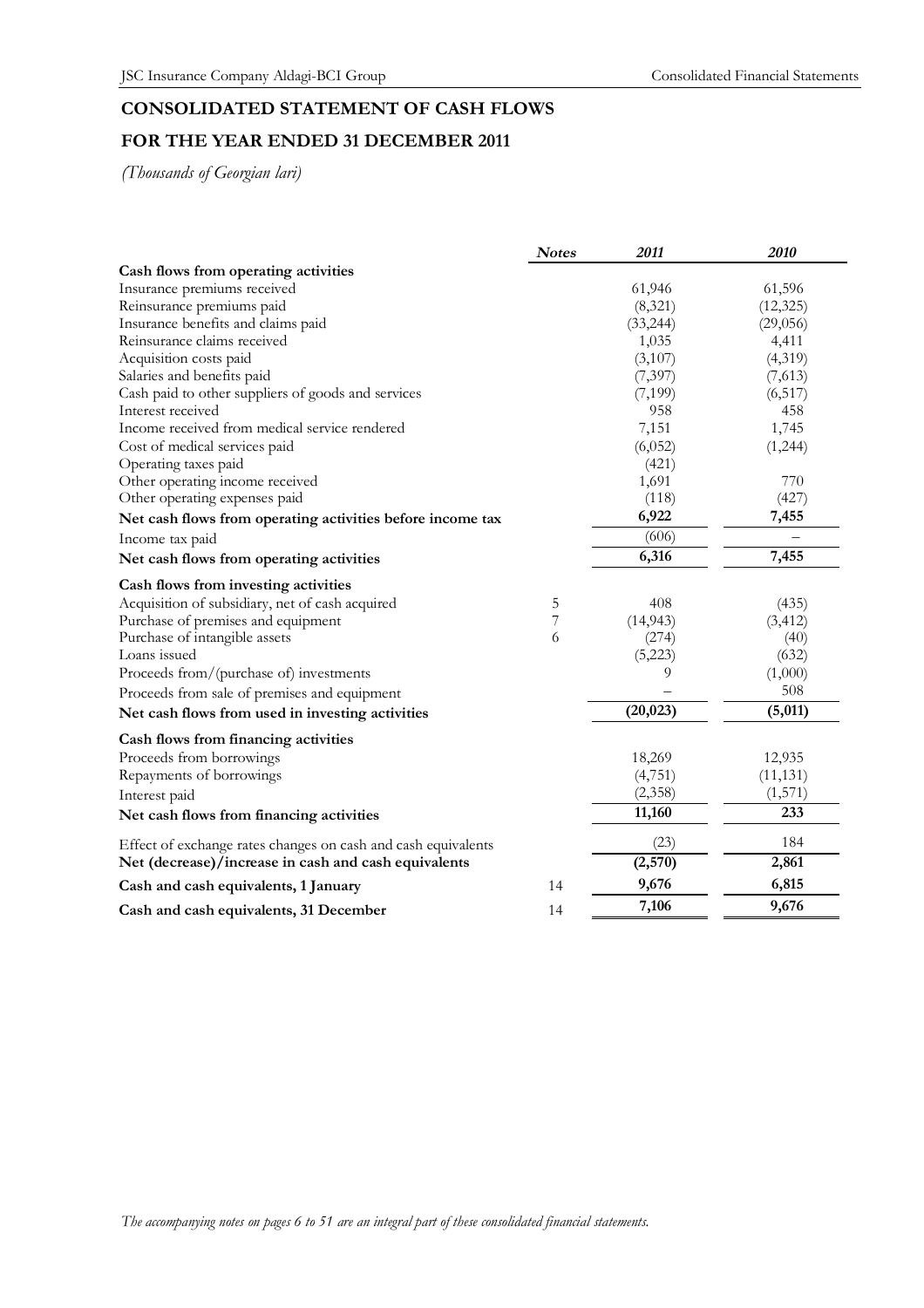# **1. Principal Activities**

**JSC Insurance Company Aldagi-BCI** (the "Company") is the parent company of a Group. The former British-Caucasian Insurance Company was a joint stock company formed on 11 August 1998 based on the decision of Vake District Court of Tbilisi, under the laws of Georgia. On 15 April 2005, it was renamed into Insurance Company BCI, a joint stock company, formed on the basis of Vake-Saburtalo District Court of Tbilisi. On 12 December 2006, Insurance Company BCI acquired 100% of JSC Insurance Company Aldagi. The latter was merged with Insurance Company BCI on 22 June 2007. As a result of the merger JSC Insurance Company Aldagi terminated its activities and Insurance Company BCI was renamed as JSC Insurance Company Aldagi-BCI. The Company possesses two types of insurance licences issued by the Insurance Bureau and Supervisory Board of Georgia for life and non-life insurance products. The Company offers various life and non-life insurance services and insurance products relating to property, liability, personal insurance and others. Besides insurance services, the Group also provides healthcare products and services through its 51% owned subsidiary JSC My Family Clinic ("MFC").

The main office of JSC Insurance Company Aldagi-BCI is located in Tbilisi and it has five additional service centres in Tbilisi, Batumi, Poti, Kutaisi and Ozurgeti. The Company's legal address is 34 Griboedovi St., Tbilisi, Georgia.

As of 31 December 2011 and 2010, the Company was 49%-owned by JSC Bank of Georgia ("BoG") and 51%-owned by JSC BG Capital ("BGC"). BGC is 100% owned by the ultimate parent JSC Bank of Georgia. As at 31 December 2011 and 2010 91.45% of the outstanding shares of JSC Bank of Georgia ("BoG") were owned by Bank of New York, 4.16% were owned by East Capital Financial Institutions. Other shareholders individually owned less than 4% of the outstanding shares of JSC Bank of Georgia.

# **2. Basis of Preparation**

#### **General**

These consolidated financial statements have been prepared in accordance with International Financial Reporting Standards ("IFRS"). The Group is required to maintain its records and prepare its consolidated financial statements for regulatory purposes in Georgian lari in accordance with IFRS.

The consolidated financial statements have been prepared under the historical cost convention except as disclosed in the accounting policies below.

These consolidated financial statements are presented in thousands of Georgian lari ("GEL"), except per share amounts and unless otherwise indicated. GEL is the Group's functional currency as the majority of the Group's transactions are denominated, or funded in Georgian lari. Transactions in other currencies are treated as transactions in foreign currencies.

The Group presents its consolidated statement of financial position broadly in order of liquidity.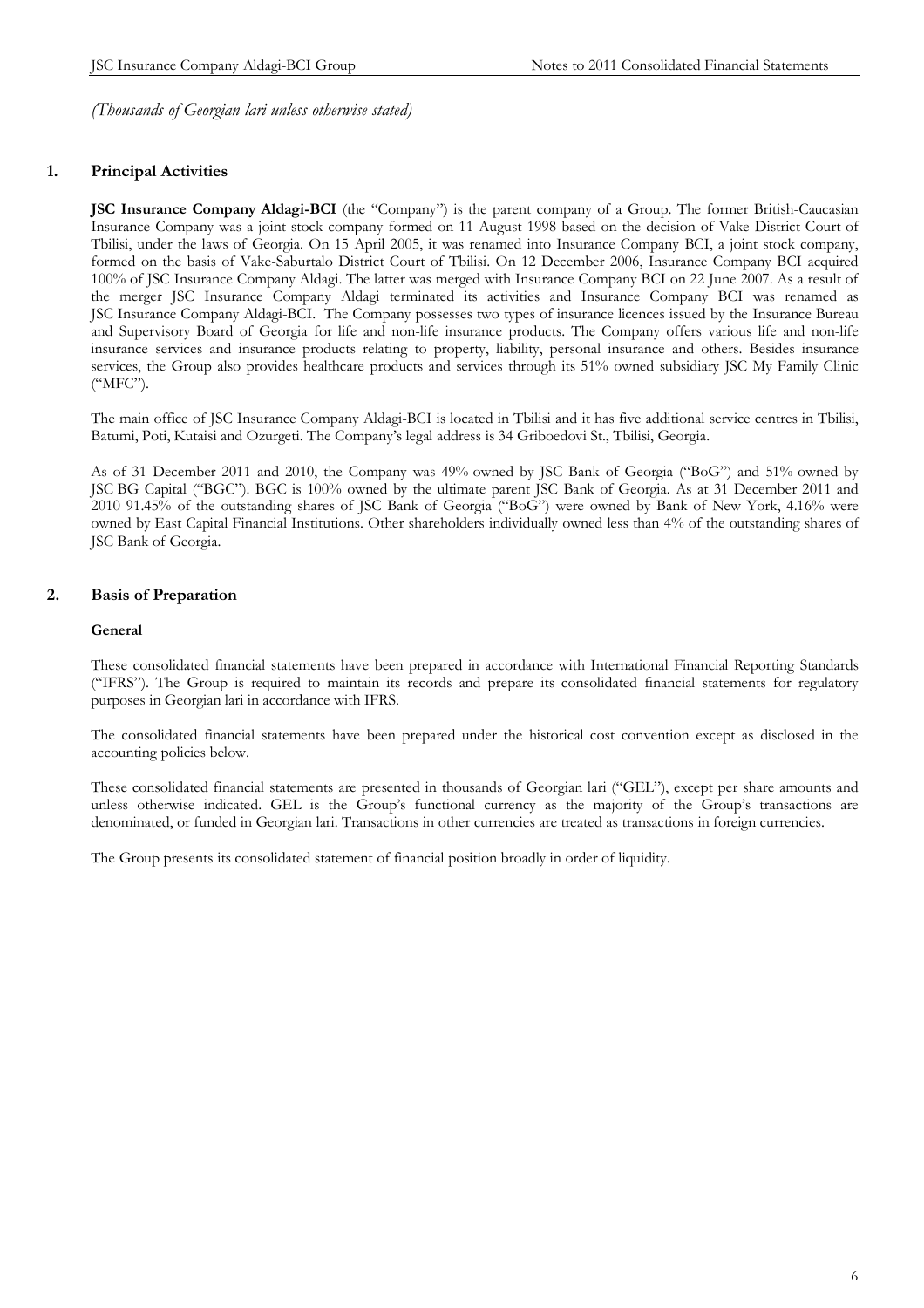# **2. Basis of Preparation (continued)**

|                                                                                                 | Ownership/<br>Voting |                          |                          |                         |                        |                                                                        |
|-------------------------------------------------------------------------------------------------|----------------------|--------------------------|--------------------------|-------------------------|------------------------|------------------------------------------------------------------------|
| Subsidiary                                                                                      | 2011                 | 2010                     | Date of<br>incorporation | Industry                | Date of<br>acquisition | <b>Legal Address</b>                                                   |
| <b>JSC My Family Clinic</b>                                                                     | 51%                  | 100%                     | 3 October 2005           | Health Service Provider | Not Applicable*        | 34 Griboedovi St., Tbilisi,<br>Georgia                                 |
| JSC St. Nicholas Surgery Clinic                                                                 | 55%                  | $55\%$                   | 24 May 2000              | Health Service Provider | 20 May 2008            | 9 Paulo Iashvili St., Kutaisi,<br>Georgia                              |
| Kutaisi Regional Clinical Hospital LLC                                                          | 100%                 | 100%                     | 24 September<br>2010     | Health Service Provider | 24 September 2010      | is 2 Otskheli St. Tbilisi,<br>Georgia                                  |
| Biznes Centri Kazbegze, LLC                                                                     | 100%                 | Ĩ.                       | 22 June 2010             | Various                 | 24 August 2011         | 44 Al. Kazbegi ave,<br>Tbilisi, Georgia                                |
| JSC Zugdidi multi profile Clinical<br>Hospital "Republic"                                       | 100%                 | ä,                       | 11 June 1998             | Health Service Provider | 29 November 2011       | 206 Gamsakhurdia St.,<br>Zugdidi, Georgia.                             |
| JSC Kutaisi County Treatment and<br>Diagnostic Center for Mothers and<br>Children               | 66.7%                |                          | 5 May 2003               | Health Service Provider | 29 November 2011       | 85 Djavakhishvili St., Kutaisi,<br>Georgia                             |
| JSC Chkhorotskhu Regional Central<br>Hospital                                                   | 100%                 |                          | 30 November<br>1999      | Health Service Provider |                        | 16 Mshvidobis street,<br>29 November 2011 Chkhorotskhu Distr., Georgia |
| Academician Z. Tskhakaia National<br>Center of Intervention Medicine of<br>Western Georgia, LTD | 66.7%                |                          | 15 October 2004          | Health Service Provider | 29 November 2011       | 83 A Djavakhishvili St.,<br>Kutaisi, Georgia                           |
| E.K. Pipia Central Hospital of<br>Tsalenjikha, LTD                                              | 100%                 | $\overline{\phantom{a}}$ | 1 September 1999         | Health Service Provider | 29 November 2011       | 6 Tchurghulia St.,<br>Tsalendjikha, Georgia                            |
| Martvili Multi profile Hospital, LTD                                                            | 100%                 |                          | 17 March 2000            | Health Service Provider | 29 November 2011       | 111 Mshvidobis street,<br>Martvili, Georgia                            |
| Abasha Outpatient-Polyclinic Union,<br><b>LTD</b>                                               | 100%                 |                          | 16 March 2000            | Health Service Provider | 29 November 2011       | 141 Tavisufleba St., Abasha<br>Distr, Georgia                          |
| Tskaltubo Regional Hospital, LTD                                                                | 66.7%                |                          | 29 September<br>1999     | Health Service Provider | 29 November 2011       | is 16 Eristavi St., Tskhaltubo,<br>Georgia                             |
| Khobi Central Regional Hospital, LTD                                                            | 100%                 |                          | 13 July 2000             | Health Service Provider | 29 November 2011       | 2 Tchkhondideli St., Khobi,<br>Georgia                                 |

\* This subsidiary was incorporated by the Company.

#### **Presentation of cash flows**

The Group classifies cash flows for the acquisition and disposal of financial assets as operating cash flows, as the purchases are funded from the cash flows associated with the origination of insurance contracts, net of the cash flows for payments of benefits and claims incurred for insurance contracts, which are respectively treated under operating activities.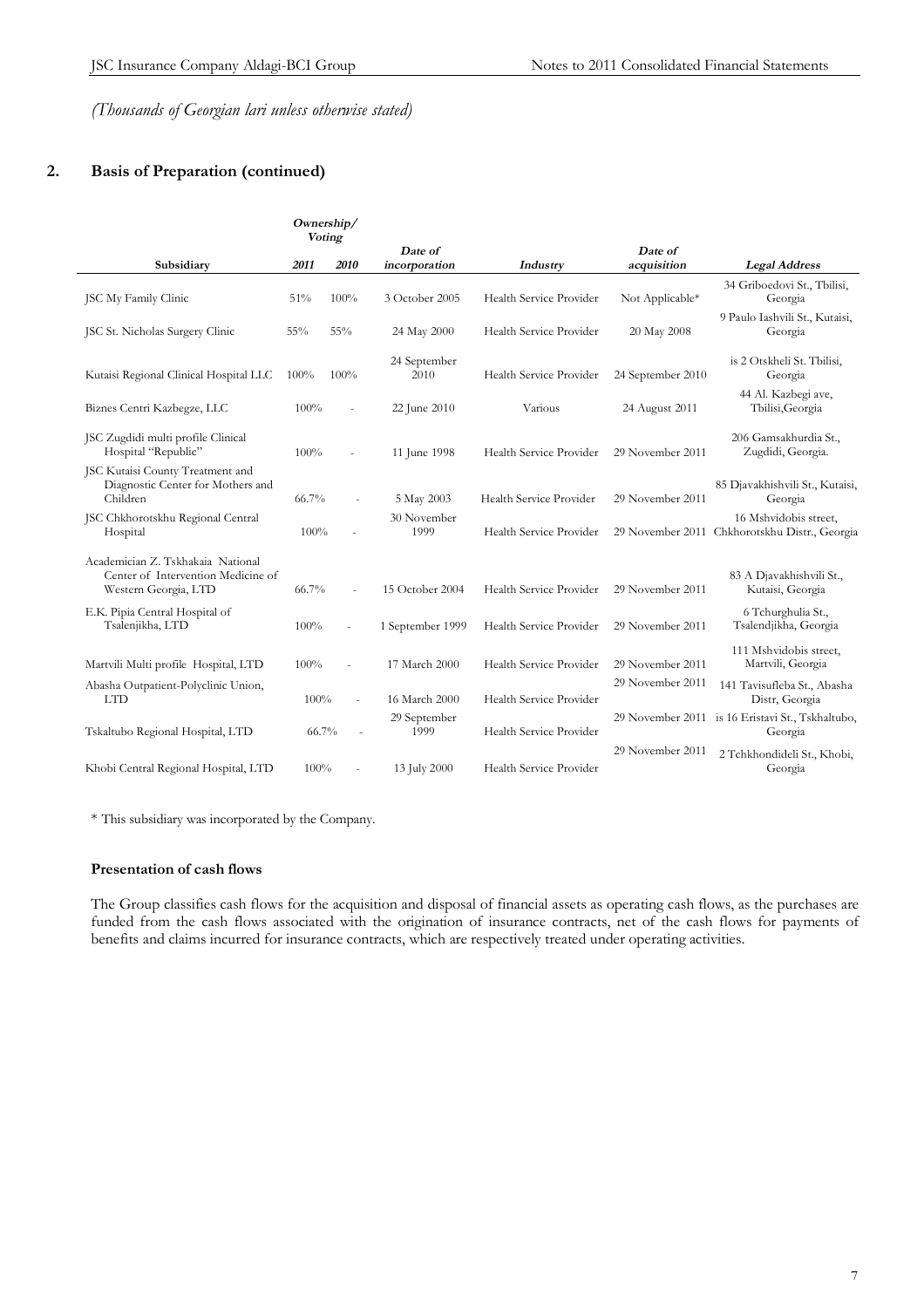# **3. Summary of Significant Accounting Policies**

#### **Adoption of new or revised standards and interpretations**

The Group has adopted the following amended IFRS and new IFRIC Interpretations during the year ended 31 December 2011. The principal effects of these changes are as follows:

#### *IAS 24 "Related party disclosures" (Revised)*

The revised IAS 24, issued in November 2009 and effective for annual periods beginning on or after 1 January 2011, simplifies the disclosure requirements for government-related entities and clarifies the definition of a related party. Previously, an entity controlled or significantly influenced by a government was required to disclose information about all transactions with other entities controlled or significantly influenced by the same government. The revised standard requires disclosure about these transactions only if they are individually or collectively significant. The revised IAS 24 is effective for annual periods beginning on or after 1 January 2011. The revised IAS 24 did not have any impact on the Group's consolidated financial statements.

#### *Amendments to IAS 32 "Financial instruments: Presentation": Classification of Rights Issues"*

In October 2009, the IASB issued amendment to IAS 32. Entities shall apply that amendment for annual periods beginning on or after 1 February 2010. The amendment alters the definition of a financial liability in IAS 32 to classify rights issues and certain options or warrants as equity instruments. This is applicable if the rights are given pro rata to all of the existing owners of the same class of an entity's non-derivative equity instruments, in order to acquire a fixed number of the entity's own equity instruments for a fixed amount in any currency. This amendment had no impact on the Group's consolidated financial statements.

#### *IFRIC 19 "Extinguishing Financial Liabilities with Equity Instruments"*

IFRIC Interpretation 19 was issued in November 2009 and is effective for annual periods beginning on or after 1 July 2010. The interpretation clarifies the accounting when the terms of a financial liability are renegotiated and result in the entity issuing equity instruments to a creditor to extinguish all or part of the financial liability. IFRIC 19 did not have any impact on the Group's consolidated financial statements.

#### *Improvements to IFRSs*

In May 2010, the IASB issued the third omnibus of amendments to its standards, primarily with a view to removing inconsistencies and clarifying wording. Most of the amendments are effective for annual periods beginning on or after 1 January 2011. There are separate transitional provisions for each standard. Amendments included in the May 2010 "Improvements to IFRS" had an impact on the accounting policies, financial position or performance of the Group, as described below.

- IFRS 3 Business combinations: limits the scope of the measurement choices that only the components of NCI that are present ownership interests that entitle their holders to a proportionate share of the entity's net assets, in the event of liquidation, shall be measured either at fair value or at the present ownership instruments' proportionate share of the acquiree's identifiable net assets. The amendments to IFRS 3 have no impact on the consolidated financial statements of the Group.
- IFRS 7 Financial instruments: Disclosures; introduces amendments to quantitative and credit risk disclosures. The additional requirements had a minor impact as information is readily available.
- Other amendments to IFRS 1, IFRS 3, IAS 1, IAS 27, IAS 34 and IFRIC 13 will have no impact on the accounting policies, financial position or performance of the Group.

The following amendments to standards and interpretations did not have any impact on the accounting policies, financial position or performance of the Group:

- IFRS 1 First-time Adoption of International Financial Reporting Standards Limited Exemption from Comparative IFRS 7 Disclosures for First-time Adopters
- IFRIC 14 Prepayments of a Minimum Funding Requirement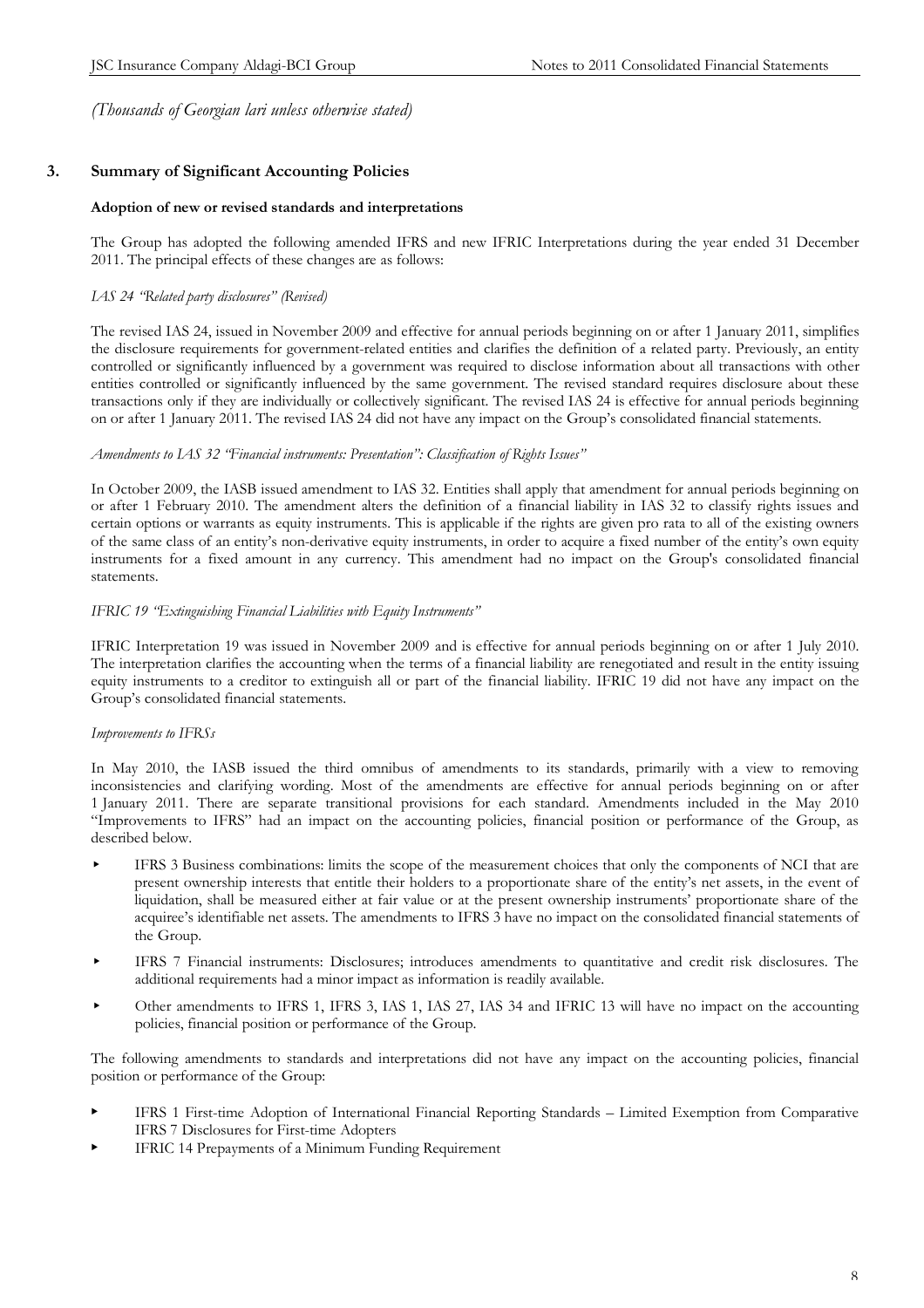# **3. Summary of Significant Accounting Policies (continued)**

#### **Basis of consolidation**

#### *Subsidiaries*

Subsidiaries, which are those entities in which the Group has an interest of more than one half of the voting rights, or otherwise has power to exercise control over their operations, are consolidated. Subsidiaries are consolidated from the date on which control is transferred to the Group and are no longer consolidated from the date that control ceases. All intra-group transactions, balances and unrealised gains on transactions between group companies are eliminated in full; unrealised losses are also eliminated unless the transaction provides evidence of an impairment of the asset transferred. Where necessary, accounting policies for subsidiaries have been changed to ensure consistency with the policies adopted by the Group.

A change in the ownership interest of a subsidiary, without a change of control, is accounted for as an equity transaction. Losses are attributed to the non-controlling interests even if that results in a deficit balance.

If the Group loses control over a subsidiary, it derecognizes the assets (including goodwill) and liabilities of the subsidiary, the carrying amount of any non-controlling interests, the cumulative translation differences, recorded in equity; recognizes the fair value of the consideration received, the fair value of any investment retained and any surplus or deficit in profit or loss and reclassifies the parent's share of components previously recognised in other comprehensive income to profit or loss.

#### *Business Combinations and Goodwill*

#### *Business combinations from 1 January 2010*

Business combinations are accounted for using the acquisition method. The cost of an acquisition is measured as the aggregate of the consideration transferred, measured at acquisition date fair value and the amount of any non-controlling interests in the acquiree. For each business combination, the acquirer measures the non-controlling interests in the acquiree either at fair value or at the proportionate share of the acquiree's identifiable net assets. Acquisition costs incurred are expensed.

When the Group acquires a business, it assesses the financial assets and liabilities assumed for appropriate classification and designation in accordance with the contractual terms, economic circumstances and pertinent conditions as at the acquisition date. This includes the separation of embedded derivatives in host contracts by the acquiree.

If the business combination is achieved in stages, the acquisition date fair value of the acquirer's previously held equity interest in the acquiree is remeasured to fair value as at the acquisition date through profit or loss.

Any contingent consideration to be transferred by the acquirer is recognized at fair value at the acquisition date. Subsequent changes to the fair value of the contingent consideration which is deemed to be an asset or liability, will be recognized in accordance with IAS 39 either in profit or loss or as change to other comprehensive income. If the contingent consideration is classified as equity, it shall not be remeasured until it is finally settled within equity.

Goodwill is initially measured at cost being the excess of the consideration transferred over the Group's net identifiable assets acquired and liabilities assumed. If this consideration is lower than the fair value of the net assets of the subsidiary acquired, the difference is recognized in profit or loss.

After initial recognition, goodwill is measured at cost less any accumulated impairment losses. For the purpose of impairment testing, goodwill acquired in a business combination is, from the acquisition date, allocated to each of the Group's cash generating units that are expected to benefit from the combination, irrespective of whether other assets or liabilities of the acquiree are assigned to those units.

Where goodwill forms part of a cash-generating unit and part of the operation within that unit is disposed of, the goodwill associated with the operation disposed of is included in the carrying amount of the operation when determining the gain or loss on disposal of the operation. Goodwill disposed of in this circumstance is measured based on the relative values of the operation disposed of and the portion of the cash-generating unit retained.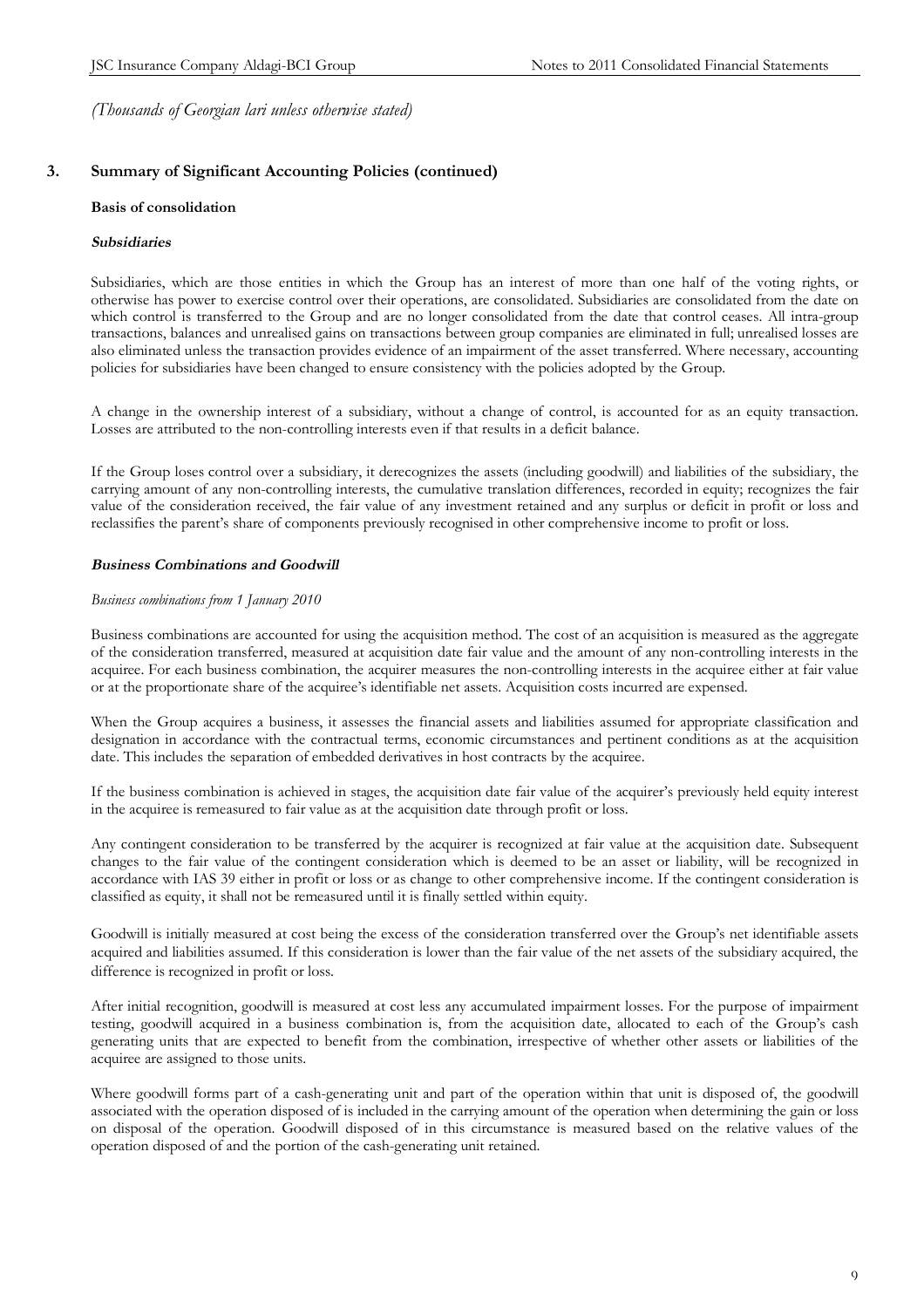# **3. Summary of Significant Accounting Policies (continued)**

#### **Basis of consolidation (continued)**

#### *Goodwill*

Goodwill acquired in a business combination is initially measured at cost, being the excess of the consideration transferred over the Group's net fair value of the identifiable assets acquired and liabilities assumed. Goodwill on an acquisition of a subsidiary is included in intangible assets. Goodwill on an acquisition of an associate is included in the investments in associates. Following initial recognition, goodwill is measured at cost less any accumulated impairment losses.

Goodwill is reviewed for impairment, annually or more frequently if events or changes in circumstances indicate that the carrying amount may be impaired.

For the purpose of impairment testing, goodwill acquired in a business combination is, from the acquisition date, allocated to each of the Group's cash-generating units, or groups of cash-generating units, that are expected to benefit from the synergies of the combination, irrespective of whether other assets or liabilities of the Group are assigned to those units or groups of units. Each unit or group of units to which the goodwill is so allocated:

- represents the lowest level within the Group at which the goodwill is monitored for internal management purposes; and
- is not larger than the operating segment as defined in IFRS 8 "Operating Segments" before aggregation.

Impairment is determined by assessing the recoverable amount of the cash-generating unit (group of cash-generating units), to which the goodwill relates. Where the recoverable amount of the cash-generating unit (group of cash-generating units) is less than the carrying amount, an impairment loss is recognized. Impairment losses relating to goodwill cannot be reversed in future periods.

#### *Insurance contracts*

Insurance contracts are defined as those containing significant insurance risk at the inception of the contract, or those where at the inception of the contract there is a scenario with commercial substance where the level of insurance risk may be significant. The significance of insurance risk is dependent on both the probability of an insured event and the magnitude of its potential effect.

Investment contracts are those contracts that transfer significant financial risk. Financial risk is the risk of a possible future change in one or more of a specified interest rate, financial instrument price, commodity price, foreign exchange rate, index of price or rates, credit rating or credit index or other variable, provided in the case of a non-financial variable that the variable is not specific to a party to the contract.

Once a contract has been classified as an insurance contract, it remains an insurance contract for the remainder of its lifetime, even if the insurance risk reduces significantly during this period, unless all rights and obligations are extinguished or expire. Investment contracts can, however, be reclassified as insurance contracts after inception if insurance risk becomes significant.

## **Cash and cash equivalents**

Cash and cash equivalents consist of cash on hand, current accounts and amounts due from credit institutions that mature within three months from the date of origination and are free from contractual encumbrances.

#### **Insurance and reinsurance receivables**

Insurance and reinsurance receivables are recognized based upon insurance policy terms and measured at cost. The carrying value of insurance and reinsurance receivables is reviewed for impairment whenever events or circumstances indicate that the carrying amount may not be recoverable, with any impairment loss recorded in the consolidated income statement.

Reinsurance receivables primarily include balances due from both insurance and reinsurance companies for ceded insurance liabilities. Premiums on reinsurance assumed are recognized as revenue in the same manner as they would be if the reinsurance were considered direct business, taking into account the product classification of the reinsured business. Amounts due to reinsurers are estimated in a manner consistent with the associated reinsured policies and in accordance with the reinsurance contract. Premiums ceded and claims reimbursed are presented on a gross basis.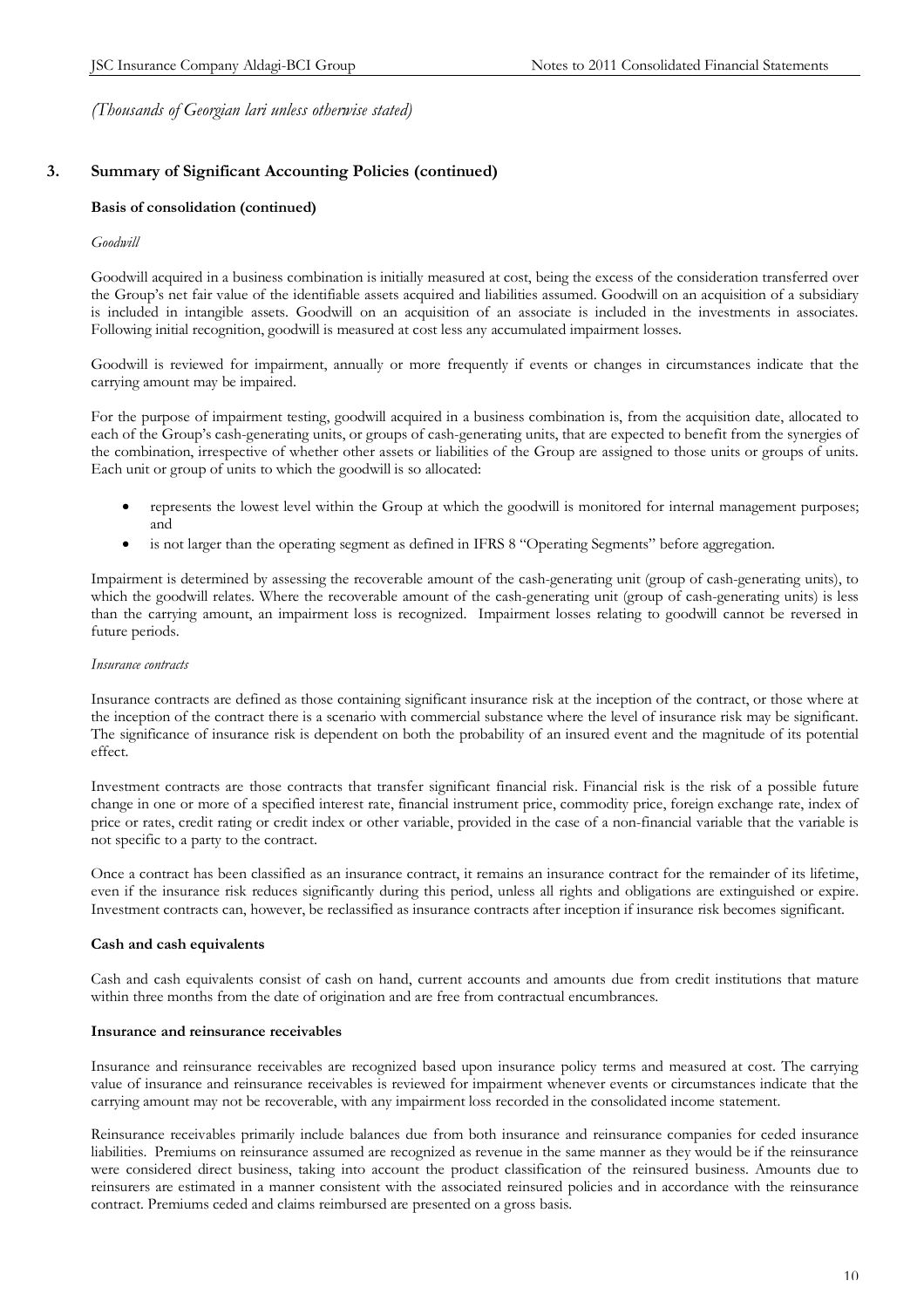# **3. Summary of Significant Accounting Policies (continued)**

#### **Insurance and reinsurance receivables (continued)**

An impairment review is performed on all reinsurance assets when an indication of impairment occurs. Reinsurance receivables are impaired only if there is objective evidence that the Group may not receive all amounts due to it under the terms of the contract and that this can be measured reliably.

#### **Financial assets**

Financial assets in the scope of IAS 39 are classified as either financial assets at fair value through profit or loss, loans and receivables, held-to-maturity investments, or available-for-sale financial assets, as appropriate. When financial assets are recognized initially, they are measured at fair value, plus, in the case of investments not at fair value through profit or loss, directly attributable transaction costs. The Group determines the classification of its financial assets upon initial recognition.

The classification depends on the purpose for which the investments were acquired or originated. In general, financial assets are classified as at fair value through profit or loss, as the Group's strategy is to manage financial investments acquired to cover its insurance and investment contract liabilities (including shareholders' funds), on the same basis, being fair value. The available-for-sale and held-to-maturity categories are used where the relevant liability (including shareholders' funds) are passively managed and/or carried at amortized cost.

All regular way purchases and sales of financial assets are recognized on the trade date i.e. the date that the Group commits to purchase the asset. Regular way purchases or sales are purchases or sales of financial assets that require delivery of assets within the period generally established by regulation or convention in the marketplace.

#### *Loans and receivables*

Loans and receivables are non-derivative financial assets with fixed or determinable payments that are not quoted in an active market. These investments are initially recognized at cost, being the fair value of the consideration paid for the acquisition of the investment. All transaction costs directly attributable to the acquisition are also included in the cost of the investment. Subsequent to initial recognition, these investments are carried at amortized cost using the effective interest method. Gains and losses are recognized in the income statement when the loans and receivables are derecognized or impaired, as well as through the amortization process.

#### *Available-for-sale financial assets*

Available-for-sale financial assets are those non-derivative financial assets that are designated as available-for-sale or are not classified in any of the three preceding categories. These investments are initially recorded at fair value. After initial recognition available-for sale financial assets are re-measured at fair value with gains or losses being recognized as a separate component of other comprehensive income until the investment is derecognized or until the investment is determined to be impaired at which time the cumulative gain or loss previously reported in equity is included in the consolidated income statement. However, interest calculated using the effective interest method is recognized in the consolidated income statement.

#### **Determination of fair value**

The fair value of investments that are actively traded in organized financial markets is determined by reference to quoted market bid prices at the close of business on the reporting date. For investments where there is no active market, fair value is determined using valuation techniques. Such techniques include using recent arm's length market transactions, reference to the current market value of another instrument, which is substantially the same, and discounted cash flow analysis.

If the fair value cannot be measured reliably, these financial instruments are measured at cost, being the fair value of the consideration paid for the acquisition of the investment or the amount received on issuing the financial liability. All transaction costs directly attributable to the acquisition are also included in the cost of the investment.

## **Offsetting**

Financial assets and liabilities are offset and the net amount is reported in the consolidated statement of financial position when there is a legally enforceable right to set off the recognized amounts and there is an intention to settle on a net basis, or to realize the asset and settle the liability simultaneously. Income and expense will not be offset in the income statement unless required or permitted by any accounting standard or interpretation, as specifically disclosed in the accounting policies of the Group.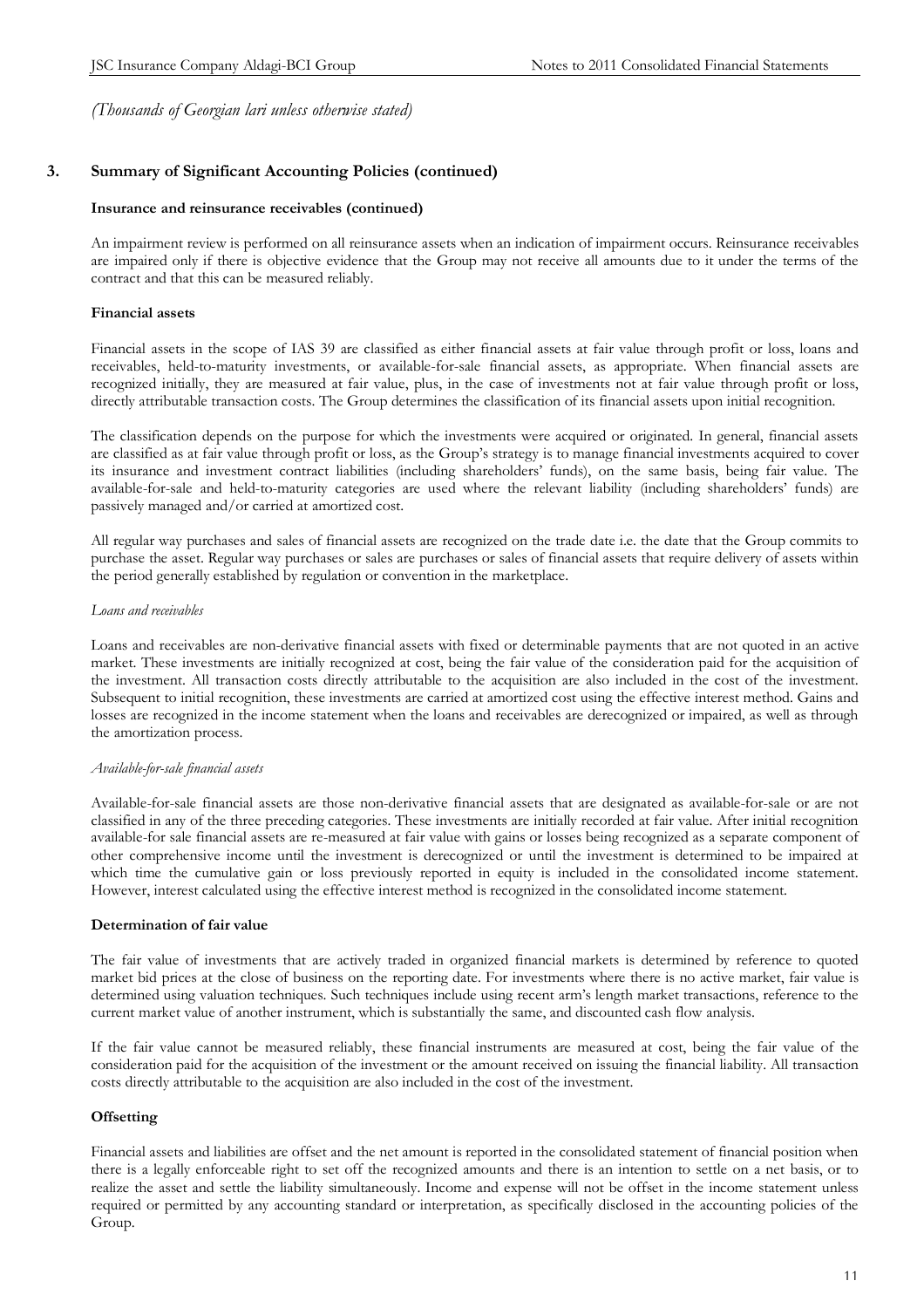# **3. Summary of Significant Accounting Policies (continued)**

#### **Insurance contract liabilities**

#### *Life insurance contract liabilities*

The provision for life insurance contracts is calculated on the basis of a prudent prospective actuarial valuation method where the assumptions used depend on the circumstances prevailing in each life operation.

#### *General insurance contract liabilities*

General insurance contract liabilities include the outstanding claims provision, the provision for unearned premium and the provision for premium deficiency. General business contract liabilities are based on the estimated ultimate cost of all claims incurred but not settled at the reporting date, whether reported or not, together with related claims handling costs and reduction for the expected value of salvage and other recoveries. The liability is calculated at the reporting date based on empirical data and current assumptions. The liability is not discounted for the time value of money. No provision for equalisation or catastrophe reserves is recognized. The liabilities are derecognized when the obligation to pay a claim expires, is discharged or is cancelled.

The provision is recognized when contracts are entered into and premiums are charged, and is brought to account as premium income over the term of the contract in accordance with the pattern of insurance service provided under the contract. At each reporting date the Group reviews its unexpired risk and a liability adequacy test is performed to determine whether there is any overall excess of expected claims and deferred acquisition costs over unearned premiums. This calculation uses current estimates of future contractual cash flows after taking account of the investment return expected to arise on assets relating to the relevant nonlife insurance technical provisions. If these estimates show that the carrying amount of the unearned premiums (less related deferred acquisition costs) is inadequate, the deficiency is recognized in the consolidated income statement by setting up a provision for premium deficiency.

#### **Reinsurance assets**

The Group cedes insurance risk in the normal course of business for all of its businesses. Reinsurance assets represent balances due from reinsurance companies. Amounts recoverable from reinsurers are estimated in a manner consistent with the outstanding claims provision or settled claims associated with the reinsurer's policies and are in accordance with the related reinsurance contract.

An impairment review is performed at each reporting date or more frequently when an indication of impairment arises during the reporting year. Impairment occurs when objective evidence exists that the Group may not recover outstanding amounts under the terms of the contract and when the impact on the amounts that the Group will receive from the reinsurer can be measured reliably. The impairment loss is recorded in the consolidated income statement.

The reinsurers' share of each unexpired risk provision is recognized on the same basis. Reinsurance assets are derecognized when the contractual rights are extinguished or expire or when the contract is transferred to another party.

#### **Deferred acquisition costs**

Deferred acquisition costs ("DAC") are capitalized and amortized on a straight line basis over the life of the contract. All other acquisition costs are recognized as an expense when incurred.

## **Property and equipment**

Property and equipment except for buildings are carried at cost less accumulated depreciation and any accumulated impairment in value. Such cost includes the cost of replacing part of equipment when that cost is incurred if the recognition criteria are met.

Buildings are measured at fair value less depreciation and impairment charged subsequent to the date of the revaluation.

The carrying values of property and equipment are reviewed for impairment when events or changes in circumstances indicate that the carrying value may not be recoverable. Impairment losses are recognized in the consolidated income statement as an expense.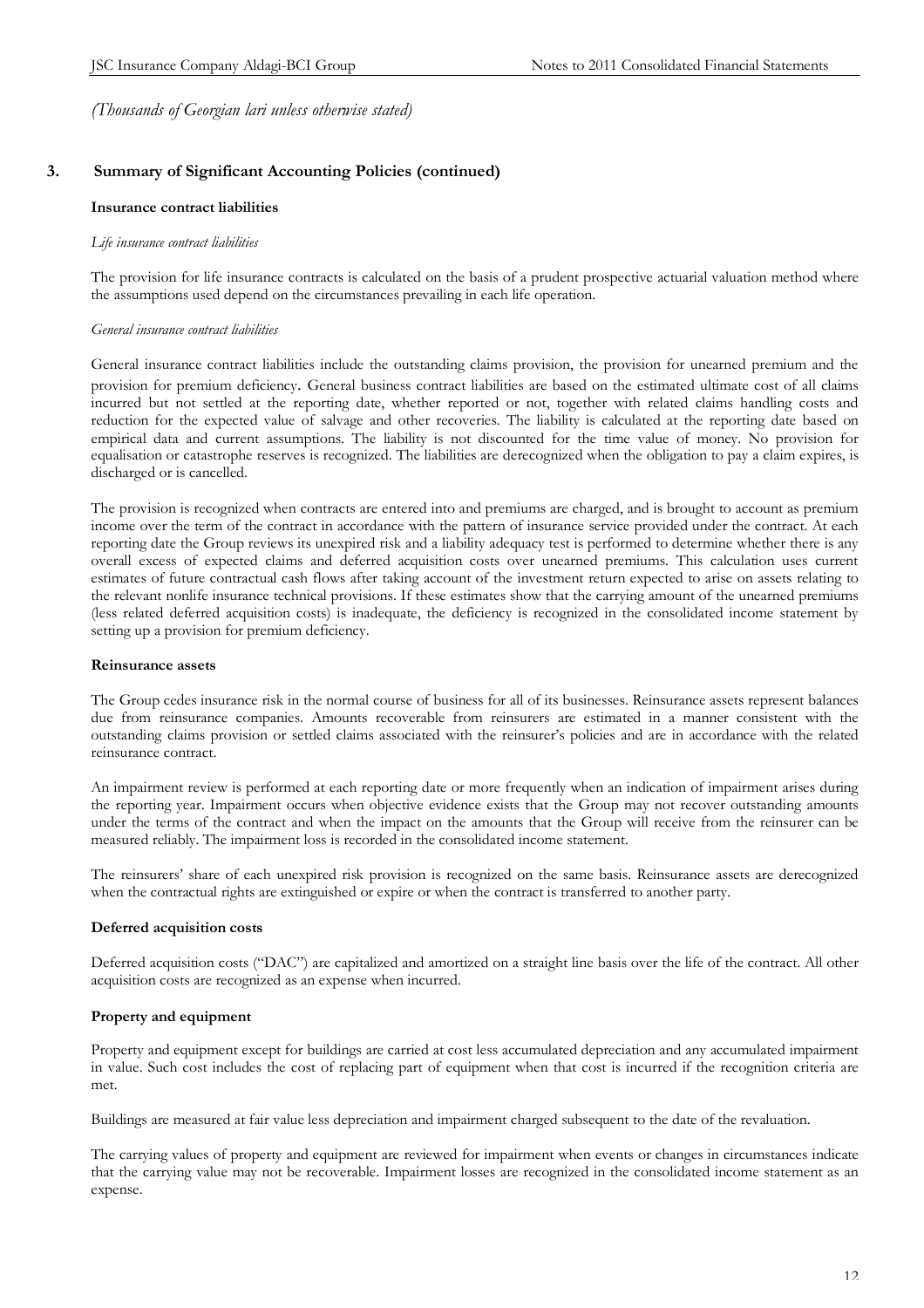# **3. Summary of Significant Accounting Policies (continued)**

#### **Property and equipment (continued)**

Following initial recognition at cost, buildings are carried at a revalued amount, which is the fair value at the date of the revaluation less any subsequent accumulated depreciation and subsequent accumulated impairment losses. Valuations are performed frequently enough to ensure that the fair value of a revalued asset does not differ materially from its carrying amount.

Any revaluation surplus is credited to the asset revaluation reserve included in equity, except to the extent that it reverses a revaluation decrease of the same asset previously recognized in the consolidated income statement, in which case the increase is recognized in the consolidated income statement. A revaluation deficit is recognized in the consolidated income statement, except that a deficit directly offsetting a previous surplus on the same asset is directly offset against the surplus in the asset revaluation reserve.

An annual transfer from the asset revaluation reserve to retained earnings is made for the difference between depreciation based on the revalued carrying amount of the assets and depreciation based on the assets original cost. Additionally, accumulated depreciation as at the revaluation date is eliminated against the gross carrying amount of the asset and the net amount is restated to the revalued amount of the asset. Upon disposal, any revaluation reserve relating to the particular asset being sold is transferred to retained earnings.

Depreciation of an asset begins when it is available for use. Depreciation is calculated on a straight-line basis over the following estimated useful lives:

|                                | Years    |
|--------------------------------|----------|
| <b>Buildings</b>               | $50-100$ |
| Furniture and fixtures         | 10       |
| Computers and office equipment | $5-10$   |
| Motor vehicles                 |          |

The asset's residual values, useful lives and methods are reviewed, and adjusted as appropriate, at each financial year-end.

Costs related to repairs and renewals are charged when incurred and included in other operating expenses, unless they qualify for capitalization.

An item of property and equipment is derecognized upon disposal or when no further future economic benefits are expected from its use or disposal. Any gain or loss arising on derecognizing of the asset (calculated as the difference between the net disposal proceeds and the carrying amount of the asset) is included in the consolidated income statement in the year the asset is derecognized.

Assets under construction comprises costs directly related to construction of property, plant and equipment including an appropriate allocation of directly attributable variable and fixed overheads that are incurred in construction. Depreciation of these assets, on the same basis as similar property assets, commences when the assets are put into operation.

Leasehold improvements are amortized over the life of the related leased asset. The assets' residual values, useful lives and methods are reviewed, and adjusted as appropriate, at each financial year-end.

#### **Inventory supplies**

Inventory supplies are valued at the lower of cost and net realizable value. Cost of inventory supplies is determined on a weighted average basis and includes expenditure incurred in acquiring inventory supplies and bringing them to their existing location and condition. The cost of finished goods and work in progress includes an appropriate share of production overheads based on normal operating capacity, but excluding borrowing costs.

Net realizable value is the estimated selling price in the ordinary course of business, less the estimated costs of completion and estimated costs necessary to make the sale. No provisions for obsolete or slow moving inventory supplies are made**.** 

#### **Retirement and other employee benefit obligations**

The state pension system of Georgia requires contributions by the employer calculated as a percentage of current gross salary payments. Such expense is charged in the period the related salaries are earned.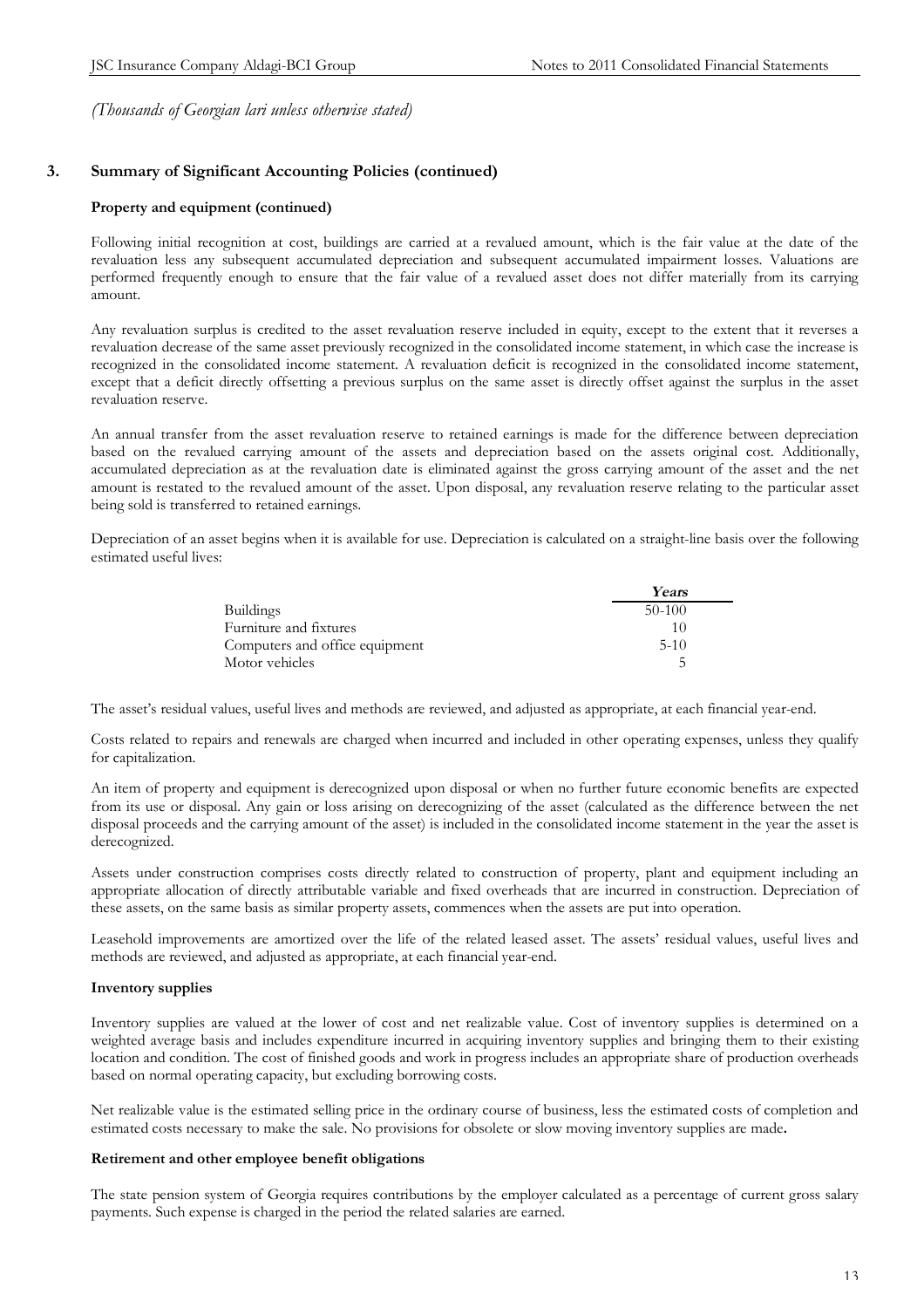# **3. Summary of Significant Accounting Policies (continued)**

#### **Pension benefit obligations**

The Group provides management and employees of the Group as well as management and employees of the parent of the Group – JSC Bank of Georgia, with private pension plans. These are defined contribution pension plans covering substantially all full-time employees of the Group and JSC Bank of Georgia. The Group collects contributions from its employees as well as employees of JSC Bank of Georgia. When an employee reaches the pension age, aggregated contributions, plus any earnings earned on the employee's behalf are paid to the employee according to the schedule agreed with the employee. Aggregated amounts are distributed during the period when the employee will receive accumulated contributions.

The Group holds the licence to act as a pension fund. Under this licence, the Group is authorized to receive pension contributions from the population of Georgia, with obligations to repay contributions plus earnings.

#### **Borrowings**

Issued financial instruments or their components are classified as liabilities, where the substance of the contractual arrangement results in the Group having an obligation either to deliver cash or another financial asset to the holder, or to satisfy the obligation other than by the exchange of a fixed amount of each or another financial asset for a fixed number of own equity instruments. These are initially recognized at the fair value of the consideration received less directly attributable transaction costs. After initial recognition, borrowings are subsequently measured at amortized cost using the effective interest method. Gains and losses are recognized in the consolidated income statement when the borrowings are derecognized as well as through the amortization process.

If the Group purchases its own debt, it is removed from the statement of financial position and the difference between the carrying amount of the liability and the consideration paid is recognized in the consolidated income statement.

#### **Borrowing Costs**

Borrowing costs directly attributable to the acquisition, construction or production of an asset that necessarily takes a substantial period of time to get ready for its intended use or sale are capitalised as part of the cost of the respective assets. All other borrowing costs are expensed in the period in which they occur. Borrowing costs consist of interest and other costs that an entity incurs in connection with the borrowing of funds.

#### **Leases**

#### *Finance leases - The Group as lessee*

The Group recognizes finance leases as assets and liabilities in the consolidated statement of financial position at the date of commencement of the lease term at amounts equal to the fair value of the leased property or, if lower, at the present value of the minimum lease payments. In calculating the present value of the minimum lease payments the discount factor used is the interest rate implicit in the lease, when it is practicable to determine; otherwise, the Group's incremental borrowing rate is used. Initial direct costs incurred are included as part of the asset. Lease payments are apportioned between the finance charge and the reduction of the outstanding liability. The finance charge is allocated to periods during the lease term so as to produce a constant periodic rate of interest on the remaining balance of the liability for each period.

The costs identified as directly attributable to activities performed by the lessee for a finance lease, are included as part of the amount recognized as an asset under the lease.

#### **Allowances for impairment of financial assets**

The Group assesses at each reporting date whether a financial asset or group of financial assets is impaired.

If there is objective evidence that an impairment loss on financial assets carried at amortized cost has been incurred, the amount of the loss is measured as the difference between the asset's carrying amount and the present value of estimated future cash flows (excluding future credit losses that have not been incurred) discounted at the financial asset's original effective interest rate (i.e. the effective interest rate computed at initial recognition). The carrying amount of the asset is reduced through use of an allowance account. The amount of the impairment loss is recognized in the consolidated income statement.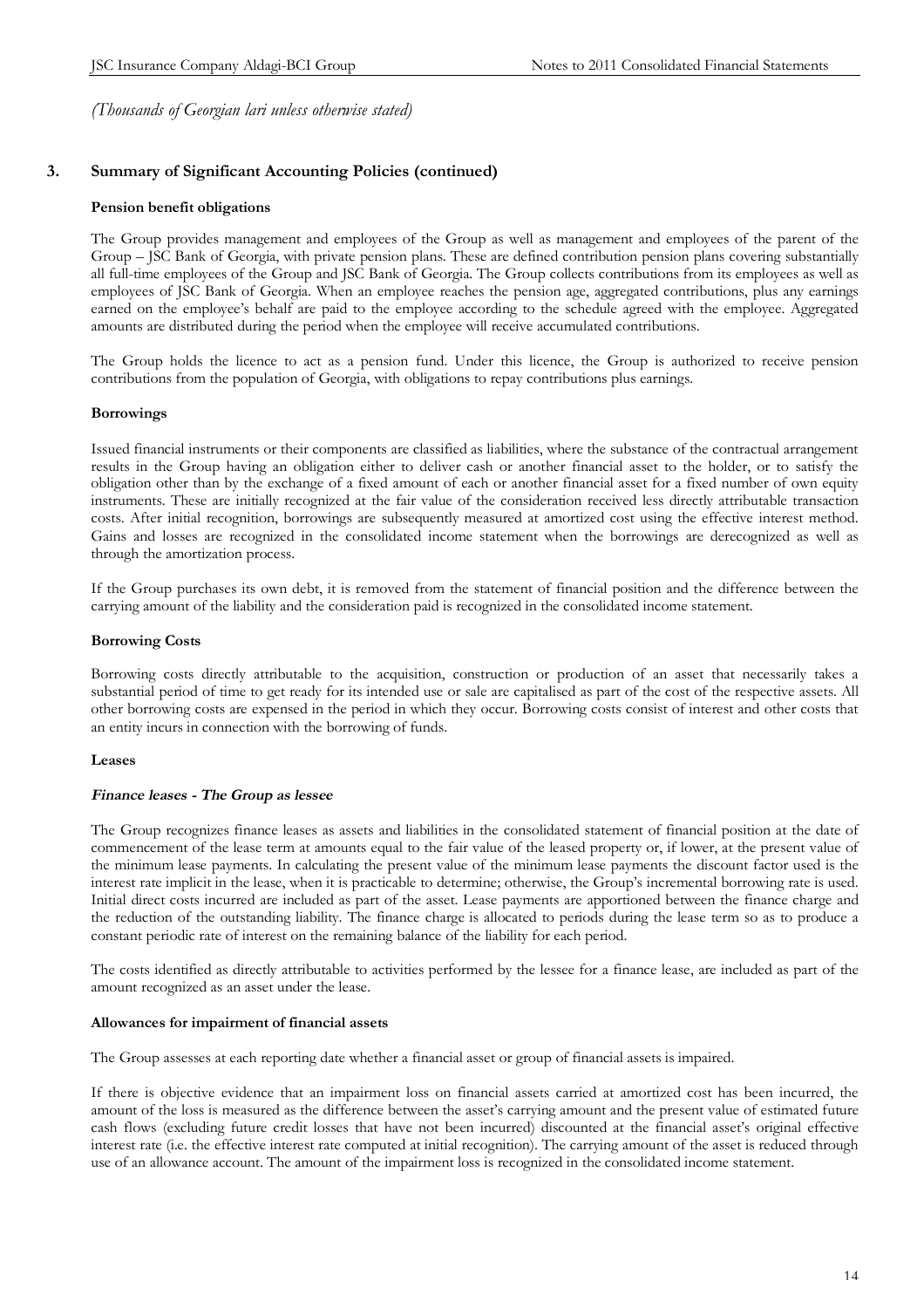# **3. Summary of Significant Accounting Policies (continued)**

#### **Allowances for impairment of financial assets (continued)**

#### *Assets carried at amortized cost*

The calculation of the present value of the estimated future cash flows of a collateralized financial asset reflects the cash flows that may result from foreclosure less costs for obtaining and selling the collateral, whether or not the foreclosure is probable.

The Group first assesses whether objective evidence of impairment exists individually for financial assets that are individually significant, and individually or collectively for financial assets that are not individually significant. If it is determined that no objective evidence of impairment exists for an individually assessed financial asset, whether significant or not, the asset is included in a group of financial assets with similar credit risk characteristics and that group of financial assets is collectively assessed for impairment. Assets that are individually assessed for impairment and for which an impairment loss is or continues to be recognized are not included in a collective assessment of impairment.

If, in a subsequent period, the amount of the impairment loss decreases and the decrease can be related objectively to an event occurring after the impairment was recognized, the previously recognized impairment loss is reversed. Any subsequent reversal of an impairment loss is recognized in the consolidated income statement, to the extent that the carrying value of the asset does not exceed its amortized cost at the reversal date.

When an asset is uncollectible, it is written off against the related allowance for impairment. Such assets are written off after all necessary procedures have been completed and the amount of the loss has been determined. Subsequent recoveries of amounts previously written off decrease the charge for impairment of financial assets in the consolidated income statement.

#### *Available-for-sale financial assets*

If an available-for-sale asset is impaired, an amount comprising the difference between its cost (net of any principal payment and amortization) and its current fair value, less any impairment loss previously recognized in the consolidated income statement, is transferred from equity to the consolidated income statement. Reversals in respect of equity instruments classified as available-for-sale are not recognized in the consolidated income statement. Reversals of impairment losses on debt instruments are reversed through the consolidated income statement if the increase in fair value of the instrument can be objectively related to an event occurring after the impairment loss was recognized in consolidated income statement.

#### *Financial assets*

A financial asset (or, where applicable a part of a financial asset or part of a group of similar financial assets) is derecognized where:

- the rights to receive cash flows from the asset have expired;
- · the Group has transferred its rights to receive cash flows from the asset, or retained the right to receive cash flows from the asset, but has assumed an obligation to pay them in full without material delay to a third party under a 'passthrough' arrangement; and
- the Group either (a) has transferred substantially all the risks and rewards of the asset, or (b) has neither transferred nor retained substantially all the risks and rewards of the asset, but has transferred control of the asset.

Where the Group has transferred its rights to receive cash flows from an asset and has neither transferred nor retained substantially all the risks and rewards of the asset nor transferred control of the asset, the asset is recognized to the extent of the Group's continuing involvement in the asset. Continuing involvement that takes the form of a guarantee over the transferred asset is measured at the lower of the original carrying amount of the asset and the maximum amount of consideration that the Group could be required to repay.

#### **Derecognition of financial assets and liabilities**

#### *Financial liabilities*

A financial liability is derecognized when the obligation under the liability is discharged or cancelled or expires.

Where an existing financial liability is replaced by another from the same lender on substantially different terms, or the terms of an existing liability are substantially modified, such an exchange or modification is treated as a derecognizing of the original liability and the recognition of a new liability, and the difference in the respective carrying amounts is recognized in the consolidated income statement.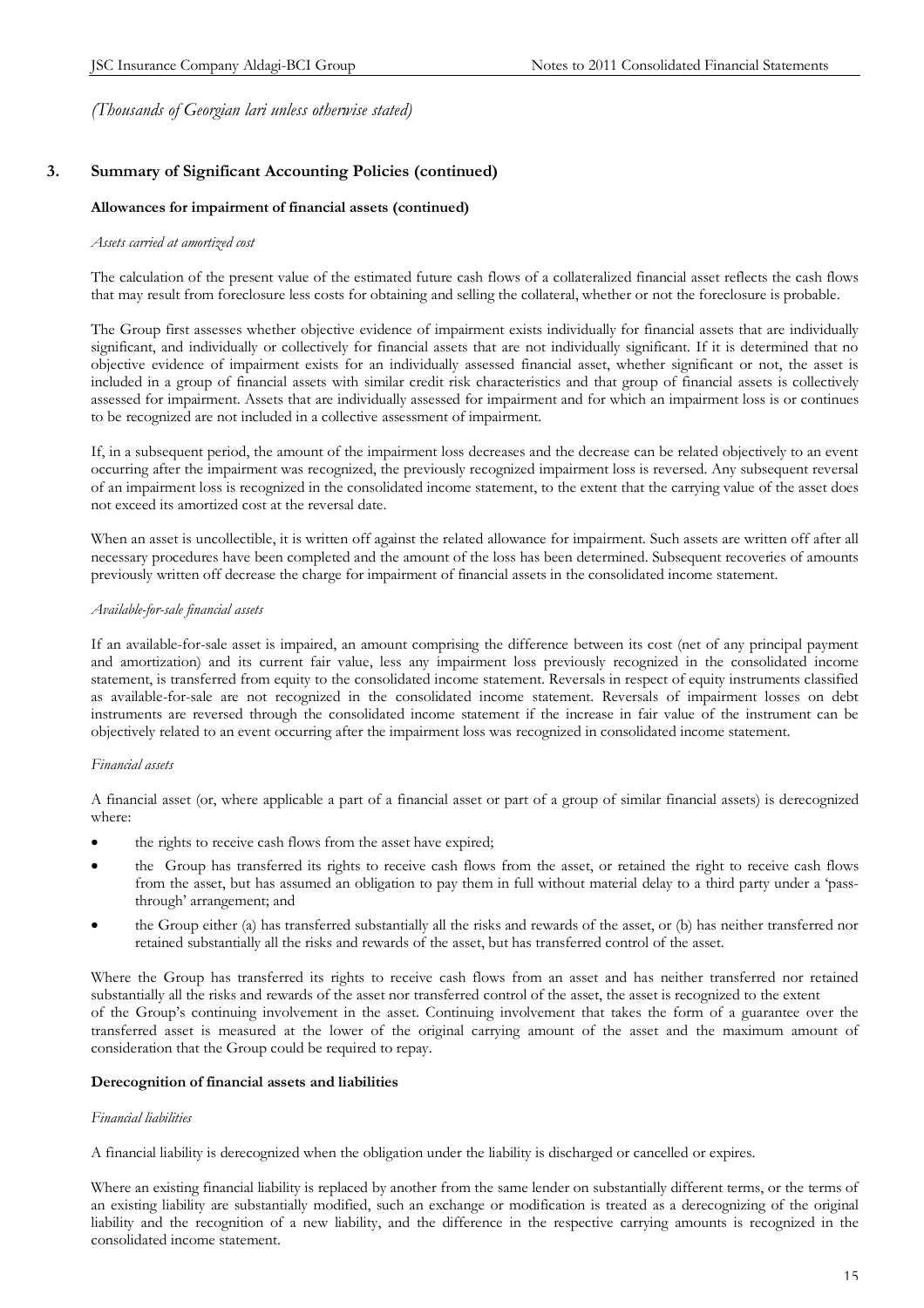# **3. Summary of Significant Accounting Policies (continued)**

#### **Taxation**

Current income tax assets and liabilities for the current and prior periods are measured at the amount expected to be recovered from or paid to the taxation authorities. The tax rates and tax laws used to compute the amount are those that are enacted or substantively enacted by the reporting date.

The current income tax expense is calculated in accordance with the regulations of Georgia and of the cities in which the Group has offices and branches and where its subsidiaries are located.

Deferred tax assets and liabilities are calculated in respect of temporary differences using the liability method. Deferred income taxes are provided for all temporary differences arising between the tax bases of assets and liabilities and their carrying values for financial reporting purposes, except where the deferred income tax arises from the initial recognition of goodwill or of an asset or liability in a transaction that is not a business combination and, at the time of the transaction, affects neither the accounting profit nor taxable profit or loss.

A deferred tax asset is recorded only to the extent that it is probable that taxable profit will be available against which the deductible temporary differences can be utilized. Deferred tax assets and liabilities are measured at tax rates that are expected to apply to the period when the asset is realized or the liability is settled, based on tax rates that have been enacted or substantively enacted at the reporting date.

Deferred income tax is provided on temporary differences arising on investments in subsidiaries, associates and joint ventures, except where the timing of the reversal of the temporary difference can be controlled and it is probable that the temporary difference will not reverse in the foreseeable future.

Deferred income tax relating to items recognized directly in equity is recognized in equity and not in the consolidated income statement.

Deferred income tax assets and deferred income tax liabilities are offset, if a legally enforceable right exists to set off current tax assets against current income tax liabilities and the deferred income taxes relate to the same taxable entity and the same taxation authority.

Georgia also has various operating taxes, which are assessed on the Group's activities. These taxes are included as a component of other operating expenses.

## **Intangible assets**

Intangible assets include computer software and licences.

Intangible assets acquired separately are measured on initial recognition at cost. The cost of intangible assets acquired in a business combination is fair value as at the date of acquisition. Following initial recognition, intangible assets are carried at cost less any accumulated amortization and any accumulated impairment losses. The useful lives of intangible assets are assessed to be either finite or indefinite. Intangible assets with finite lives are amortized over the useful economic lives of 4 to 10 years and assessed for impairment whenever there is an indication that the intangible asset may be impaired. Amortization periods and methods for intangible assets with finite useful lives are reviewed at least at each financial year-end.

Intangible assets with indefinite useful lives are not amortized, but tested for impairment annually either individually or at the cash-generating unit level. The useful life of an intangible asset with an indefinite life is reviewed annually to determine whether indefinite life assessment continues to be supportable.

Costs associated with maintaining computer software programs are recorded as an expense as incurred. Software development costs (relating to the design and testing of new or substantially improved software) are recognized as intangible assets only when the Group can demonstrate the technical feasibility of completing the software so that it will be available for use or sale, its intention to complete and its ability to use or sell the asset, how the asset will generate future economic benefits, the availability of resources to complete and the ability to measure reliably the expenditure during the development. Other software development costs are recognized as an expense as incurred.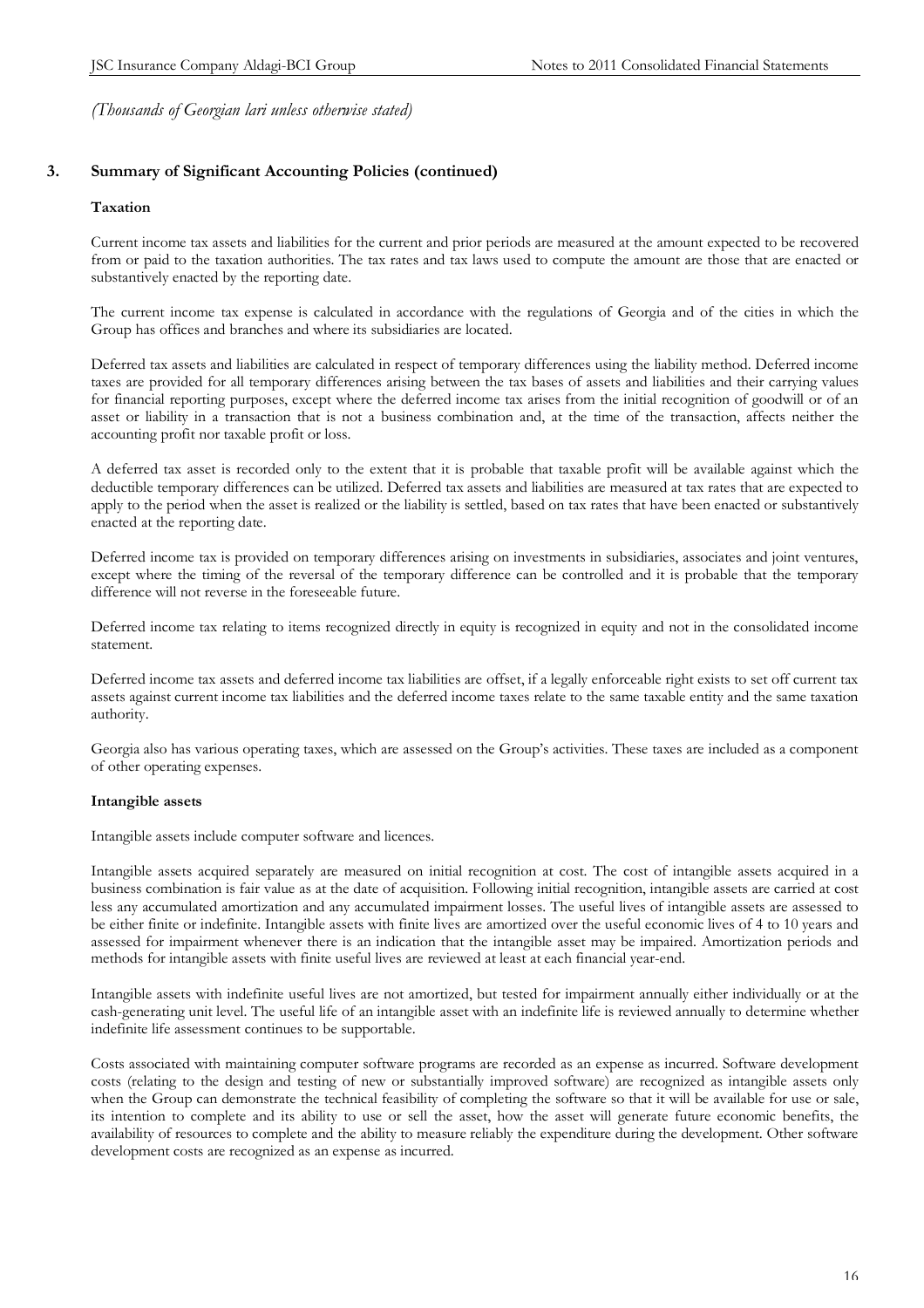# **3. Summary of Significant Accounting Policies (continued)**

#### **Provisions and contingent liabilities**

Provisions are recognized when the Group has a present legal or constructive obligation as a result of past events, and it is probable that an outflow of resources embodying economic benefits will be required to settle the obligation and a reliable estimate of the amount of obligation can be made.

Where the Group expects a provision to be reimbursed, for example under an insurance contract, the reimbursement is recognized as a separate asset but only when the reimbursement is more probable than not.

#### **Share-based payment transactions**

#### *Cash-settled share-based transactions*

The cost of cash-settled transactions is measured initially at fair value at the grant date taking into account the terms and conditions upon which the instruments were granted. This fair value is expensed in 'Salaries expenses' over the period until vesting with recognition of a corresponding liability. The liability is re-measured to fair value at each consolidated statement of financial position date up to and including the settlement date, with changes in fair value recognized in the consolidated income statement in 'salaries expenses'.

#### **Contingencies**

Contingent liabilities are not recognized in the consolidated statement of financial position but are disclosed unless the possibility of any outflow in settlement is remote. A contingent asset is not recognized in the consolidated statement of financial position but disclosed when an inflow of economic benefits is probable.

#### **Share capital**

#### *Share capital*

Ordinary shares are classified as equity. External costs directly attributable to the issue of new shares, other than on a business combination, are shown as a deduction from the proceeds in equity. Any excess of the fair value of consideration received over the par value of shares issued is recognized as additional paid-in capital.

#### *Dividends*

Dividends are recognized as a liability and deducted from equity at the reporting date only if they are declared before or on the reporting date. Dividends are disclosed when they are proposed before the reporting date or proposed or declared after the reporting date but before the financial statements are authorized for issue.

#### **Income and expense recognition**

#### *Premium income*

Premiums from life insurance contracts are recognized as revenue when payable by the policyholders, except for investmentlinked premiums which are accounted for when the corresponding liabilities are recognized. For single premium business this is the date from which the policy is effective. For regular premium contracts, receivables are recorded at the date when payments are due.

For non-life business premiums written are recognized on policy inception and earned on a pro rata basis over the term of the related policy coverage.

Estimates of premiums written as at the reporting date but not yet received, are assessed based on estimates from underwriting or past experience and are included in premiums earned.

Premiums are shown before deduction of commission and before any sales-based taxes or duties. Where policies lapse due to non-receipt of premiums, then all the related premium income accrued but not received from the date they are deemed to have lapsed is offset against premiums.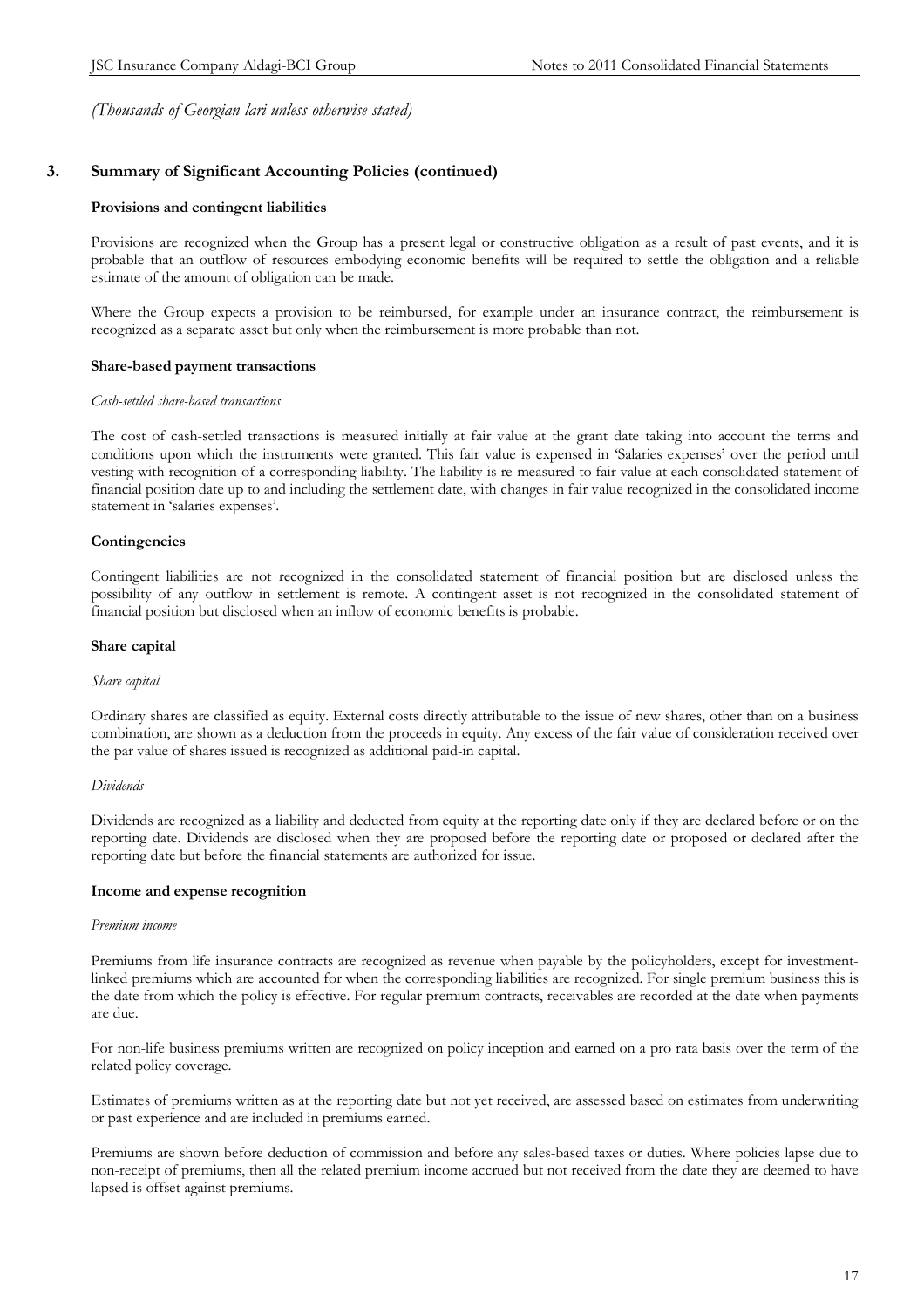# **3. Summary of Significant Accounting Policies (continued)**

#### **Income and expense recognition (continued)**

#### *Premium income (continued)*

General insurance and health premiums written reflect business incepted during the year, and exclude any sales-based taxes or duties. Unearned premiums are those proportions of the premiums written in a year that relate to periods of risk after the reporting date. Unearned premiums are computed principally on either a daily or monthly pro rata basis. Premiums collected by intermediaries, but not yet received, are assessed based on estimates from underwriting or past experience, and are included in premiums written.

#### *Premiums ceded*

Premiums payable in respect of reinsurance ceded are recognized in the period in which the reinsurance contract is entered into and include estimates where the amounts are not determined at the reporting date. Premiums are expensed over the period of the reinsurance contract, calculated principally on a daily pro rata basis.

#### *Provision for unearned premiums*

The proportion of written premiums attributable to subsequent periods is deferred as unearned premium. The change in the provision for unearned premium is taken to the consolidated income statement in the order that revenue is recognized over the period of risk or, for annuities, the amount of expected future benefit payments.

#### *Fee and commission income*

Insurance contract policyholders are charged for policy administration services, investment management services and for surrenders. The fee is recognized as revenue in the period in which it is received unless these relate to services to be provided in future periods. If the fees are for services to be provided in future periods, these are deferred and recognized in the income statement as the service is provided over the term of the contract. Initiation and other front end fees are also deferred and recognized over the term of the contract.

#### *Revenue from medical services rendered*

Revenues from medical services are recognized to the extent that it is probable that the economic benefits will flow to the group and the revenue can be reliably measured on an accrual basis. When services are provided in exchange for dissimilar goods or services, the revenue is measured at the fair value of the goods or services received, adjusted by the amount of any cash or cash equivalents transferred. When the fair value of the goods or services received cannot be measured reliably, the revenue is measured at the fair value of the goods or services given up, adjusted by the amount of any cash or cash equivalents transferred.

#### *Realized gains and losses recorded in the consolidated income statement*

Realized gains and losses on the sale of property and equipment and of available for sale financial assets are calculated as the difference between net sales proceeds and the original or amortized cost. Realized gains and losses are recognized in the consolidated income statement when the sale transaction occurred.

#### **Benefits and claims**

Life insurance business claims reflect the cost of all claims incurred during the year, including claims handling costs. Death claims and surrenders are recorded on the basis of notifications received. Maturities and annuity payments are recorded when due. Benefits recorded are then accrued as a liability.

General insurance claims incurred include all claim losses occurring during the year, whether reported or not, including the related handling costs and reduction for the value of salvage and other recoveries and any adjustments to claims outstanding from previous years.

Claims handling costs include internal and external costs incurred in connection with the negotiation and settlement of claims. Internal costs include all direct expenses of the claims department and any part of the general administrative costs directly attributable to the claims function.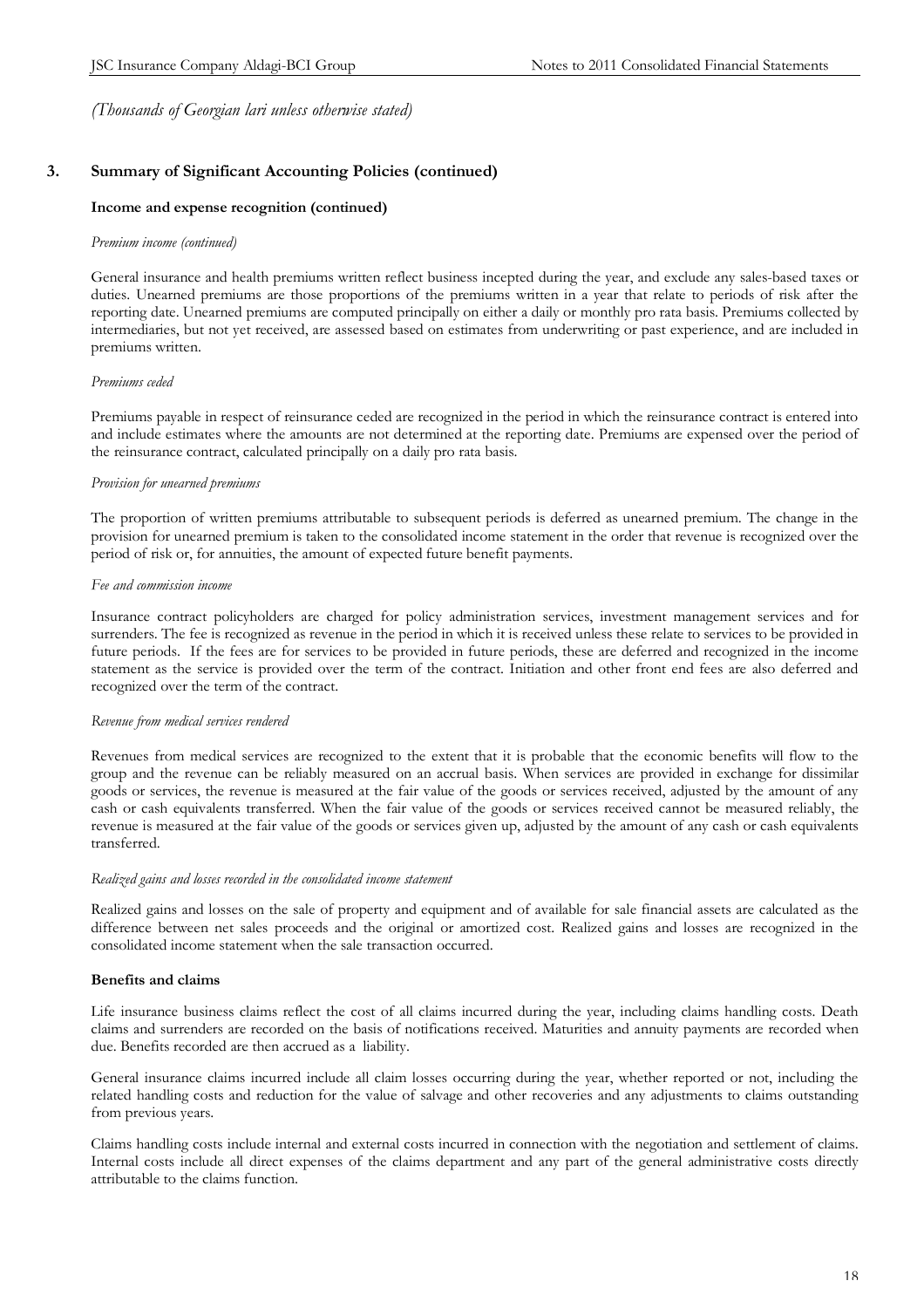# **3. Summary of Significant Accounting Policies (continued)**

#### **Foreign currency translation**

The consolidated financial statements are presented in Georgian lari, which is the Company's functional and presentation currency. Transactions in foreign currencies are initially recorded in the functional currency, converted at the rate of exchange ruling at the date of the transaction. Monetary assets and liabilities denominated in foreign currencies are translated into Georgian lari at official exchange rates declared by the National Bank of Georgia ("NBG") and effective as of the reporting date. Gains and losses resulting from the translation of foreign currency transactions are recognized in the consolidated income statement as gains less losses from foreign currencies - translation differences, except where it relates to items where gains or losses are recognized directly in equity, the gain or loss is then recognized net of the exchange component in equity. Non-monetary items that are measured in terms of historical cost in a foreign currency are translated using the exchange rates as at the dates of the initial transactions. Non-monetary items measured at fair value in a foreign currency are translated using the exchange rates at the date when the fair value was determined.

Differences between the contractual exchange rate of a transaction in a foreign currency and the NBG exchange rate on the date of the transaction are included in gains less losses from dealing in foreign currencies. The official NBG exchange rates at 31 December 2011 and 2010, were 1.6703 and 1.7728 Georgian lari to 1 US dollar, respectively.

# **4. Significant Accounting Judgments and Estimates**

#### **Use of estimates, assumptions and judgments**

The preparation of the financial statements necessitates the use of estimates, assumptions and judgments. These estimates and assumptions affect the reported amounts of assets and liabilities and contingent liabilities at the reporting date as well as affecting the reported income and expenses for the year. Although the estimates are based on management's best knowledge and judgment of current facts as at the reporting date, the actual outcome may differ from these estimates.

#### **Estimation uncertainty**

The key assumptions concerning the future and other key sources of estimation uncertainty at the reporting date, that have a significant risk of causing a material adjustment to the carrying amounts of assets and liabilities within the next financial year are discussed below:

#### *Claims liability arising from insurance contracts*

The estimation of the ultimate liability arising from claims made under life and general insurance contracts is the Group's most critical accounting estimate. There are several sources of uncertainty that need to be considered in the estimation of the liability that the Group will ultimately pay for those claims.

#### *a) Life insurance contracts*

For life insurance contracts, there is no claims liability at the reporting date since the only life insurance product is an annual insurance contract, which may be renewed, that will pay out a fixed amount to a beneficiary when the insured person dies within that year.

#### *b) General insurance contracts*

For general insurance contracts, estimates have to be made both for the expected ultimate cost of claims reported at the reporting date and for the expected ultimate cost of claims incurred but not yet reported ("IBNR") at the reporting date. It can take a significant period of time before the ultimate claims cost can be established with certainty and for some type of policies, IBNR claims form the majority of the statement of financial position claims provision. General insurance claims provisions are not discounted for the time value of money.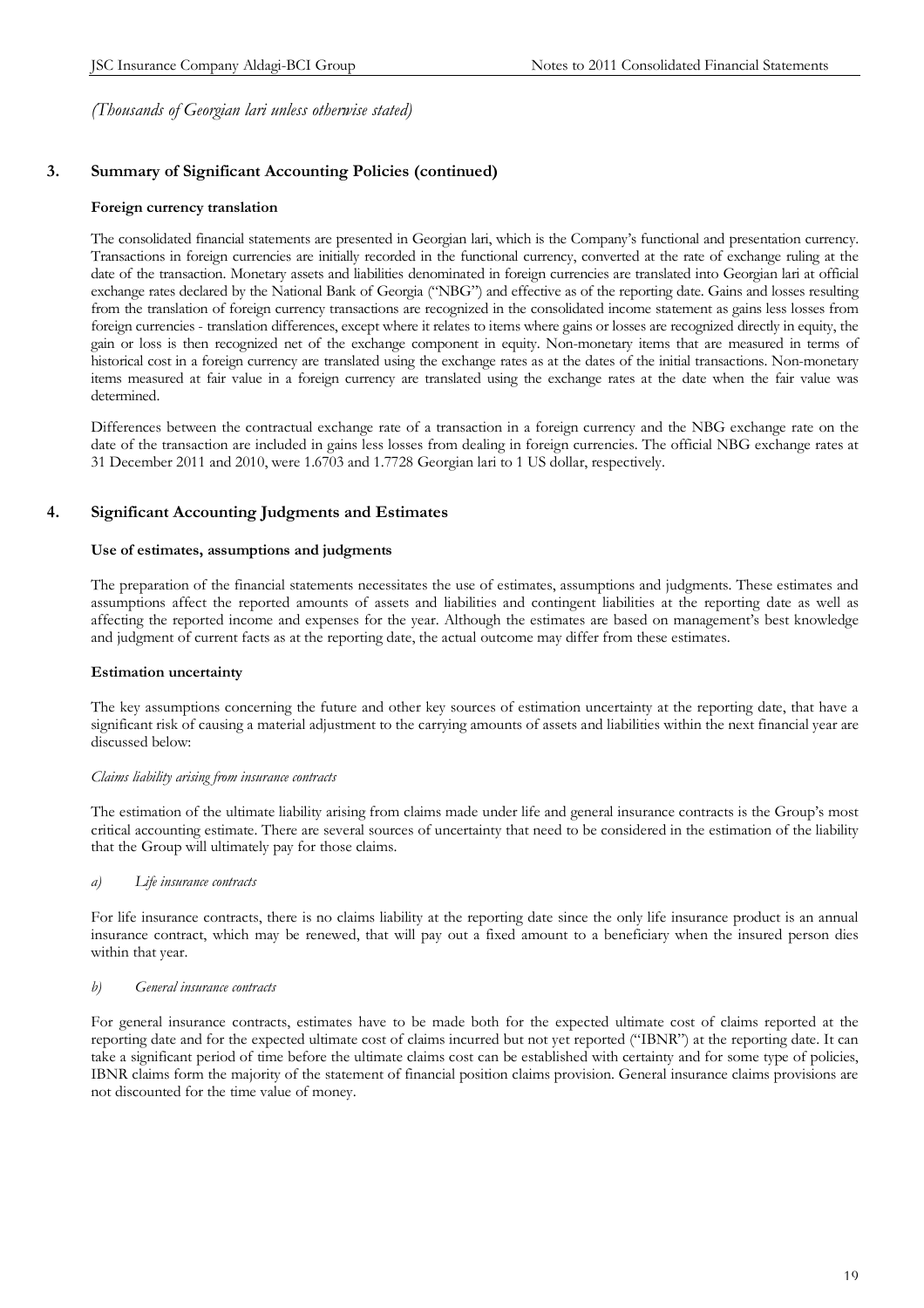# **4. Significant Accounting Judgments and Estimates (continued)**

#### **Estimation uncertainty (continued)**

#### *Allowance for impairment of Insurance Receivables and Reinsurance Assets*

The Group regularly reviews its insurance receivables and reinsurance assets to assess impairment. The allowance methodology has been consistently applied.

For accounting purposes, the Group uses an incurred loss model for the recognition of losses on impaired financial assets. This means that losses can only be recognized when objective evidence of a specific loss event has been observed. Triggering events include significant financial difficulty of the customer and/or breach of contract such as default of payment.

The amount of allowance is reduced by an amount of receivables which formally meet the criteria mentioned above, but in relation to which the Group has adequate reasons to believe that the amount of debt will be recovered.

Run-off analyses support this approach. Management judgment is that trends will not change in future and that this approach can be used to estimate the amount of recoverable debts as at the reporting period end.

Irrecoverable amounts and specific credit risks are written off by charging directly against gross premiums. Allowances for impairment based on past experience are necessary in respect of receivables due from policyholders and agents/brokers on direct insurance and in respect of counterparts on reinsurance.

#### *Impairment of goodwill*

The Group determines whether goodwill is impaired at least on an annual basis. This requires an estimation of the value in use of the cash-generating units to which the goodwill is allocated. Estimating the value in use requires the Group to make an estimate of the expected future cash flows from the cash-generating unit and also to choose a suitable discount rate in order to calculate the present value of those cash flows.

# **5. Business Combination**

#### **Partner Insurance Company, LLC**

On 1 December 2011, JSC Insurance Company Aldagi-BCI acquired 100% of Partner Insurance Company, LLC, an insurance company operating in Georgia. The fair values of identifiable assets, liabilities and contingent liabilities acquired, and goodwill arising from Partner Insurance Company, LLC as of the date of acquisition was:

|                                    | Fair value<br>recognized on<br>acquisition |
|------------------------------------|--------------------------------------------|
| Insurance premiums receivable, net | 2,981                                      |
| Reinsurance assets, net            | 1,646                                      |
| Property and equipment             | 541                                        |
| Deferred acquisition costs         | 165                                        |
| Other assets                       | 22                                         |
|                                    | 5,355                                      |
| Insurance contract liabilities     | 3,304                                      |
| Other insurance liabilities        | 2,268                                      |
| Other liabilities                  | 276                                        |
|                                    | 5,848                                      |
| Total identifiable net liabilities | (493)                                      |
| Net liabilities acquired           | (493)                                      |
| Goodwill arising on acquisition    | 493                                        |
| Consideration given                |                                            |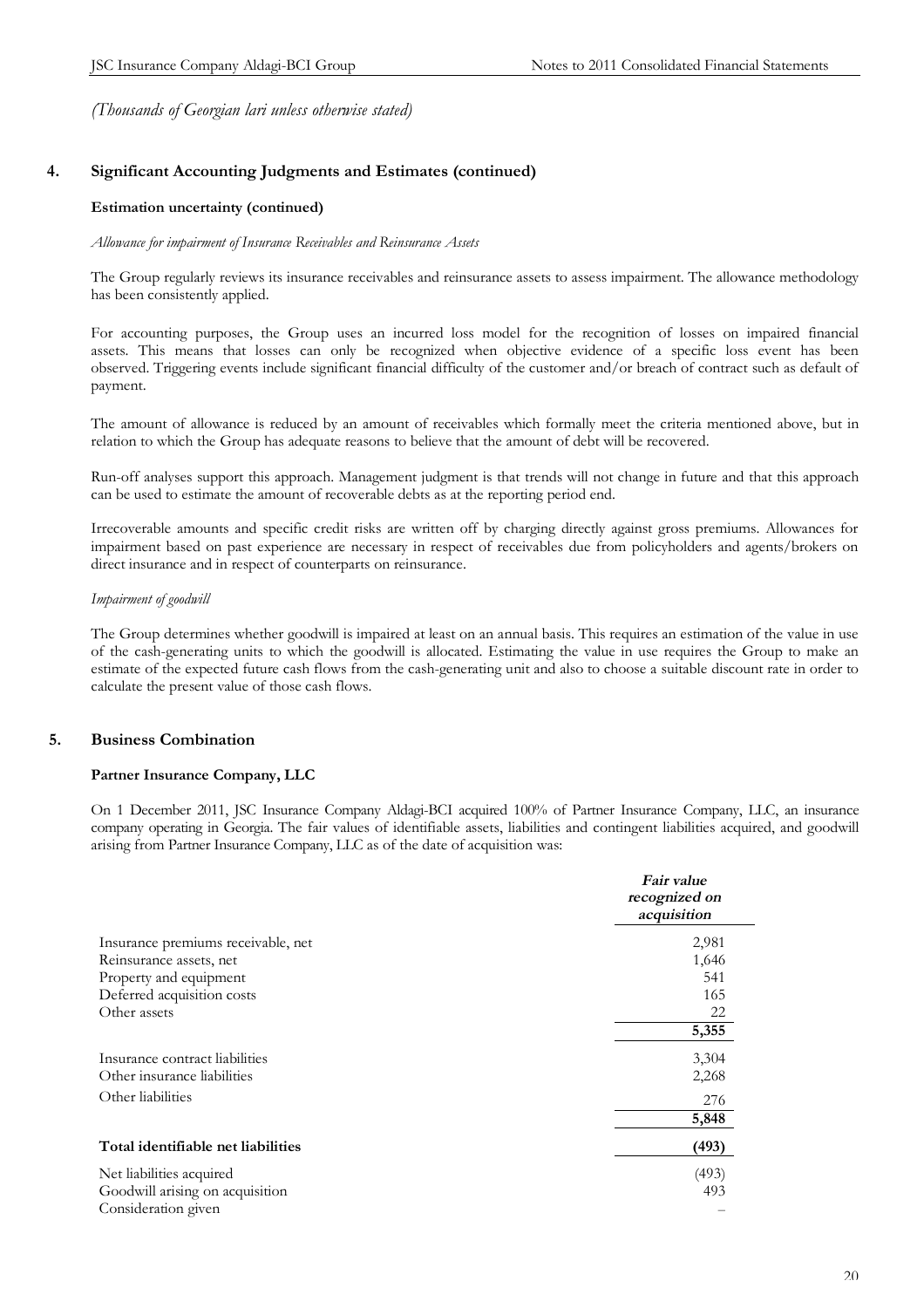# **5. Business Combination (continued)**

Since the acquisition date, the Group recorded GEL 295 and GEL 164 of revenue and profit, respectively. If the combination had taken place at the beginning of the year, there would be no major, material difference in the net income and revenue of the Group.

The primary factor that contributed to the cost of business combination that resulted in the recognition of goodwill was the positive synergy brought into the Group's operations.

The total amount of goodwill is expected to be deductible for tax purposes upon disposal of the subsidiary.

## **Block Georgia Group of Companies**

On 29 November 2011, JSC My Family Clinic acquired 100% of the Block Georgia Group of Companies, a group of healthcare services companies operating in Georgia. The companies comprising this group are: JSC Zugdidi multi profile Clinical Hospital "Republic", JSC Kutaisi County Treatment and Diagnostic Center for Mothers and Children, JSC Chkhorotskhu Regional Central Hospital, Academician Z. Tskhakaia National Center of Intervention Medicine of Western Georgia, LTD, E.K. Pipia Central Hospital of Tsalenjikha, LTD, Martvili Multi profile Hospital, LTD, Abasha Outpatient-Polyclinic Union, LTD, Tskaltubo Regional Hospital, LTD and,Khobi Central Regional Hospital, LTD.

The fair values of identifiable assets, liabilities and contingent liabilities acquired, and goodwill arising from the Block Georgia Group of Companies as of the date of acquisition was:

|                                                                | Fair value<br>recognized on<br>acquisition |
|----------------------------------------------------------------|--------------------------------------------|
| Cash and cash equivalents                                      | 408                                        |
| Accounts receivable <sup>1</sup>                               | 3,184                                      |
| Property and equipment                                         | 38,096                                     |
| Prepayments                                                    | 15                                         |
| Other assets                                                   | 1,443                                      |
|                                                                | 43,146                                     |
| Trade and other payables                                       | 13,464                                     |
| Current income tax liabilities                                 | 243                                        |
| Deferred income tax liability                                  | 1,167                                      |
| Other liabilities                                              | 8,151                                      |
|                                                                | 23,025                                     |
| Total identifiable net assets                                  | 20,121                                     |
| Non-controlling interest in fair value of net assets           |                                            |
| acquired                                                       | 5,652                                      |
| Negative goodwill arising on business combination <sup>2</sup> | (1,380)                                    |
| Consideration given <sup>3</sup>                               | 13,089                                     |

<sup>1</sup> The fair value of the accounts receivables amounts to GEL 3,184. The gross amount of receivables is GEL 3,191. None of the trade receivables have been impaired and it is expected that the full contractual amounts can be collected.

<sup>2</sup> Prior to acquisition the Block Georgia Group of Companies encountered certain financial difficulties in respect of funding the construction of hospitals. These difficulties resulted in a lower acquisition cost which resulted in a gain which has been recognized in other operating income (Note 25)

<sup>3</sup> Consideration comprised of a deferred cash payment of GEL 5,857. JSC My Family Clinic issued 2,713,000 ordinary shares as part of the consideration given. As a result, JSC Insurance Company Aldagi BCI's equity stake in JSC My Family Clinic was diluted to 51%.

The total amount of goodwill is expected to be deductible for tax purposes upon disposal of the subsidiary.

The Group decided to increase their presence and investment in healthcare sector, as hospital assets acquired together with existing hospitals cover two big regions of Georgia - Imereti and Samegrelo, where most of the Group's clients insured through the government program are concentrated. Management considers that the deal will have positive impact on the value of the Group.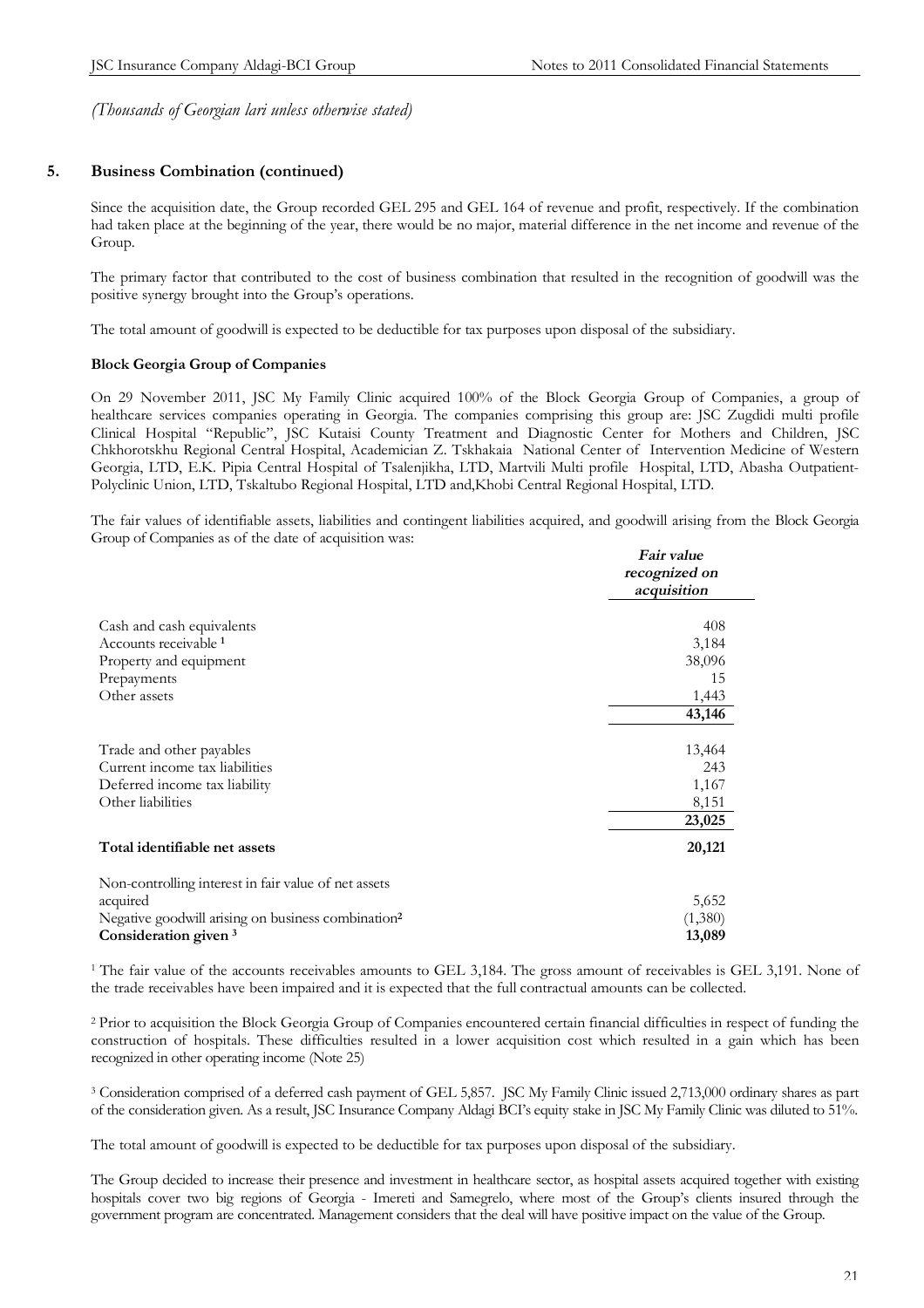# **5. Business Combination (continued)**

Since the acquisition date, the Group recorded GEL 2,588 and GEL 354 of revenue and profit, respectively. If the combination had taken place at the beginning of the year, the Group would have recorded GEL 31,395 and GEL 1,892 of revenue and profit respectively.

Because the Block Georgia Group of Companies was acquired close to the year end, the Group had limited time to review, analyze and perform a valuation of the respective net assets as well as the amount of goodwill. Therefore, the net assets as well as the amount of goodwill presented above are estimated provisionally as at the reporting date. The Group is proceeding with a thorough full examination of the net assets and if identified adjustments will be made to the net assets and amount of goodwill during the twelve month period from the acquisition date, as allowed by "Business Combinations" (IFRS 3). However, as at the reporting date management believes that materially all factors of the business combination have been captured and the estimates are materially correct.

#### **Kutaisi Regional Clinical Hospital, LLC**

On 1 October 2010, JSC My Family Clinic acquired 100% of Kutaisi Regional Clinical Hospital, LLC, a company providing medical services in Georgia. The fair values of identifiable assets, liabilities and contingent liabilities acquired, and goodwill arising from Kutaisi Regional Clinical Hospital, LLC as of the date of acquisition was:

|                                          | <i>Fair value</i><br>recognized on<br>acquisition | Carrying value |
|------------------------------------------|---------------------------------------------------|----------------|
| Property and equipment                   | 658                                               | 481            |
|                                          | 658                                               | 481            |
| Deferred income tax liability            | 27                                                |                |
| Trade and other payables                 | 17                                                | 17             |
|                                          | 44                                                | 17             |
| Fair value of net assets                 | 614                                               | 464            |
| Negative goodwill arising on acquisition | 179                                               |                |
| Consideration paid                       | 435                                               |                |
|                                          |                                                   |                |

## **6. Goodwill and Other Intangible Assets**

The movements in goodwill and other intangible assets were as follows:

|                                            | Goodwill | Licences | Computer software | Total  |
|--------------------------------------------|----------|----------|-------------------|--------|
| Cost                                       |          |          |                   |        |
| 31 December 2010                           | 16,065   | 46       | 164               | 16,275 |
| Additions                                  |          | 11       | 263               | 274    |
| Acquisition through business               |          |          |                   |        |
| combinations (note 5)                      | 493      |          |                   | 493    |
| Disposals                                  |          |          | (36)              | (36)   |
| 31 December 2011                           | 16,558   | 57       | 391               | 17,006 |
| Accumulated amortization and<br>impairment |          |          |                   |        |
| 31 December 2010                           |          | 18       | 110               | 128    |
| Amortization charge                        |          | 9        | 41                | 50     |
| 31 December 2011                           |          | 27       | 151               | 178    |
| Net book value:                            |          |          |                   |        |
| 31 December 2010                           | 16,065   | 28       | 54                | 16,147 |
| 31 December 2011                           | 16,558   | 30       | 240               | 16,828 |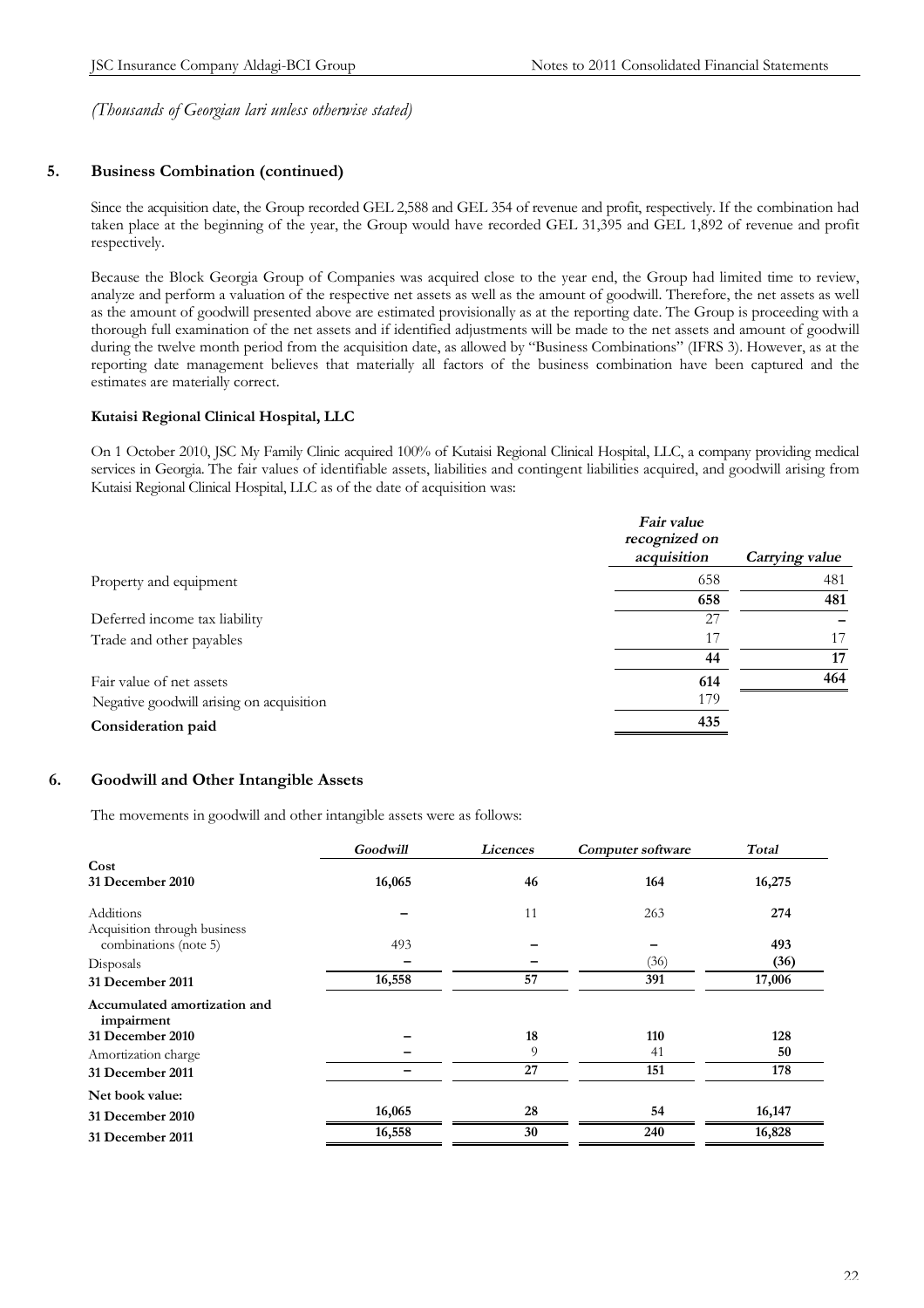# **6. Goodwill and Other Intangible Assets (continued)**

|                                            | Goodwill | Licences<br>Computer software |     | Total  |
|--------------------------------------------|----------|-------------------------------|-----|--------|
| Cost                                       |          |                               |     |        |
| 31 December 2009                           | 16,065   | 14                            | 156 | 16,235 |
| <b>Additions</b>                           |          | 32                            | 8   | 40     |
| 31 December 2010                           | 16,065   | 46                            | 164 | 16,275 |
| Accumulated amortization and<br>impairment |          |                               |     |        |
| 31 December 2009                           |          | 2                             | 96  | 98     |
| Amortization charge                        |          | 16                            | 14  | 30     |
| 31 December 2010                           |          | 18                            | 110 | 128    |
| Net book value:                            |          |                               |     |        |
| 31 December 2009                           | 16,065   | 12                            | 60  | 16,137 |
| 31 December 2010                           | 16,065   | 28                            | 54  | 16,147 |

The recoverable amount of tcash-generating unit has been determined based on a value-in-use calculation, using cash flow projections based on the financial budget of 2012 approved by senior management.

As of 31 December 2011, goodwill acquired through business combinations has been allocated to the following cash-generating units for impairment testing purposes:

- JSC Insurance Company Aldagi BCI
- JSC My Family Clinic
- · JSC ST. Nicholas Surgery Clinic

The recoverable amount of each cash-generating unit has been determined based on a value-in-use calculation through a cash flow projection based on the approved budget under the assumption that the businesses will not grow and the cash flows will be stable. The discount rate applied to cash flow projections is the weighted average cost of capital ("WACC") of each particular cash-generating unit.

The carrying amount of goodwill allocated to each of the cash-generating units follows:

|                                    | Effective annual                                |                                       |                     | Carrying amount of goodwill |
|------------------------------------|-------------------------------------------------|---------------------------------------|---------------------|-----------------------------|
|                                    | growth rate in three-<br>vear financial budgets | <b>WACC</b> applied<br>for impairment | 31 December<br>2011 | 31 December<br>2010         |
| JSC Insurance Company Aldagi - BCI | $20.00\%$                                       | $13.30\%$                             | 15,557              | 15,557                      |
| JSC St. Nicholas Surgery Clinic    | 38.59%                                          | $16.00\%$                             | 288                 | 288                         |
| JSC My Family Clinic               | 38.69%                                          | $16.00\%$                             | 220                 | 220                         |
| Insurance Company Partner, LLC     |                                                 |                                       | 493                 |                             |
| Total                              |                                                 |                                       | 16,558              | 16,065                      |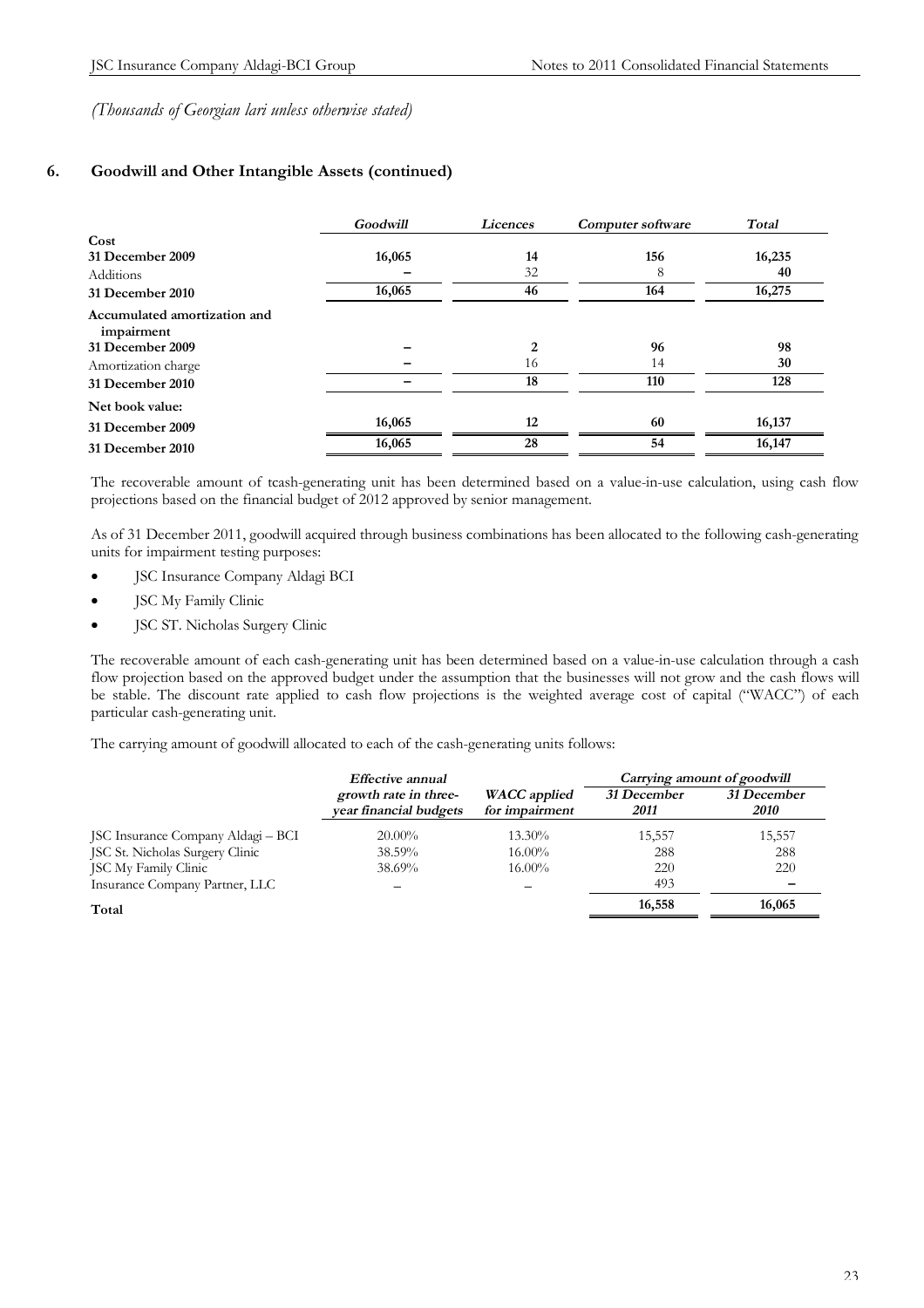# **7. Property and Equipment**

The movements in property and equipment were as follows:

|                                                                  | Land and<br>buildings | <b>Furniture</b><br>and fixtures | <b>Computers</b><br>and office<br>equipment | <b>Motor</b><br>vehicles | Leasehold<br><i>improvements</i> | <b>Assets</b><br>under<br>lease | Assets under<br>construction | <b>Total</b> |
|------------------------------------------------------------------|-----------------------|----------------------------------|---------------------------------------------|--------------------------|----------------------------------|---------------------------------|------------------------------|--------------|
| Gross book value                                                 |                       |                                  |                                             |                          |                                  |                                 |                              |              |
| 31 December 2010<br>Acquisition through<br>business combinations | 4,849                 | 1,519                            | 1,323                                       | 245                      | 812                              | 937                             | 2,746                        | 12,431       |
| (note 5)                                                         | 26,311                | 1,439                            | 10,029                                      | 212                      |                                  |                                 | 646                          | 38,637       |
| Additions                                                        | 5,372                 | 218                              | 4,430                                       | 151                      | 209                              |                                 | 4,563                        | 14,943       |
| Disposals                                                        |                       | (4)                              | (7)                                         | (19)                     | (223)                            |                                 |                              | (253)        |
| Transfer                                                         | 6,171                 | U.                               | 11                                          |                          | (4)                              |                                 | (6,171)                      |              |
| 31 December 2011                                                 | 42,703                | 3,165                            | 15,786                                      | 589                      | 794                              | 937                             | 1,784                        | 65,758       |
| Accumulated<br>depreciation<br>31 December 2010                  |                       | 416                              | 586                                         | 45                       | 240                              | 277                             |                              | 1,564        |
| Depreciation charge                                              | 93                    | 188                              | 523                                         | 62                       | 61                               |                                 |                              | 927          |
| Disposals                                                        | (70)                  | (19)                             | 27                                          | (9)                      | (90)                             |                                 |                              | (161)        |
| 31 December 2011                                                 | 23                    | 585                              | 1,136                                       | 98                       | 211                              | 277                             |                              | 2,330        |
| Net book value                                                   |                       |                                  |                                             |                          |                                  |                                 |                              |              |
| <b>31 December 2010</b>                                          | 4,849                 | 1,103                            | 737                                         | 200                      | 572                              | 660                             | 2,746                        | 10,867       |
| 31 December 2011                                                 | 42,680                | 2,580                            | 14,650                                      | 491                      | 583                              | 660                             | 1,784                        | 63,428       |

|                                              | Land and<br>buildings | <b>Furniture</b><br>and fixtures | Computers<br>and office<br>equipment | <b>Motor</b><br>vehicles | Leasehold<br>improvements | <b>Assets</b><br>under<br>lease | Assets under<br>construction | <b>Total</b> |
|----------------------------------------------|-----------------------|----------------------------------|--------------------------------------|--------------------------|---------------------------|---------------------------------|------------------------------|--------------|
|                                              |                       |                                  |                                      |                          |                           |                                 |                              |              |
| Gross book value                             |                       |                                  |                                      |                          |                           |                                 |                              |              |
| 31 December 2009                             | 4,490                 | 1,350                            | 1,004                                | 243                      | 381                       | 749                             | 1,080                        | 9,297        |
| Acquisition through<br>business combinations |                       |                                  |                                      |                          |                           |                                 |                              |              |
| (note 5)                                     | 658                   |                                  |                                      |                          |                           |                                 |                              | 658          |
| Additions                                    | 371                   | 251                              | 321                                  | 146                      | 469                       | 188                             | 1,666                        | 3,412        |
| Disposals                                    | (241)                 | (82)                             | (2)                                  | (144)                    | (38)                      |                                 |                              | (507)        |
| Revaluation                                  | (429)                 |                                  |                                      |                          |                           |                                 |                              | (429)        |
| 31 December 2010                             | 4,849                 | 1,519                            | 1,323                                | 245                      | 812                       | 937                             | 2,746                        | 12,431       |
| Accumulated                                  |                       |                                  |                                      |                          |                           |                                 |                              |              |
| depreciation                                 | 64                    | 281                              | 395                                  | 69                       | 160                       | 175                             |                              | 1,144        |
| 31 December 2009                             |                       |                                  |                                      |                          |                           |                                 |                              |              |
| Depreciation charge                          | 78                    | 152                              | 192                                  | 29                       | 80                        | 102                             |                              | 633          |
| Revaluation of                               |                       |                                  |                                      |                          |                           |                                 |                              |              |
| depreciation charge                          | (142)                 |                                  |                                      |                          |                           |                                 |                              | (142)        |
| Disposals                                    |                       | (17)                             | (1)                                  | (53)                     |                           |                                 |                              | (71)         |
| 31 December 2010                             |                       | 416                              | 586                                  | 45                       | 240                       | 277                             |                              | 1,564        |
| Net book value                               |                       |                                  |                                      |                          |                           |                                 |                              |              |
| 31 December 2009                             | 4,426                 | 1,069                            | 609                                  | 174                      | 221                       | 574                             | 1,080                        | 8,153        |
| 31 December 2010                             | 4,849                 | 1,103                            | 737                                  | 200                      | 572                       | 660                             | 2,746                        | 10,867       |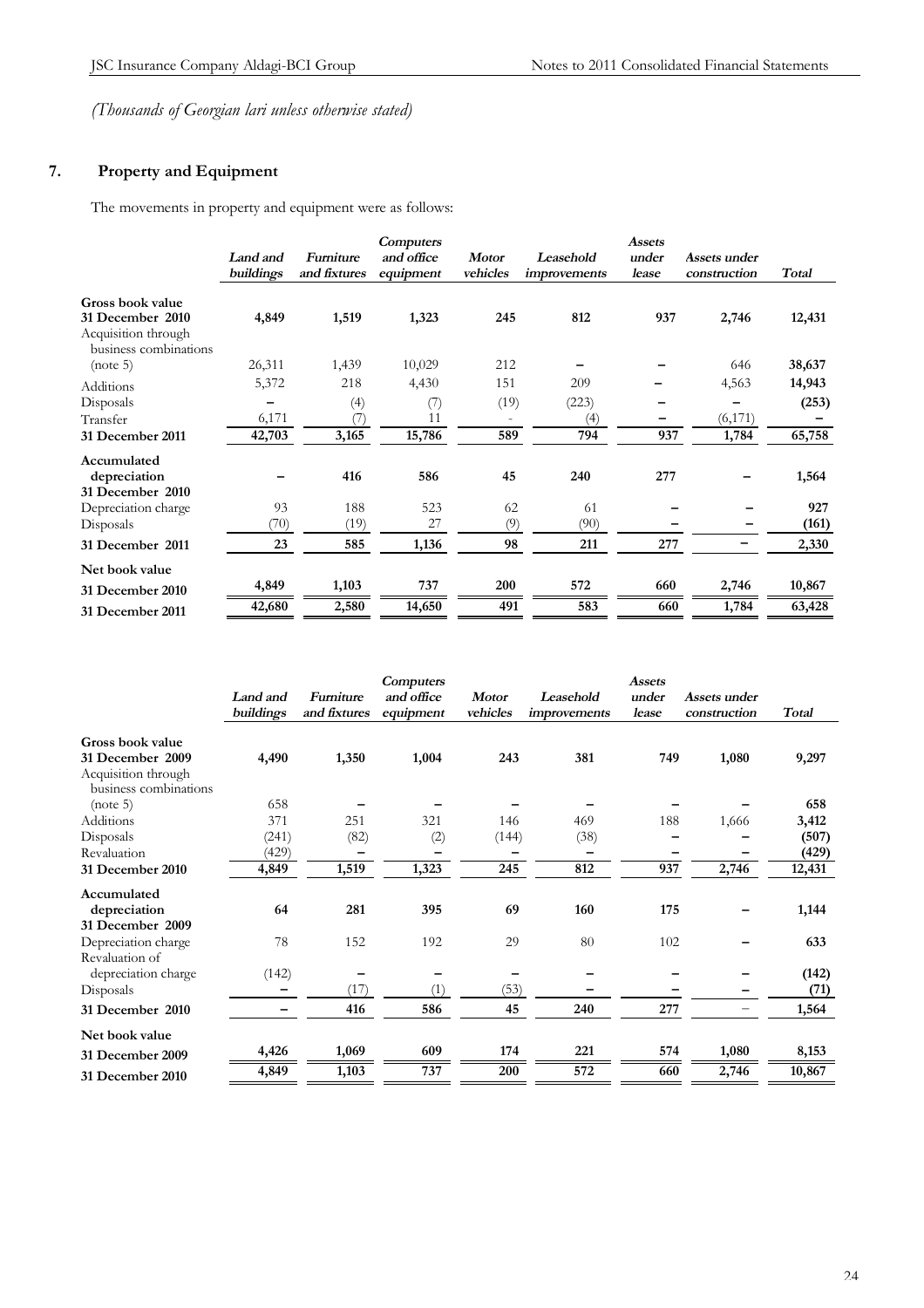# **7. Property and Equipment (continued)**

The most recent revaluation report for the Group's buildings was 31 December 2010. If the buildings were measured using the cost model, the carrying amounts of the buildings as of 31 December 2011 and 2010 would be as follows:

|                                         | 2011   | <i><b>2010</b></i> |
|-----------------------------------------|--------|--------------------|
| Cost                                    | 41.513 | 3,659              |
| Accumulated depreciation and impairment | (164   | (146)              |
| Net carrying amount                     | 41,349 | 3,513              |

The Group has revised its estimate for the useful life of buildings to 100 years, thus resulting in a depreciation expense lower than calculated using the previous useful life estimate by an amount of GEL 43. It is impracticable to estimate the effect of this change for future periods.

# **8. Available-for-sale Financial Assets**

Available-for-sale financial assets comprise:

|                 | 2011  | 2010  |
|-----------------|-------|-------|
| Unquoted shares | 2,952 | 4,363 |
| Quoted shares   | 141   | 213   |
|                 | 3,093 | 4,576 |

#### **Available-for-sale financial assets**

Unquoted shares as of 31 December 2011 were comprised of ordinary shares of JSC GPC, a pharmaceutical company incorporated and operating in Georgia and 7,000 Global Depositary Receipts of Caucasus Energy & Infrastructure.

# **9. Taxation**

The corporate income tax expense comprises:

|                                                                         | 2011 | <i>2010</i> |
|-------------------------------------------------------------------------|------|-------------|
| Current tax charge                                                      | 576  | 336         |
| Deferred tax charge – origination and reversal of temporary differences | 193  | 400         |
| Deferred income tax benefit recognized in other comprehensive income    |      | 74)         |
| Income tax expense                                                      | 769  | 662         |

Georgian legal entities must file individual tax declarations. The corporate tax rate was 15% for 2011 and 2010.

The effective income tax rate differs from the statutory income tax rates. As of 31 December, a reconciliation of the income tax expense based on statutory rates with actual is as follows:

|                                                      | 2011  | <i>2010</i> |
|------------------------------------------------------|-------|-------------|
| <b>IFRS</b> income before tax                        | 7,271 | 5,684       |
| Statutory tax rate                                   | 15%   | 15%         |
| Theoretical income tax expense at the statutory rate | 1,091 | 853         |
| Non-taxable income                                   | (348) | (213)       |
| Non-deductible expenses                              | 26    | 22          |
| Income tax expense                                   | 769   | 662         |

Deferred tax assets and liabilities as of 31 December and their movements for the respective years comprise: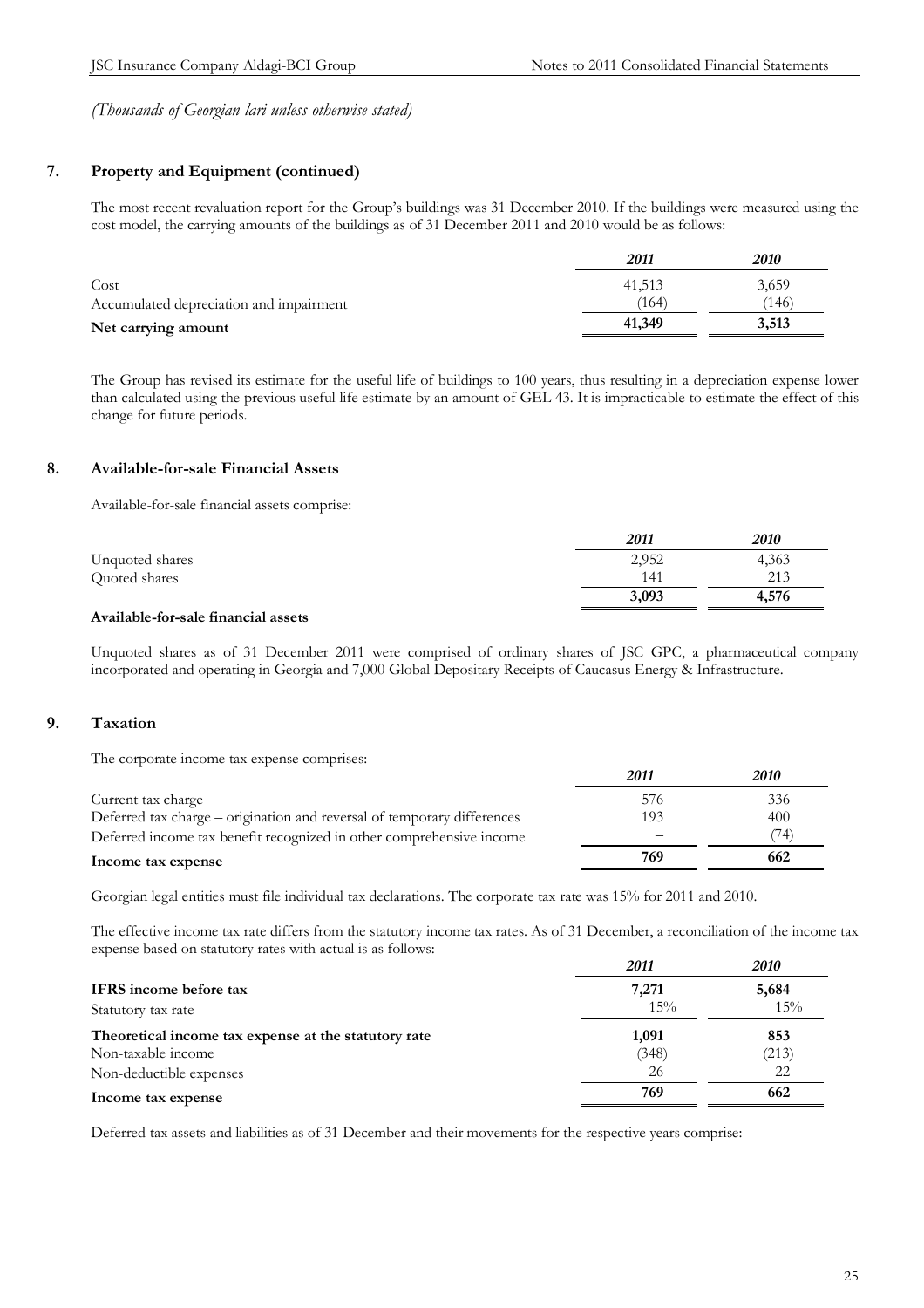# **9. Taxation (continued)**

|                                                 |                          | In the                   | <b>Effect</b> of         | In other<br>compre-      |                          | In the    | Effect of<br>business    | In other<br>compre-      |          |
|-------------------------------------------------|--------------------------|--------------------------|--------------------------|--------------------------|--------------------------|-----------|--------------------------|--------------------------|----------|
|                                                 |                          | income                   | <b>business</b>          | hensive                  |                          | income    | combinatio               | hensive                  |          |
|                                                 | 2009                     |                          | statement combination    | income                   | 2010                     | statement | $\boldsymbol{n}$         | income                   | 2011     |
| Tax effect of deductible                        |                          |                          |                          |                          |                          |           |                          |                          |          |
| temporary differences:                          |                          |                          |                          |                          |                          |           |                          |                          |          |
| Insurance receivables                           | 25                       | 79                       |                          |                          | 104                      |           |                          |                          | 104      |
| Tax loss carried forward                        | 254                      | (254)                    |                          |                          |                          |           |                          |                          |          |
| Insurance contract liabilities                  | 594                      | $\overline{\phantom{0}}$ |                          | $\overline{\phantom{0}}$ | 594                      | 251       |                          |                          | 845      |
| Reinsurance assets                              | 117                      |                          |                          |                          | 117                      | (98)      |                          | —                        | 19       |
| Intangible assets                               |                          |                          |                          |                          |                          |           |                          |                          |          |
| Allowances for impairment                       |                          |                          |                          |                          |                          |           |                          |                          | 951      |
| and provisions for other                        |                          |                          |                          |                          |                          |           |                          |                          |          |
| losses                                          | 738                      |                          |                          |                          | 738                      | 213       |                          |                          |          |
| Other insurance payables                        | 15                       |                          |                          |                          | 15                       |           |                          |                          | 15       |
| Deferred acquisition costs                      | 12                       |                          |                          |                          | 12                       |           |                          |                          | 12       |
| Other assets                                    | 78                       |                          |                          | $\overline{\phantom{0}}$ | 78                       |           |                          |                          | 78       |
| Reinsurance premium                             |                          |                          |                          |                          |                          |           |                          |                          | 63       |
| payables                                        | 63                       |                          |                          |                          | 63                       |           |                          |                          |          |
| Other liabilities                               | 103                      | (31)                     |                          | -                        | 72                       |           |                          |                          | 72       |
| Salaries and other benefits                     | 23                       | -                        |                          | $\overline{\phantom{0}}$ | 23                       | (4)       |                          | —                        | 19       |
| Other assets                                    | 19                       |                          |                          | $\overline{\phantom{0}}$ | 19                       | 266       |                          | —                        | 285      |
| Investments                                     | —                        |                          |                          |                          |                          |           |                          |                          |          |
| Deferred tax assets                             | 2,041                    | (206)                    | $\overline{\phantom{0}}$ | $\overline{\phantom{0}}$ | 1,835                    | 628       | $\overline{\phantom{0}}$ | $\overline{\phantom{0}}$ | 2,463    |
| Tax effect of taxable<br>temporary differences: |                          |                          |                          |                          |                          |           |                          |                          |          |
| Property and equipment                          | 579                      | (26)                     | 27                       | (74)                     | 506                      | 6         | 1,167                    |                          | 1,679    |
| Insurance contract liabilities                  | 453                      | (72)                     | $\overline{\phantom{0}}$ | $\overline{\phantom{0}}$ | 381                      |           |                          |                          | 381      |
| Claims payable                                  | $\overline{\phantom{m}}$ | $\overline{\phantom{0}}$ |                          | $\overline{\phantom{0}}$ | $\overline{\phantom{0}}$ | 532       |                          |                          | 532      |
| Intangible assets                               | 901                      | 218                      |                          | $\overline{\phantom{0}}$ | 1,119                    | 283       |                          |                          | 1,402    |
| Deferred tax liabilities                        | 1,933                    | 120                      | 27                       | (74)                     | 2,006                    | 821       | 1,167                    | $\overline{\phantom{0}}$ | 3,994    |
| Net deferred tax<br>assets/(liabilities)        | 108                      | (326)                    | (27)                     | 74                       | (171)                    | (193)     | (1,167)                  |                          | (1, 531) |

Deferred income tax assets and liabilities are offset when there is a legally enforceable right to offset current tax assets against current tax liabilities and when the deferred income tax assets and liabilities relate to income taxes levied by the same taxation authority on either the taxable entity or different taxable entities where there is an intention to settle the balances on a net basis.

Georgia currently has a number of laws related to various taxes imposed by state governmental authorities. Applicable taxes include value added tax, corporate income tax (profits tax), and a turnover based tax, together with others. Laws relating to these taxes have not been in force for significant periods in contrast to more developed market economies. Therefore, regulations are often unclear or non-existent and few precedents have been established. This creates tax risks in Georgia substantially more significant than typically found in countries with more developed tax systems.

Management believes that the Group is in substantial compliance with the tax laws affecting its operations. However, the risk remains that relevant authorities could take differing positions with regard to interpretive issues.

The Group's operations and financial position will continue to be affected by Georgian political developments, including the application and interpretation of existing and future legislation and tax regulations. Such possible occurrences and their effect on the Group could have a material impact on the Group's operations or its financial position in Georgia.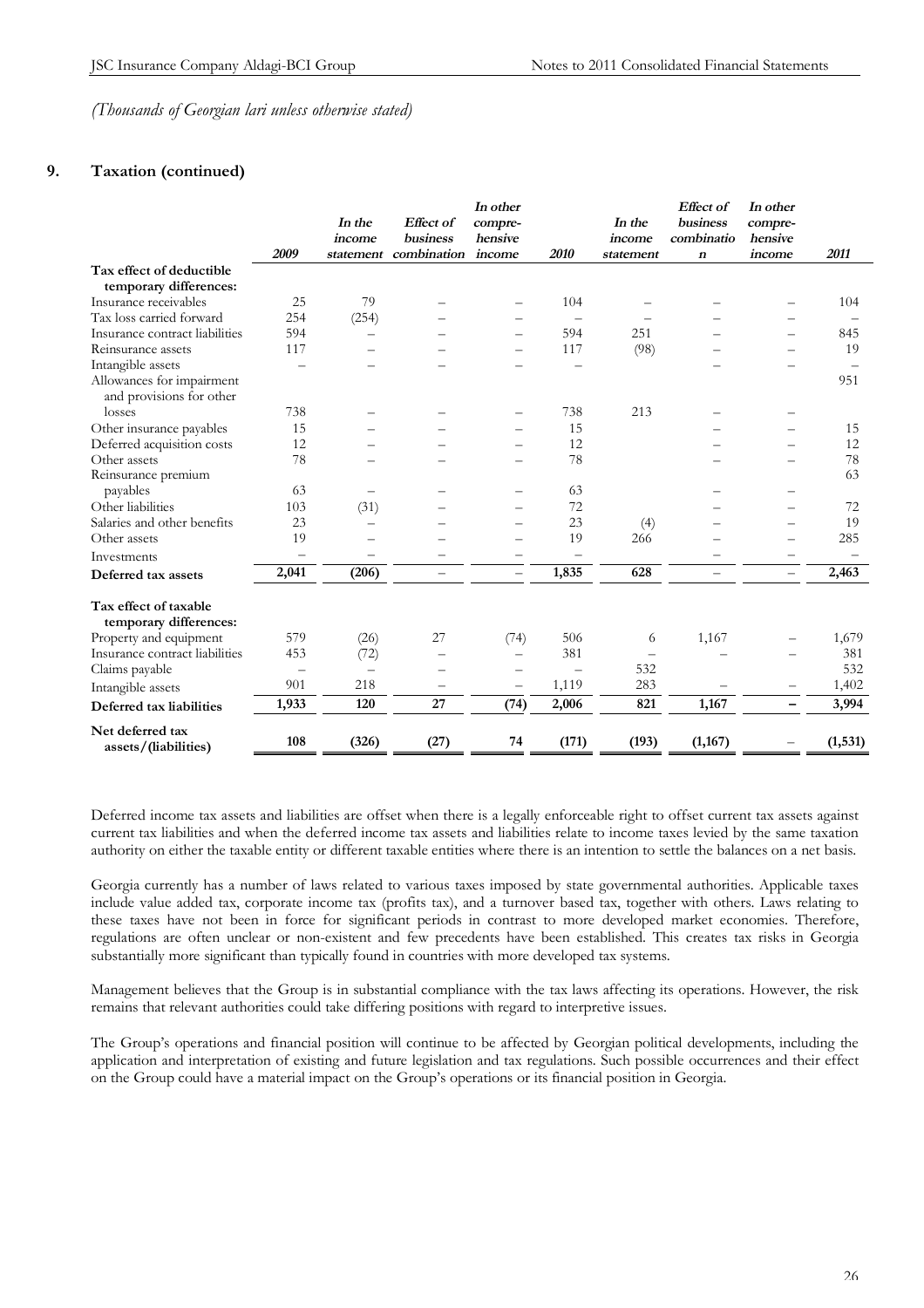# **9. Taxation (continued)**

As of 31 December tax assets and liabilities consist of the following:

|                               | 2011  | <i>2010</i> |
|-------------------------------|-------|-------------|
| Current income tax assets     | 409   | 212         |
| Deferred income tax assets    | 50    | 11          |
| Total tax assets              | 459   | 223         |
| Deferred income tax liability | 1,581 | 182         |
| Total tax liabilities         | 1,581 | 182         |

## **10. Other Assets**

Other assets as of 31 December comprise:

|                                                           | 2011   | 2010  |
|-----------------------------------------------------------|--------|-------|
| Trade receivables                                         | 5,588  | 463   |
| Inventory                                                 | 2,454  | 282   |
| Advances and prepayments                                  | 863    | 1,412 |
| Prepaid operating taxes                                   | 450    | 182   |
| Receivables from regression                               | 373    | 516   |
| Foreclosed assets                                         | 100    | 178   |
| Receivables from related parties                          | 28     | 38    |
| Receivable from pension fund                              | 29     | 22    |
| Other                                                     | 477    | 330   |
|                                                           | 10,362 | 3,423 |
| Less – Allowance for impairment of other assets (Note 15) | (494)  | (145) |
| Other assets                                              | 9,868  | 3,278 |

As of 31 December 2011, advances and prepayments for long-term assets of the Group include:

- In 2011 GEL 5,834 thousand advances were paid for the hospitals development and reconstruction works.
- GEL 1,744 thousand of advances paid for the 1,000 square metre area under construction located at 7 Chavchavadze Avenue, Tbilisi, Georgia. The Group has prepaid 100% of the total amount as of 31 December 2011 (2010: GEL 1,744 thousand). Capitalized on this construction is also GEL 56 thousand paid for design services provided (2010: GEL 56 thousand).
- GEL 764 thousand of advances paid for an insurance software development project. The Group has prepaid 100% of the total amount as of 31 December 2011 (2010: GEL 764 thousand).
- GEL 205 thousand and GEL 134 thousand of advances paid for a non-residential area of 101 square metres being built in the town of Mtskheta. (2010: GEL 205 thousand and GEL 134 thousand).

The significant increase in inventory and trade receivables is attributable to the group's acquisition of the Block of Georgia group of hospitals, who had a large volume of receivables and stock of inventory supplies.

## **11. Insurance and Reinsurance Receivables**

Insurance and reinsurance receivables as of 31 December comprise:

| 2011    | 2010    |
|---------|---------|
| 22,441  | 20,365  |
| 1,395   | 843     |
| 30      | 41      |
| 23,866  | 21,249  |
| (1,652) | (1,795) |
| 22,214  | 19,454  |
|         |         |

The carrying amounts disclosed above reasonably approximate their fair values at the year end.

Allowance for impairment comprises an allowance of GEL 1,652 (2010: GEL 1,781) for amounts due from policyholders.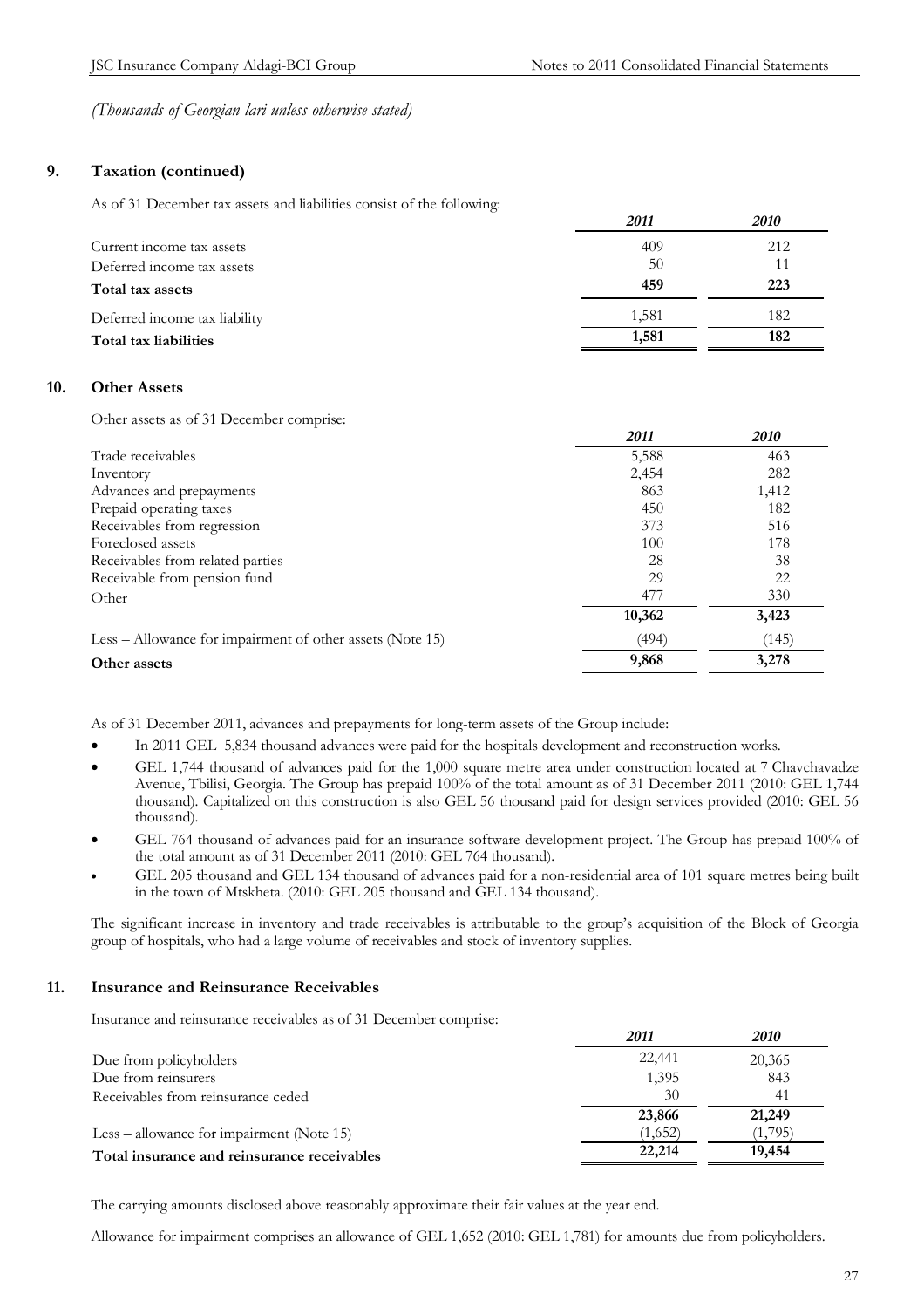# **12. Deferred Acquisition Costs**

Deferred acquisition costs ("DAC") on direct, assumed and ceded reinsurance are as follows:

|                                                   | DAC     |
|---------------------------------------------------|---------|
| At 31 December 2009                               | 1,141   |
| Expenses deferred (note 28)                       | 1,701   |
| Amortization (note 28)                            | (1,213) |
| At 31 December 2010                               | 1,629   |
| Expenses deferred (note 28)                       | 679     |
| Amortization (note 28)                            | (939)   |
| Acquisition through business combination (note 5) | 165     |
| At 31 December 2011                               | 1,534   |

# **13. Amounts Due from Credit Institutions**

Amounts due from credit institutions as of 31 December comprise:

|                                            | 2011  | 2010  |
|--------------------------------------------|-------|-------|
| Amounts due from credit institutions       |       |       |
| - JSC Bank of Georgia                      | 3,247 | 1,731 |
| - JSC TBC Bank                             | 3,252 | 835   |
| - ING Bank N.V.                            | 1,711 |       |
| - JSC Kor Standard Bank                    | 595   | 3,669 |
| - JSC LibertyBank                          | 338   | 204   |
| - JSC Bank Republic                        | 300   |       |
| - JSC TaoPrivatBank                        |       | 220   |
| - JSC ProCredit Bank                       |       |       |
| Total amounts due from credit institutions | 9,443 | 6,659 |
|                                            |       |       |

Unsecured amounts due from credit institutions are represented by short (3 to 12 months) and medium-term placements with Georgian banks and earn annual interest of 2.6% to 16% (2010 – 10% to 16%). Amounts due from credit institutions include GEL 1,711 of restricted cash in accordance with the export facility agreement with ING Bank N.V. Amounts due from credit institutions also include GEL 1,200 of restricted deposits in accordance with regulatory minimal capital requirements.

## **14. Cash and Cash Equivalents**

Cash and cash equivalents as of 31 December comprise:

|                                              | 2011  | <i>2010</i> |
|----------------------------------------------|-------|-------------|
| Cash on hand                                 | 62    | 19          |
| Current accounts                             | 2,942 | 5,867       |
| Short-term deposits (for less than 3 months) | 4.102 | 3.790       |
| Total cash and cash equivalents              | 7,106 | 9,676       |

Included in current accounts are amounts placed with the ultimate parent JSC Bank of Georgia of GEL 1,938 (2010: GEL 2,428), JSC TBC Bank of GEL 862 (2010: GEL 2,135) and other banks of GEL 142 (2010: GEL 189). Short-term deposits (for less than 3 months) are placed with JSC Kor Standard Bank of GEL 3,260, JSC Liberty Bank of GEL570, JSC TBC Bank of GEL 205 and JSC Bank of Georgia of GEL 67.

As of 31 December 2011, the group has undrawn borrowing facilities of GEL 10,515 with ING Bank N.V. This whole amount is to be used on construction of hospitals.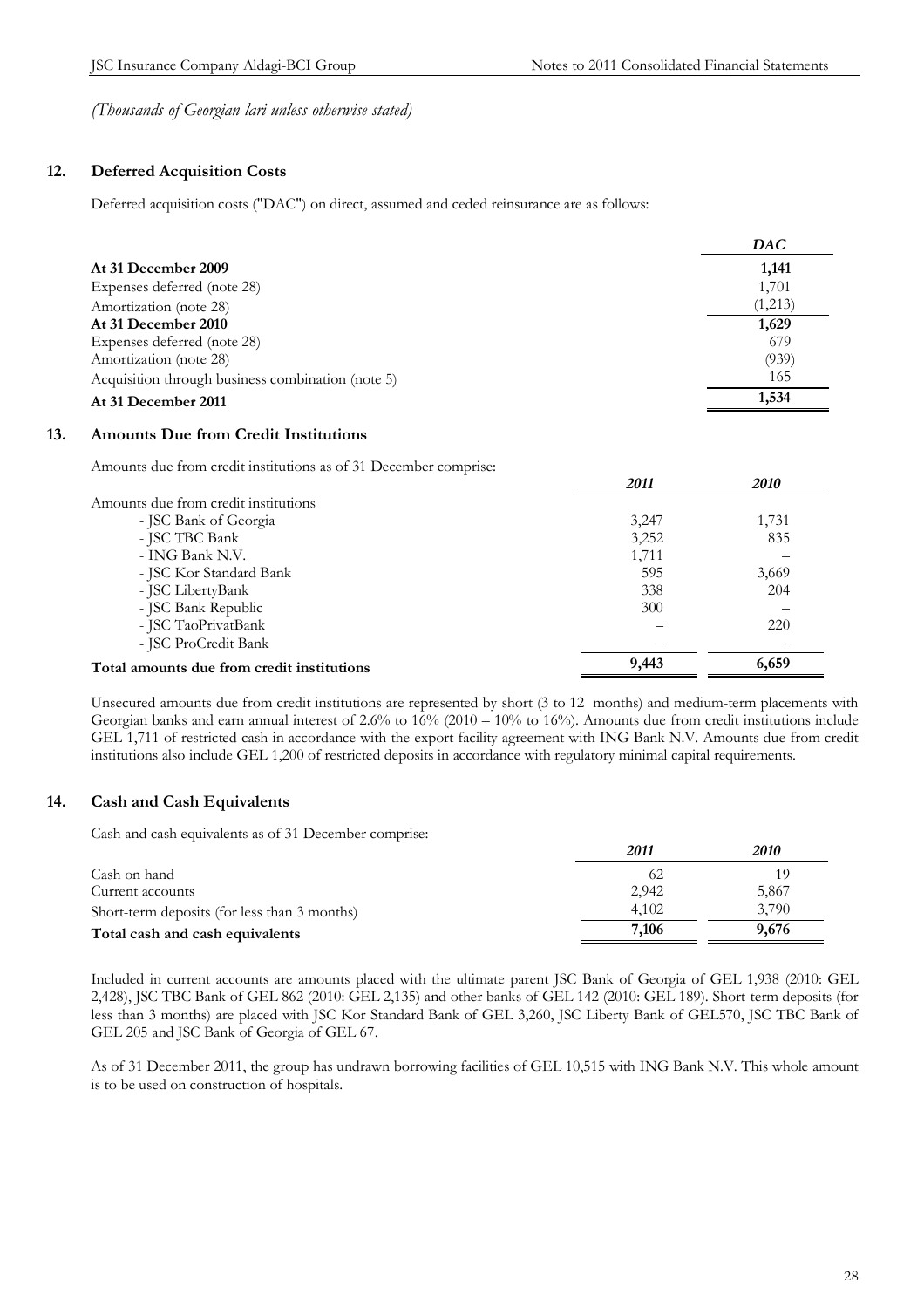# **15. Allowances for Impairment and Provisions**

The movements in the allowance for insurance and reinsurance receivables and other assets were as follows:

|                  | <i>Insurance and</i><br>reinsurance<br>receivables (note 11) | Other assets<br>(note 10) | Total   |
|------------------|--------------------------------------------------------------|---------------------------|---------|
| 31 December 2009 | 3,445                                                        | 34                        | 3,479   |
| Charge           | 44                                                           | 547                       | 591     |
| Write-off        | (1,313)                                                      | (436)                     | (1,749) |
| Recoveries       | (381)                                                        |                           | (381)   |
| 31 December 2010 | 1,795                                                        | 145                       | 1,940   |
| Charge           | 167                                                          | 596                       | 763     |
| Write-off        | (232)                                                        | (247)                     | (479)   |
| Recoveries       | (78)                                                         |                           | (78)    |
| 31 December 2011 | 1,652                                                        | 494                       | 2,146   |
|                  |                                                              |                           |         |

Allowances for impairment of assets are deducted from the carrying amounts of the related assets.

# **16. Equity**

As of 31 December 2011 and 2010, the number of authorized ordinary shares was 7,243,000 with a nominal value per share of one Georgian lari. All authorized shares have been issued and fully paid. There were no movements in the Company's share capital during 2011 and 2010.

The share capital of the Group was contributed by the shareholders in Georgian lari and they are entitled to dividends and any capital distribution in Georgian lari.

No dividends were declared or paid during 2011 and 2010.

Regulatory capital requirements in Georgia are set by the NBG and are applied to JSC Insurance Company Aldagi BCI solely on a stand-alone basis. The NBG requirement is to maintain a minimum Capital of GEL 1,500, of which 80% should be kept as amounts due from credit institutions. A bank confirmation letter is submitted to the NBG on a quarterly basis in order to prove compliance with the abovementioned regulatory requirement. JSC Insurance Company Aldagi BCI regularly and consistently complies with the NBG regulatory capital requirements.

## **17. Pension Benefit Obligations**

Effective 2 June 2005, the Group established a private pension plan. As of 31 December 2011, accumulated contributions made by the Group's employees and other individuals comprised GEL 4,249 (2010 – GEL 3,270). This amount is recorded as an accumulated pension liability to be repaid to the pension plan clients after pension age. Also, any income earned on this accumulated pension liability on behalf of the insured individuals is accumulated and added to the pension benefit obligation. When an employee reaches pension age, aggregated contributions, plus any earnings earned on the employee's behalf are returned to the employee according to the schedule agreed with the employee.

Having collected funds from insured individuals, the Group conducts investment activities on behalf of these individuals in order to receive additional profit on accumulated amounts. The total net accumulated amount of a single member of the pension plan equals the total net contributions made by him/her, plus any net investment income generated by the funds. Investment activities on behalf of pension plan members and the Group are managed by JSC Abbey Asset Management (former JSC Galt & Taggart Asset Management). According to the current arrangement of the plan, the pension age for men and women is 65 and 60 years, respectively.

As of 31 December pension benefit obligations consisted of:

|                                                           | 2011  | 2010  |
|-----------------------------------------------------------|-------|-------|
| Total net contributions to the pension fund               | 4.249 | 3,270 |
| Total net income earned on net pension fund contributions | 2.104 | 1.679 |
| Pension benefit obligations                               | 6,353 | 4.949 |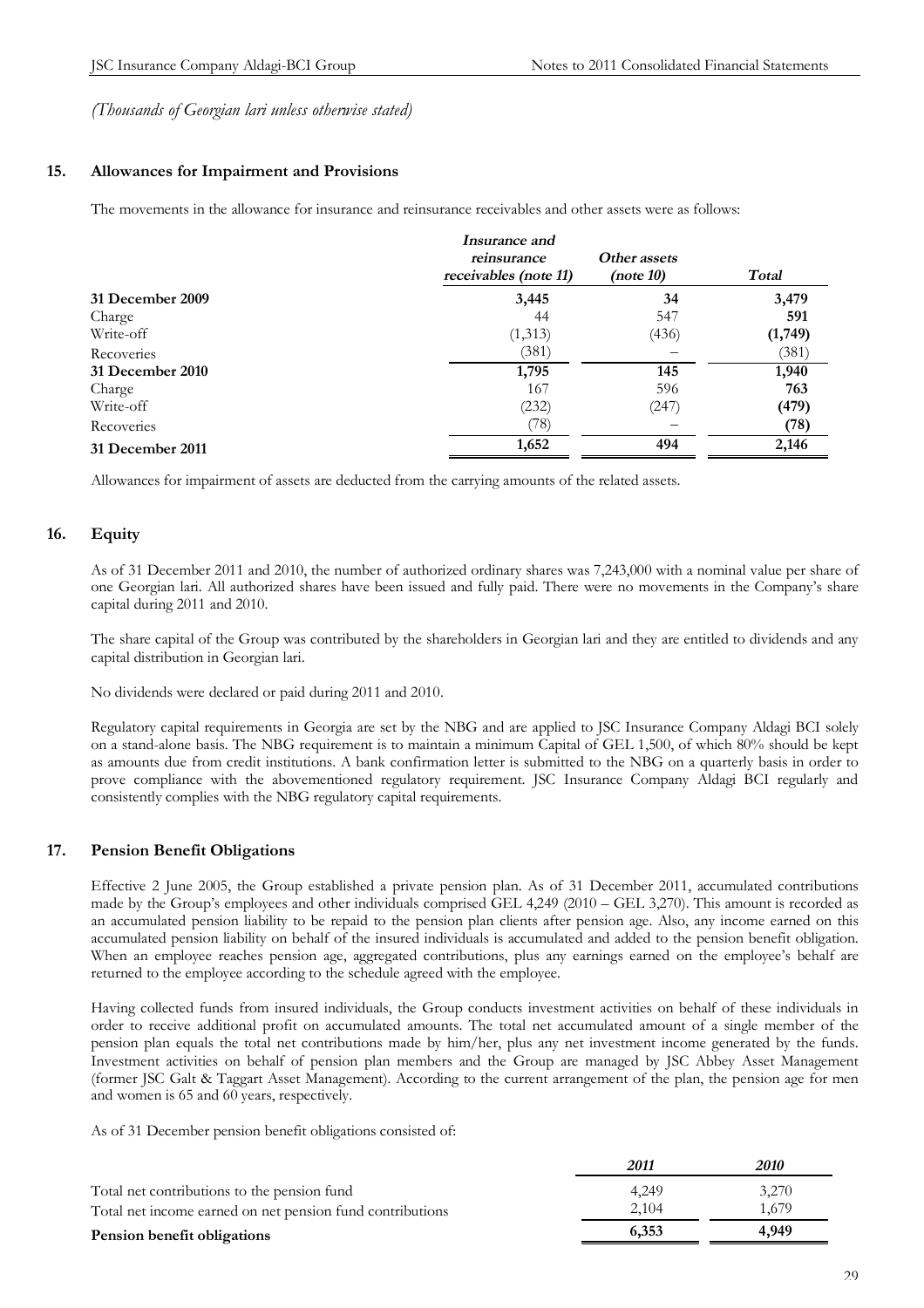# **17. Pension Benefit Obligation (continued)**

The movement of pension benefit obligations during 2011 and 2010 was as follows:

|                                                 | 2011  | <i>2010</i> |
|-------------------------------------------------|-------|-------------|
| Pension fund obligation as of 31 December       | 4,949 | 3,703       |
| Total pension fund instalments during the year  | 1,722 | 1663        |
| Administration commission                       | (27)  | (25)        |
| Management commission                           | (110) | (86)        |
| Investment income commission                    | (99)  | (69)        |
| Membership commission                           | (3)   | (4)         |
| Net income (net of physical persons income tax) | 664   | 512         |
| Funds withdrawn                                 | (743) | 745)        |
| Total accumulated pension fund during the year  | 1,404 | 1,246       |
| Pension fund obligation as of 31 December       | 6,353 | 4,949       |

# **18. Insurance Contract Liabilities and Reinsurance Assets**

Insurance contract liabilities and reinsurance assets as of 31 December comprise:

|                                                                               | 2011   | <i>2010</i> |
|-------------------------------------------------------------------------------|--------|-------------|
| Insurance contract liabilities                                                |        |             |
| - Unearned premium provision                                                  | 27,200 | 24,589      |
| - Provisions for claims reported by policyholders                             | 6,375  | 6,341       |
| - Provisions for claims incurred but not reported (IBNR)                      | 1,714  | 1,650       |
| Total insurance contract liabilities                                          | 35,289 | 32,580      |
| <b>Reinsurance of liabilities</b>                                             |        |             |
| - Reinsurers' share in unearned premium provision                             | 4,888  | 3,780       |
| - Reinsurers' share in provisions for claims reported by policyholders        | 3,849  | 3,449       |
| - Reinsurers' share in provisions for claims incurred but not reported (IBNR) | 41     | 42          |
| Total reinsurance assets                                                      | 8,778  | 7,271       |
| Insurance contract liabilities net of reinsurance                             |        |             |
| - Unearned premiums provision                                                 | 22,312 | 20,809      |
| - Provisions for claims reported by policyholders                             | 2,526  | 2,892       |
| - Provisions for claims incurred but not reported (IBNR)                      | 1,673  | 1,608       |
| Total insurance contract liabilities net of reinsurance                       | 26,511 | 25,309      |

Insurance contract liabilities as of 31 December comprise:

|                                      |              | 2011                                               |                                               |            | 2010                                        |                                               |            |
|--------------------------------------|--------------|----------------------------------------------------|-----------------------------------------------|------------|---------------------------------------------|-----------------------------------------------|------------|
|                                      | <b>Notes</b> | <i>Insurance</i><br>contract<br><i>liabilities</i> | Reinsurers'<br>share of<br><b>liabilities</b> | <b>Net</b> | Insurance<br>contract<br><b>liabilities</b> | Reinsurers'<br>share of<br><b>liabilities</b> | <b>Net</b> |
| Life insurance contracts             | (a)          | 439                                                | 30                                            | 409        | 702                                         | 342                                           | 360        |
| General insurance contracts          | (b)          | 34,850                                             | 8.748                                         | 26.102     | 31,878                                      | 6.929                                         | 24,949     |
| Total insurance contract liabilities |              | 35,289                                             | 8,778                                         | 26,511     | 32,580                                      | 7.271                                         | 25,309     |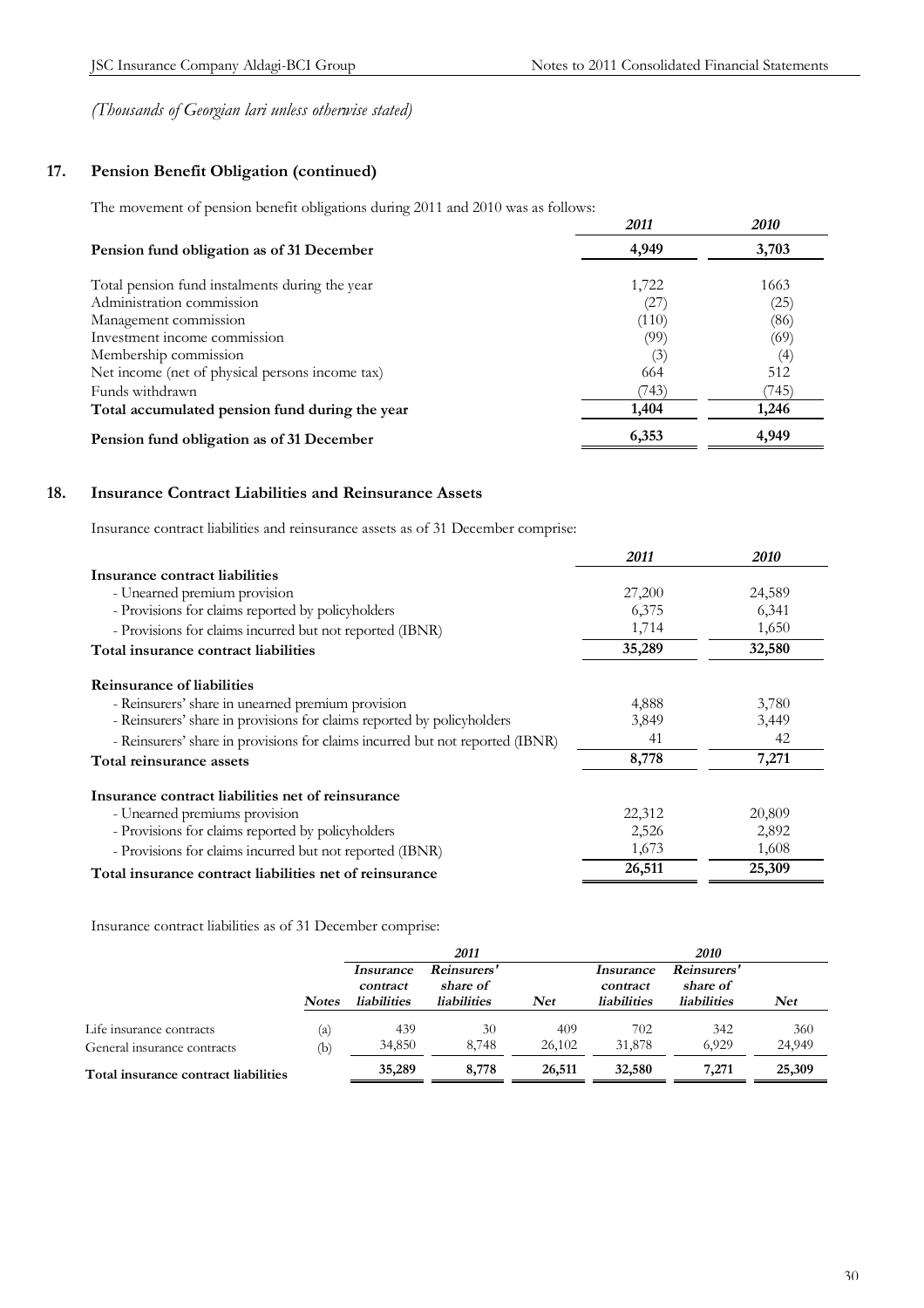# **18. Insurance Contract Liabilities and Reinsurance Assets (continued)**

(a) The movement during the year in life insurance contract liabilities was as follows.

|                                    |              |                                             | 2011                                          |         |                                             | 2010                                          |            |
|------------------------------------|--------------|---------------------------------------------|-----------------------------------------------|---------|---------------------------------------------|-----------------------------------------------|------------|
|                                    | <b>Notes</b> | Insurance<br>contract<br><b>liabilities</b> | Reinsurers'<br>share of<br><b>liabilities</b> | Net     | Insurance<br>contract<br><b>liabilities</b> | Reinsurers'<br>share of<br><b>liabilities</b> | <b>Net</b> |
| At 1 January                       |              | 702                                         | 342                                           | 360     | 722                                         | 367                                           | 355        |
| Premiums written during the year   | 24           | 2,198                                       | 148                                           | 2,050   | 2,273                                       | 1,321                                         | 952        |
| Premiums earned during the year    |              | (2,280)                                     | (332)                                         | (1,948) | (2,376)                                     | (1,392)                                       | (984)      |
| Claims incurred during the current |              |                                             |                                               |         |                                             |                                               |            |
| accident year                      |              | 268                                         | 300                                           | (32)    | 1,355                                       | 1,034                                         | 321        |
| Claims paid during the year        | 27           | (464)                                       | (428)                                         | (36)    | (1,272)                                     | (988)                                         | (284)      |
| Assumed through business           |              |                                             |                                               |         |                                             |                                               |            |
| combination                        | 5            | 15                                          | $\overline{\phantom{a}}$                      | 15      |                                             |                                               |            |
| At 31 December                     |              | 439                                         | 30                                            | 409     | 702                                         | 342                                           | 360        |

(b) General insurance contract liabilities may be analysed as follows. Provision for claims settlement expenses is included in gross insurance contract liabilities.

|                                                           |              | 2011                         |                         |            | 2010                  |                         |            |  |
|-----------------------------------------------------------|--------------|------------------------------|-------------------------|------------|-----------------------|-------------------------|------------|--|
|                                                           |              | <i>Insurance</i><br>contract | Reinsurers'<br>share of |            | Insurance<br>contract | Reinsurers'<br>share of |            |  |
|                                                           | <b>Notes</b> | <i>liabilities</i>           | <i>liabilities</i>      | <b>Net</b> | <b>liabilities</b>    | <i>liabilities</i>      | <b>Net</b> |  |
| Provisions for claims reported by<br>policyholders        |              | 6,140                        | 3,819                   | 2,321      | 5,913                 | 3,259                   | 2,654      |  |
| Provisions for claims incurred but<br>not reported (IBNR) |              | 1,715                        | 40                      | 1,675      | 1,650                 | 74                      | 1,576      |  |
| Outstanding claims provision                              | (1)          | 7,855                        | 3,859                   | 3,996      | 7,563                 | 3,333                   | 4,230      |  |
| Provision for unearned premiums                           | (2)          | 26,995                       | 4,889                   | 22,106     | 24,315                | 3,596                   | 20,719     |  |
| Total general insurance contract<br>liabilities           |              | 34,850                       | 8,748                   | 26,102     | 31,878                | 6,929                   | 24,949     |  |

(1) The provision for claims reported by policy holders and claims incurred but not yet reported (IBNR) may be analysed as follows:

|                                                         |              |                                                    | 2011                                          |            |                                             | <i>2010</i>                                   |            |
|---------------------------------------------------------|--------------|----------------------------------------------------|-----------------------------------------------|------------|---------------------------------------------|-----------------------------------------------|------------|
|                                                         | <b>Notes</b> | <i>Insurance</i><br>contract<br><b>liabilities</b> | Reinsurers'<br>share of<br><b>liabilities</b> | <b>Net</b> | Insurance<br>contract<br><b>liabilities</b> | Reinsurers'<br>share of<br><i>liabilities</i> | <b>Net</b> |
| At 1 January                                            |              | 7,563                                              | 3,333                                         | 4,230      | 6,275                                       | 2,547                                         | 3,728      |
| Claims incurred during the current<br>accident year     |              | 31,336                                             | 1,540                                         | 29,796     | 29,719                                      | 2,283                                         | 27,436     |
| Claims paid during the year<br>Assumed through Business | 27           | (31,518)                                           | (1, 188)                                      | (30, 330)  | (28, 431)                                   | (1, 497)                                      | (26, 934)  |
| Combination                                             | 5            | 474                                                | 174                                           | 300        | $\overline{\phantom{a}}$                    |                                               |            |
| At 31 December                                          |              | 7,855                                              | 3,859                                         | 3,996      | 7,563                                       | 3,333                                         | 4,230      |

(2) The provision for unearned premiums may be analysed as follows:

|                                  |              |                                                    | 2011                                          |            |                                             | 2010                                          |            |
|----------------------------------|--------------|----------------------------------------------------|-----------------------------------------------|------------|---------------------------------------------|-----------------------------------------------|------------|
|                                  | <b>Notes</b> | <i>Insurance</i><br>contract<br><i>liabilities</i> | Reinsurers'<br>share of<br><i>liabilities</i> | <b>Net</b> | Insurance<br>contract<br><b>liabilities</b> | Reinsurers'<br>share of<br><b>liabilities</b> | <b>Net</b> |
| At 1 January                     |              | 24,315                                             | 3,596                                         | 20,719     | 23,307                                      | 2,006                                         | 21,301     |
| Premiums written during the year | 24           | 59,649                                             | 9.941                                         | 49,708     | 59,673                                      | 11,327                                        | 48,346     |
| Premiums earned during the year  |              | (59, 784)                                          | (10, 120)                                     | (49, 664)  | (58,665)                                    | (9,737)                                       | (48,928)   |
| Assumed through Business         |              |                                                    |                                               |            |                                             |                                               |            |
| Combination                      |              | 2,815                                              | 1,472                                         | 1,343      | $\overline{\phantom{a}}$                    |                                               |            |
| At 31 December                   |              | 26,995                                             | 4,889                                         | 22,106     | 24,315                                      | 3,596                                         | 20,719     |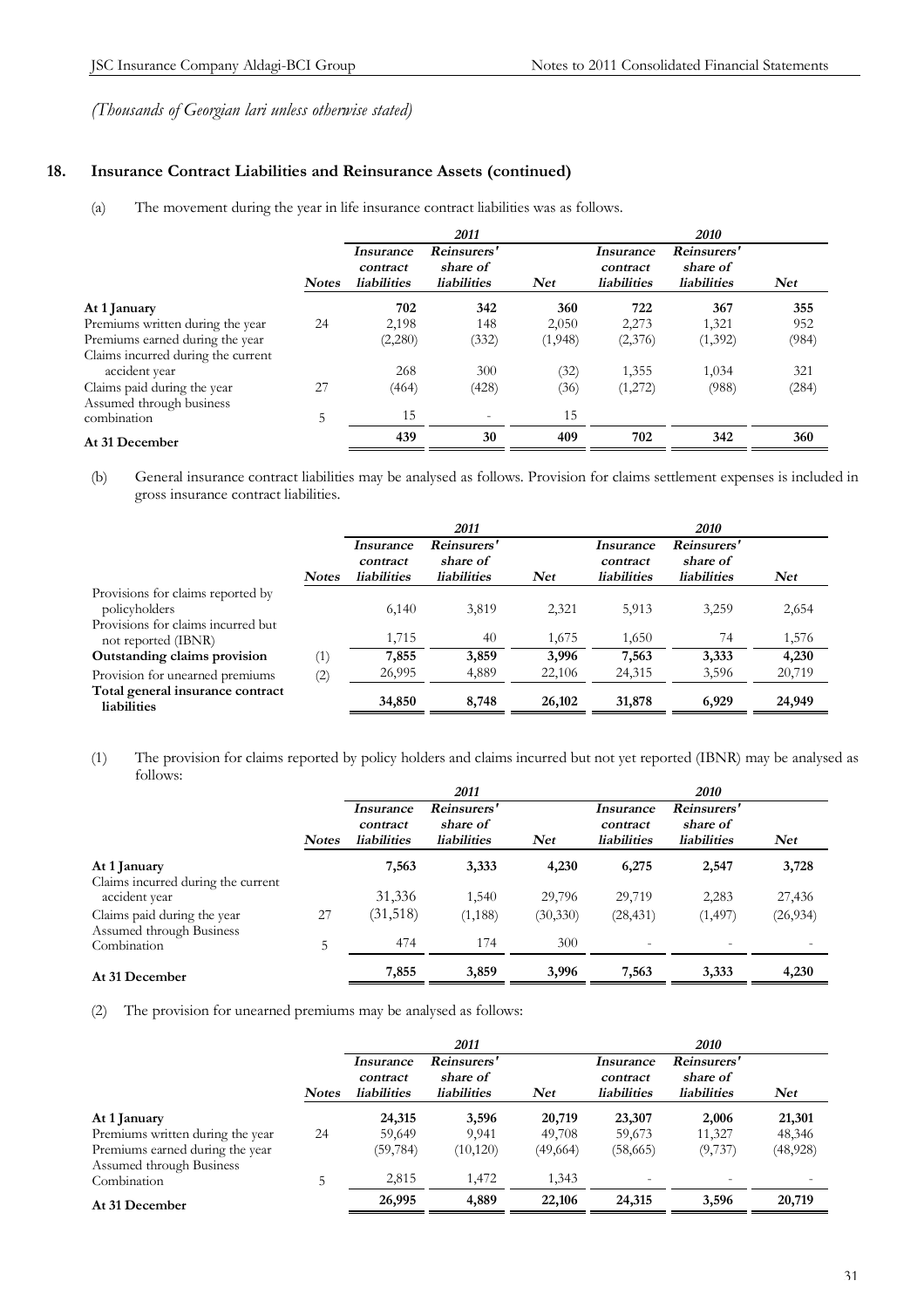# **18. Insurance Contract Liabilities and Reinsurance Assets (continued)**

#### **Insurance contract liabilities and reinsurance assets – terms, assumptions and sensitivities**

- *(a) Life insurance contracts*
- (1) Terms and conditions

Life insurance contracts offered by the Group only consist of annually renewable term conventional insurance contracts where lump sum benefits are payable on death.

#### (2) Key assumptions

Premiums for life insurance contracts are based on premiums set by the reinsurance company. These annually renewed insurance contracts only pay a lump sum benefit when the insured person dies within that year. At the reporting date, the pro rata premium for the policy year that is not yet earned, is deferred in the caption Insurance Contract Liabilities.

- *(b) General insurance contracts*
- (1) Terms and conditions

The major classes of general insurance written by the Group include cargo, motor, household, property, freight forwarding liability, professional indemnity, financial risk, health and aviation. Risks under these policies usually cover a twelve month duration.

For general insurance contracts, claims provisions (comprising provisions for claims reported by policyholders and claims incurred but not yet reported) are established to cover the ultimate cost of settling the liabilities in respect of claims that have occurred and are estimated based on known facts at the reporting date.

The provisions are refined monthly as part of a regular ongoing process as claims experience develops, certain claims are settled and further claims are reported. Outstanding claims provisions are not discounted for the time value of money.

(2) Assumptions

For the calculation of the IBNR reserve including the liability adequacy test we refer to note 3 – Summary of accounting policies, Insurance Contract Liabilities.

Insurance contract liabilities on insurance business written in Georgia significantly depend on fluctuations in currency exchange rates as the insured values on these contracts are denominated in US dollars (see analysis of currency risk in the Note 30).

#### **Insurance contract liabilities and reinsurance assets – terms, assumptions and sensitivities (continued)**

(3) Loss development triangle

Reproduced below is an exhibit that shows the development of claims over a period of time on a gross and net reinsurance basis.

The tables show the reserves for both claims reported and claims incurred but not yet reported and cumulative payments.

In the tables below, the claims estimates are translated into lari at the rate of exchange that applied at the end of the accident year.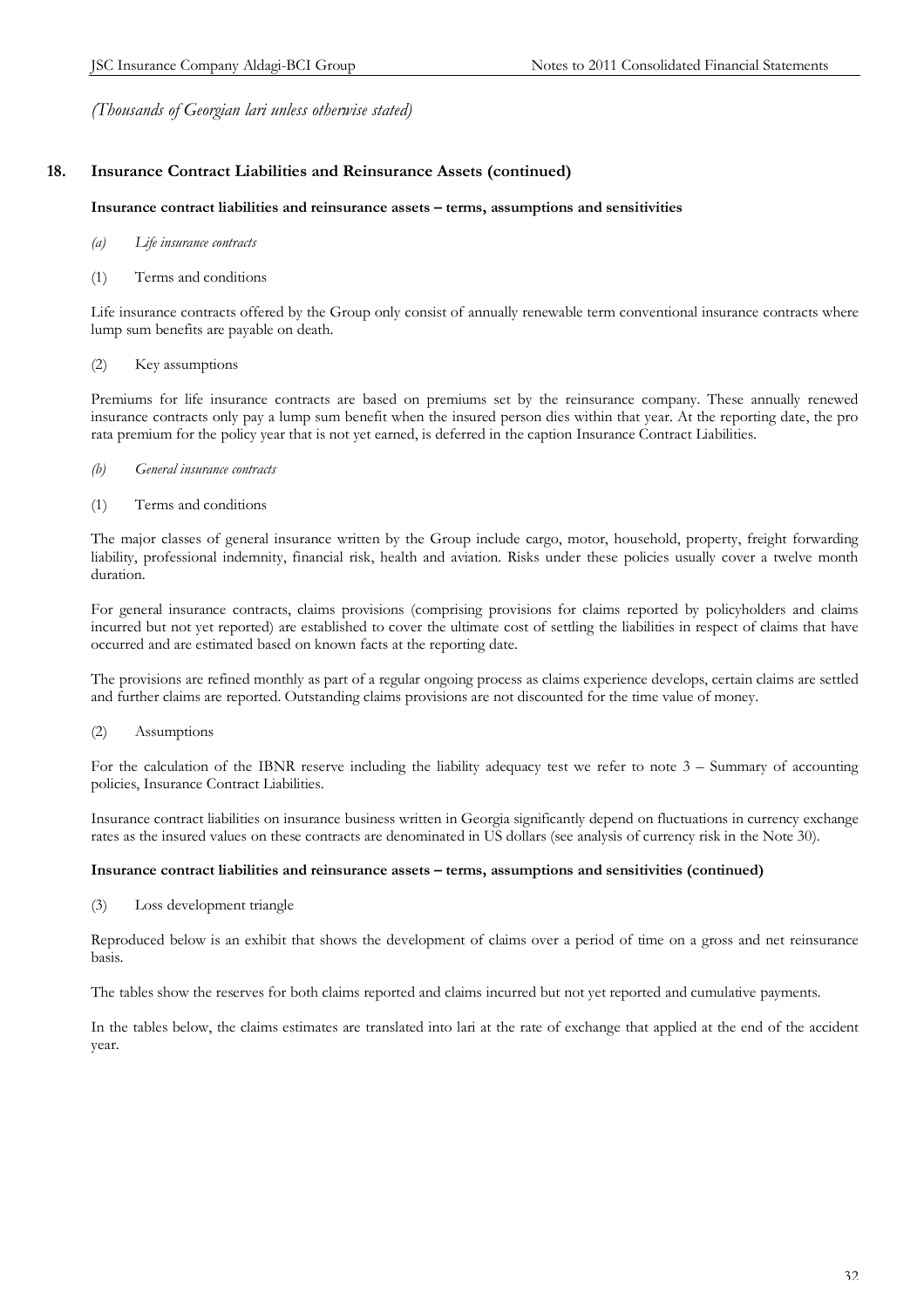# **18. Insurance Contract Liabilities and Reinsurance Assets (continued)**

Before the effect of reinsurance, the loss development table is:

|                                                                 | 2009      | 2010      | 2011      |
|-----------------------------------------------------------------|-----------|-----------|-----------|
| Accident year                                                   | 45,263    | 30,087    | 34,953    |
| One year later                                                  | 46,137    | 29,817    |           |
| Two years later                                                 | 45,590    |           |           |
| Current estimate of cumulative claims incurred                  | 45,590    | 29,817    | 34,953    |
|                                                                 | 2009      | 2010      | 2011      |
| Accident year                                                   | (38,920)  | (24, 285) | (29, 464) |
| One year later                                                  | (44, 114) | (28,663)  |           |
| Two years later                                                 | (44, 144) |           |           |
| <b>Cumulative Payments to date</b>                              | (44, 144) | (28, 663) | (29, 464) |
| Gross Outstanding Claims provision per the statement of         |           |           |           |
| financial position                                              | 1,446     | 1,154     | 5,489     |
| Current estimation of surplus/(deficiency)                      | (327)     | 270       |           |
| % of surplus/ (deficiency) of initial gross reserve             | $-0.72%$  | $0.90\%$  |           |
| After the effect of reinsurance, the loss development table is: |           |           |           |
|                                                                 | 2009      | 2010      | 2011      |
| Accident year                                                   | 30,418    | 27,757    | 32,319    |
| One year later                                                  | 30,634    | 27,649    |           |
| Two years later                                                 | 30,507    |           |           |
| Current estimate of cumulative claims incurred                  | 30,507    | 27,649    | 31,319    |
|                                                                 | 2009      | 2010      | 2011      |
| Accident year                                                   | (26, 463) | (23, 420) | (28, 573) |
| One year later                                                  | (30, 477) | (27,504)  |           |
| Two years later                                                 | (30,507)  |           |           |
| <b>Cumulative Payments to date</b>                              | (30,507)  | (27, 504) | (28, 573) |
| Net Outstanding Claims provision per the statement of           |           |           |           |
| financial position                                              |           | 145       | 3,746     |
| Current estimation of surplus/(deficiency)                      | (89)      | 108       |           |
| % of surplus/ (deficiency) of initial gross reserve             | $-0.29%$  | 0.39%     |           |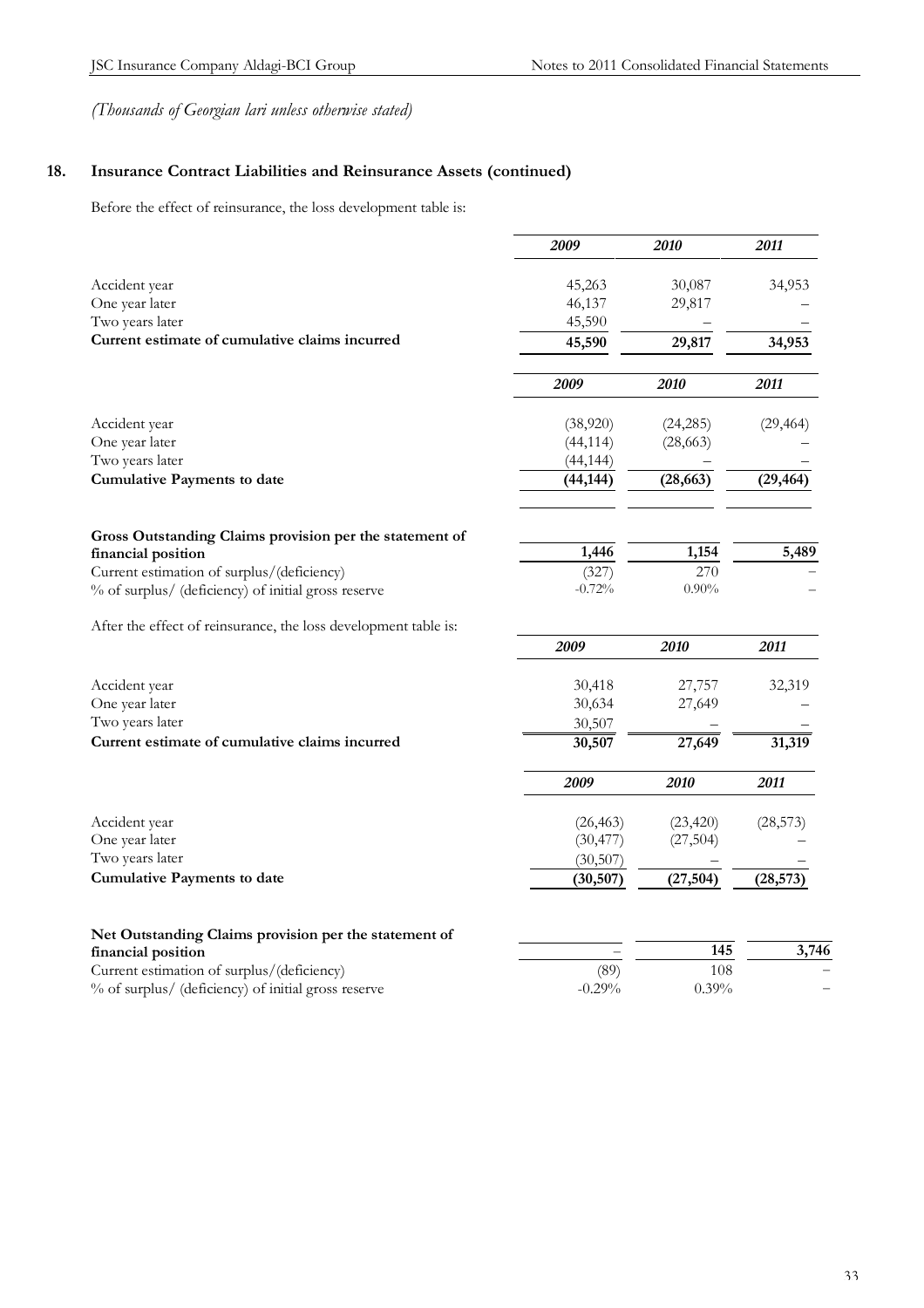*2011 2010*

*(Thousands of Georgian lari unless otherwise stated)* 

# **19. Other Insurance Liabilities**

Other insurance liabilities as of 31 December include:

|                             | 2011  | <i>2010</i> |
|-----------------------------|-------|-------------|
| Reinsurance payables        | 8.213 | 4.430       |
| Claims payable              | 1.446 | 2,708       |
| Other insurance liabilities | 9,659 | 7,138       |

# **20. Financial Liabilities**

Financial liabilities as of 31 December comprise:

|                                            | 2011   | <i>2010</i> |
|--------------------------------------------|--------|-------------|
| Bank loans                                 | 26,248 | 12,760      |
| Liabilities under finance lease agreements | 178    | 206         |
| Interest payable                           | 84     |             |
| Bank overdraft                             | -      | 172         |
| Total financial liabilities                | 26,510 | 13,138      |

The bank loans have an average interest rate of 14.6% per annum (2010: 15.9%), maturing on average in 749 days (2010: 155 days). Included in bank loans are amounts obtained from JSC Bank of Georgia of GEL 13,582 ( 2010: GEL 13,138), JSC TBC Bank of GEL 3,151 , ING Bank N.V. of GEL 6,961, JSC Kor Standard Bank of GEL1,587 and JSC Bank of Republic of GEL 967.

# **21. Trade Payables**

|                                      | 2011   | 2010  |
|--------------------------------------|--------|-------|
| Payables for construction            | 18,563 | 183   |
| Payable for purchase of shares       | 5,939  |       |
| Trade payables for medical materials | 2,444  | 146   |
| Trade payables for medical services  | 1,538  | 188   |
| Other payables                       | 2,332  | 595   |
| Total trade payables                 | 30,816 | 1,112 |

# **22. Other Liabilities**

Other liabilities as of 31 December comprise:

|                                    | - - - - | 2010  |
|------------------------------------|---------|-------|
| Accruals for employee compensation | 3.924   | 1,459 |
| Operating taxes payable            | 775     | 402   |
| Advances received                  |         |       |
| Other                              | 479     | 438   |
| <b>Other liabilities</b>           | 5,189   | 2.299 |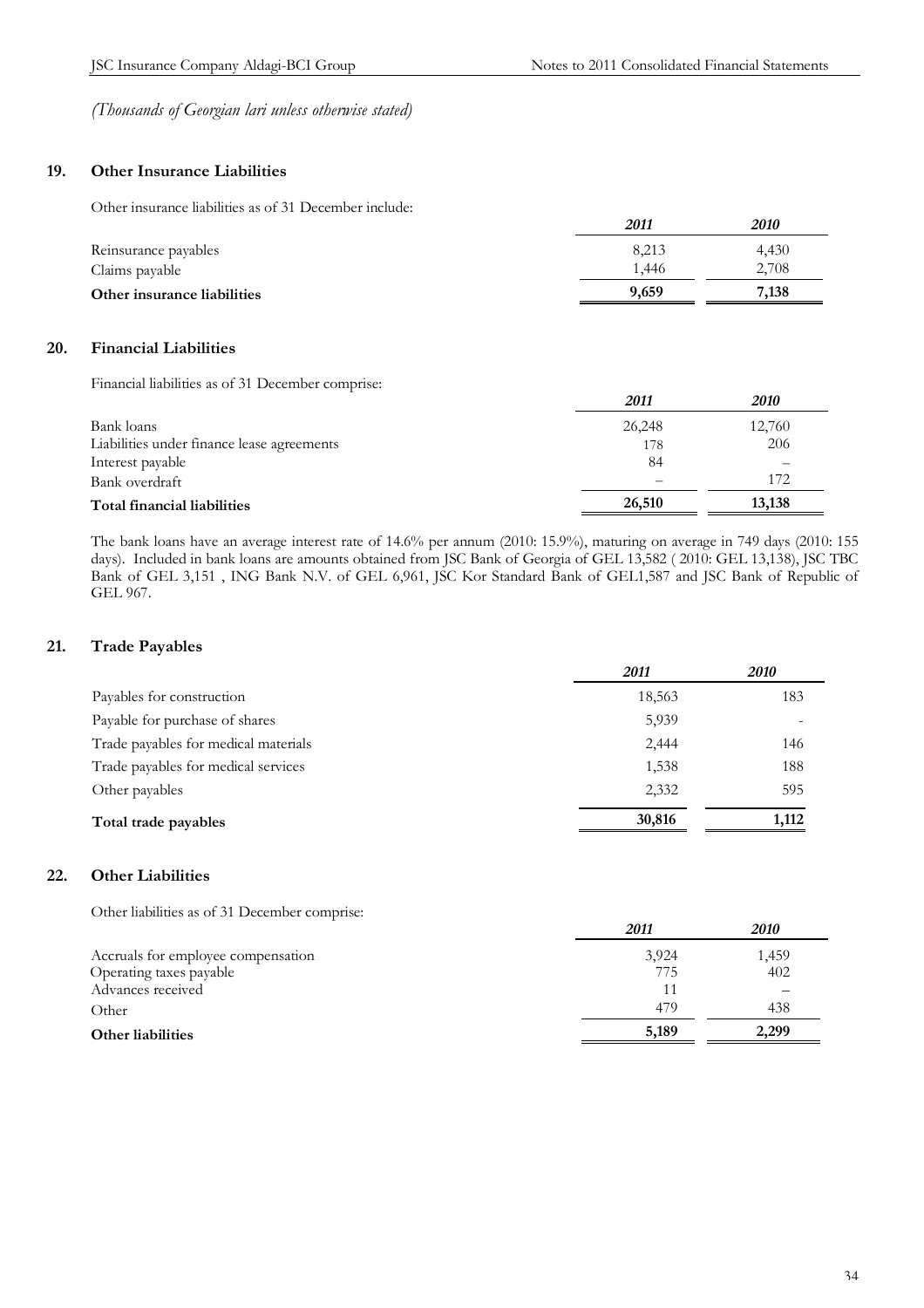# **23. Commitments and Contingencies**

#### **Legal**

In the ordinary course of business, the Group is subject to legal actions and complaints. Management believes that the ultimate liability, if any, arising from such actions or complaints will not have a material adverse effect on the financial condition or the results of future operations of the Group.

## **Taxation**

Georgian tax, currency and customs legislation is subject to varying interpretations, and changes, which can occur frequently. Management's interpretation of such legislation as applied to the transactions and activity of the Group may be challenged by the relevant regional and federal authorities. Recent events within the Georgia suggest that the tax authorities are taking a more assertive position in its interpretation of the legislation and assessments and as a result, it is possible that transactions and activities that have not been challenged in the past may be challenged. As such, significant additional taxes, penalties and interest may be assessed. It is not practical to determine the amount of unasserted claims that may manifest, if any, or the likelihood of any unfavourable outcome. Fiscal periods remain open to review by the authorities in respect of taxes for three calendar years preceeding the year of review. Under certain circumstances reviews may cover longer periods.

As at 31 December 2011, management believes that its interpretation of the relevant legislation is appropriate and that it is probable that the Group's tax, currency and customs positions will be sustained.

#### **Financial commitments and contingencies**

As of 31 December, the Group's financial commitments and contingencies comprised the following:

|                                                | 2011   | 2010   |
|------------------------------------------------|--------|--------|
| Operating lease commitments:                   |        |        |
| - Not later than 1 year                        | 292    | 89     |
| - Later than 1 year but not later than 5 years | 194    | 961    |
| Capital commitments                            | 35,772 | 14.290 |
| Financial commitments and contingencies        | 36,258 | 15,340 |

Capital commitments are comprised of construction contracts for two hospitals in Kutaisi and Poti, in the western part of Georgia.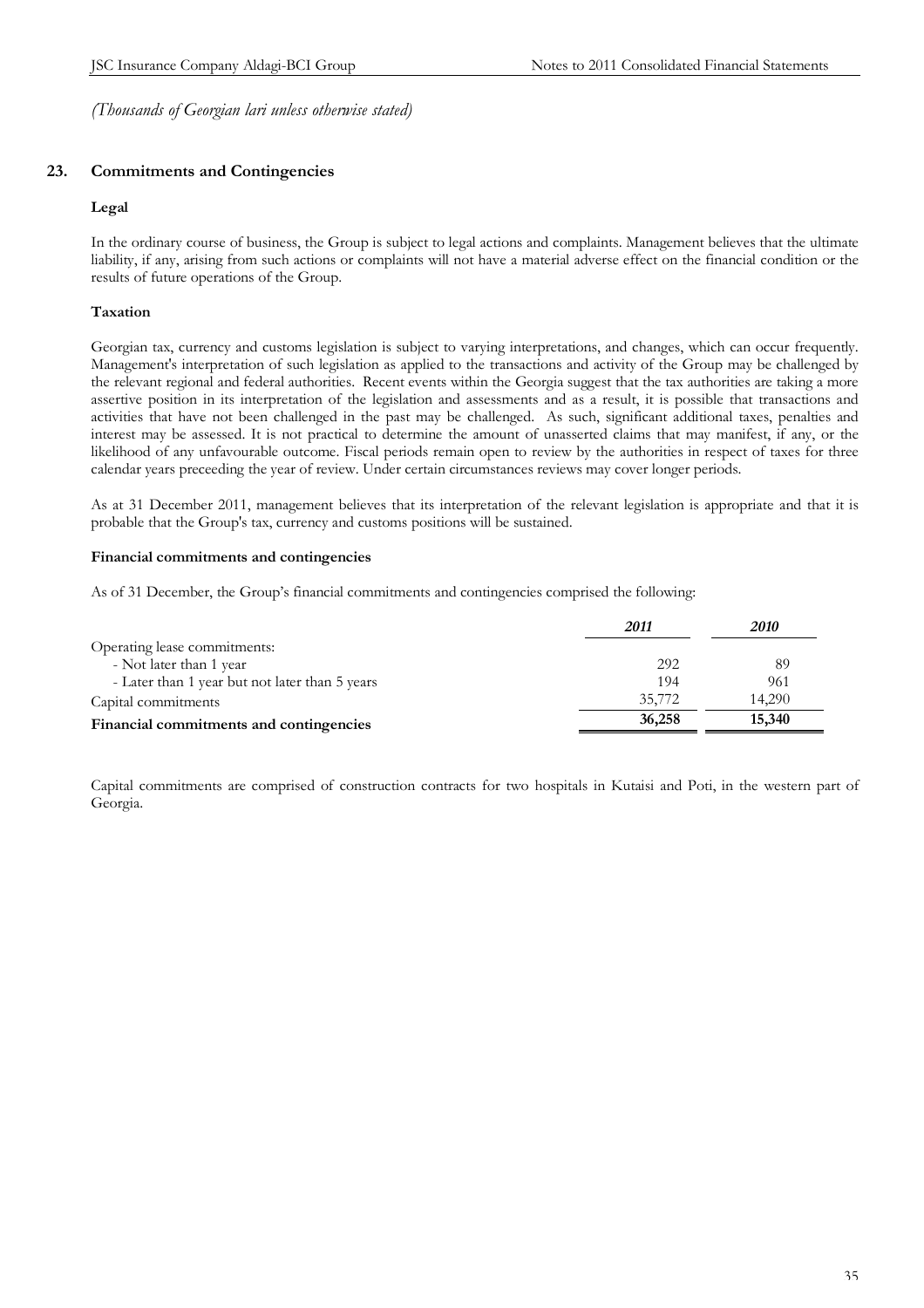# **24. Net Insurance Revenue**

Net insurance revenue comprises:

| <b>Notes</b>                                                         | 2011      | <i>2010</i> |
|----------------------------------------------------------------------|-----------|-------------|
| 17<br>Premiums written on general insurance contracts                | 59,649    | 59,673      |
| 17<br>Premiums written on life insurance contracts                   | 2,198     | 2,273       |
| Total written premiums                                               | 61,847    | 61,946      |
| Gross change in life provision                                       | 82        | 103         |
| Gross change in unearned premium provision                           | 134       | (1,009)     |
| Total gross earned premiums on insurance contracts                   | 62,063    | 61,040      |
| 17<br>Reinsurers' share of life insurance contracts premium revenue, | (148)     | (1,321)     |
| Reinsurers' share of general insurance contracts premium             |           |             |
| 17<br>revenue, direct                                                | (9, 941)  | (11, 327)   |
| Reinsurers' share of change in life provision                        | (184)     | (71)        |
| Reinsurers' share of change in general insurance contracts           |           |             |
| unearned premium provision                                           | (179)     | 1,590       |
| Total reinsurers' share of gross earned premiums on                  |           |             |
| insurance contracts                                                  | (10, 452) | (11, 129)   |
| Net insurance revenue                                                | 51,611    | 49,911      |

# **25. Interest Income and Interest Expense**

Interest income and interest expense from financial assets comprises:

| merce mone and merce expense nom manious assets comprises. | 2011    | 2010    |
|------------------------------------------------------------|---------|---------|
| Interest income                                            |         |         |
| Amounts due from credit institutions                       | 1,458   | 743     |
| Cash and cash equivalents                                  | 187     | 206     |
| Loans issued                                               | 153     |         |
| Interest income                                            | 1,798   | 949     |
| Interest expense                                           |         |         |
| Loans                                                      | (2,230) | (1,698) |
| Interest expense less income from financial assets         | (432)   | (749)   |

# **26. Other Operating Income**

|                                                            | 2011  | 2010  |
|------------------------------------------------------------|-------|-------|
| Other operating income                                     |       |       |
| Reinsurance commission                                     | 210   | 198   |
| Negative goodwill arising on business combination (Note 5) | 1,380 | 180   |
| Fair value gain on asset purchase                          | 500   |       |
| Penalty for breach of contract                             | 357   |       |
| Revenue from rent of office space                          | 201   | 128   |
| Other                                                      | 780   | 658   |
| Total other operating income                               | 3,428 | 1,164 |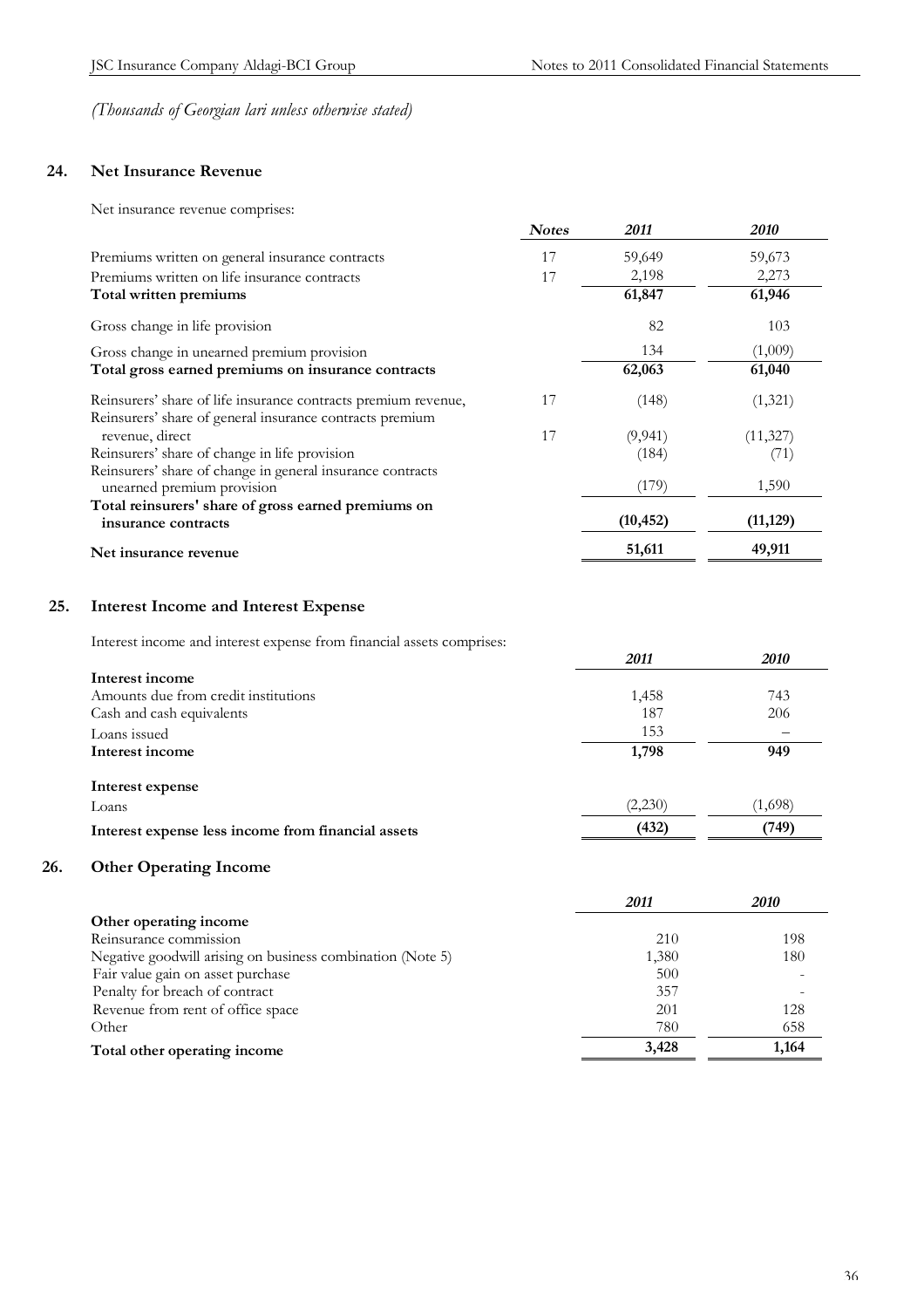# **27. Net Insurance Claims Incurred**

Net insurance claims incurred comprise:

|                                                                     | <b>Notes</b> | 2011     | 2010      |
|---------------------------------------------------------------------|--------------|----------|-----------|
| General insurance claims paid, direct                               |              | (31,518) | (25,669)  |
| Life insurance claims paid                                          |              | (464)    | (1,272)   |
| Total insurance claims paid                                         |              | (31,982) | (26, 941) |
| Reinsurers' share of life claims paid                               |              | 428      | 988       |
| Reinsurers' share of general claims paid                            |              | 1,188    | 1,498     |
| Gross change in total insurance contract liabilities                |              | 377      | (1,370)   |
| Reinsurers' share of change in total insurance contract liabilities |              | 225      | 831       |
| Net insurance claims incurred                                       |              | (29,764) | (24, 994) |

# **28. Acquisition Costs, Net of Reinsurance**

Acquisition costs, net of reinsurance comprise:

|                                                      | 2011    | 2010    |
|------------------------------------------------------|---------|---------|
| Acquisition costs,                                   | (3,107) | (4,319) |
| Acquisition costs deferred (note 12)                 | 679     | 1.701   |
| Amortization of deferred acquisition costs (note 12) | (939)   | 1,213)  |
| <b>Acquisition costs</b>                             | (3,367) | (3,831) |

# **29. Salaries and Other Employee Benefits**

Salaries and benefits comprise:

|                                      | 2011    | <i>2010</i> |
|--------------------------------------|---------|-------------|
| <b>Salaries</b>                      | (6,983) | (5,503)     |
| <b>Bonuses</b>                       | (2,311) | (1, 843)    |
| Insurance and other benefits         | (288)   | (176)       |
| Share-based compensation             | (18)    | (48)        |
| Salaries and other employee benefits | (9,600) | (7,570)     |

# **30. General and Administrative Expenses**

General and administrative expenses comprise:

|                                                  | 2011    | <i><b>2010</b></i> |
|--------------------------------------------------|---------|--------------------|
| Occupancy and rent                               | (1,516) | (1,305)            |
| Marketing and advertising                        | (969)   | (997)              |
| Utilities                                        | (709)   | (284)              |
| Legal and consultancy                            | (464)   | (433)              |
| Communications                                   | (380)   | (257)              |
| Office supplies                                  | (351)   | (172)              |
| Operating taxes                                  | (253)   | (168)              |
| Business travel and related expenses             | (169)   | (98)               |
| Printing                                         | (149)   | (179)              |
| Representative costs                             | (116)   | (200)              |
| Bank fees and commissions                        | (96)    | (67)               |
| Repair and maintenance of property and equipment | (82)    | (24)               |
| Charity                                          | (79)    | (89)               |
| Personnel training                               | (54)    | (41)               |
| Security                                         | (42)    | (46)               |
| Other                                            | (459)   | (340)              |
| Total general and administrative expenses        | (5,888) | (4,700)            |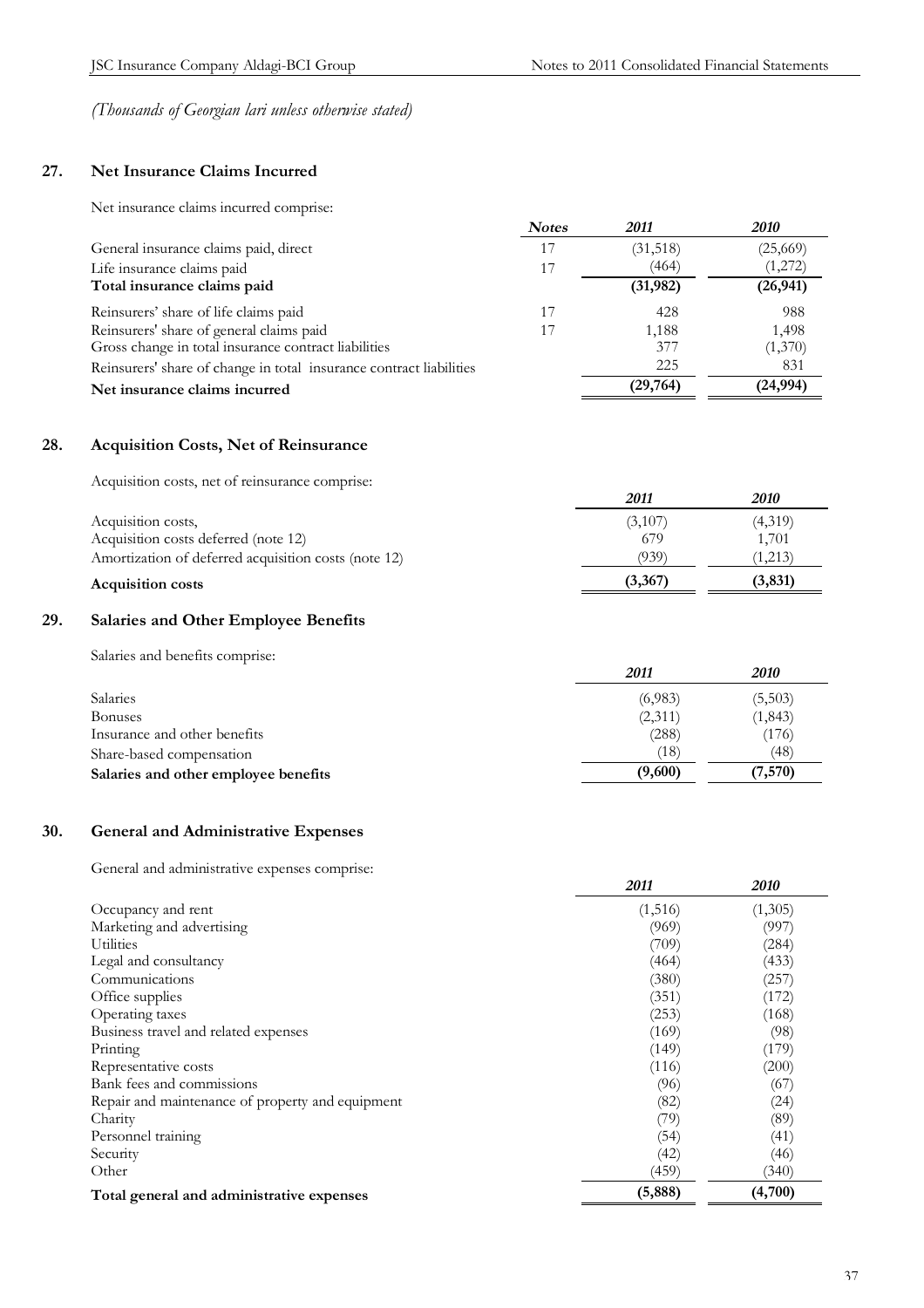# **31. Revenue from Medical Services Rendered**

| Revenue from medical services rendered                  | 2011  | 2010  |
|---------------------------------------------------------|-------|-------|
| Revenue from free flow (non-insured retail individuals) | 5,090 | 1,278 |
| Revenue from insurance companies                        | 2,193 | 608   |
| Revenue from government programmes                      | 1,551 | 80    |
| Other revenue from medical services                     | 423   | 129   |
| Total revenue from medical services                     | 9.257 | 2,095 |

# **32. Cost of Medical Services Provided**

|                                         | 2011     | 2010     |
|-----------------------------------------|----------|----------|
| Direct salary expense                   | (3, 545) | (986)    |
| Direct materials                        | (1, 147) | (280)    |
| Expenses on medical service providers   | (816)    | (277)    |
| Other direct expense                    | (134)    | (26)     |
| Total cost of medical services provided | (5, 642) | (1, 569) |

| Cost of medical services provided comprises:                                                               | 2011               | <i>2010</i>        |
|------------------------------------------------------------------------------------------------------------|--------------------|--------------------|
| Cost of medical services provided<br>Cost of medical services provided to individuals insured by the Group | (5,642)<br>(5,568) | (1,569)<br>(2,763) |
| Cost of medical services provided                                                                          | (11,210)           | (4,332)            |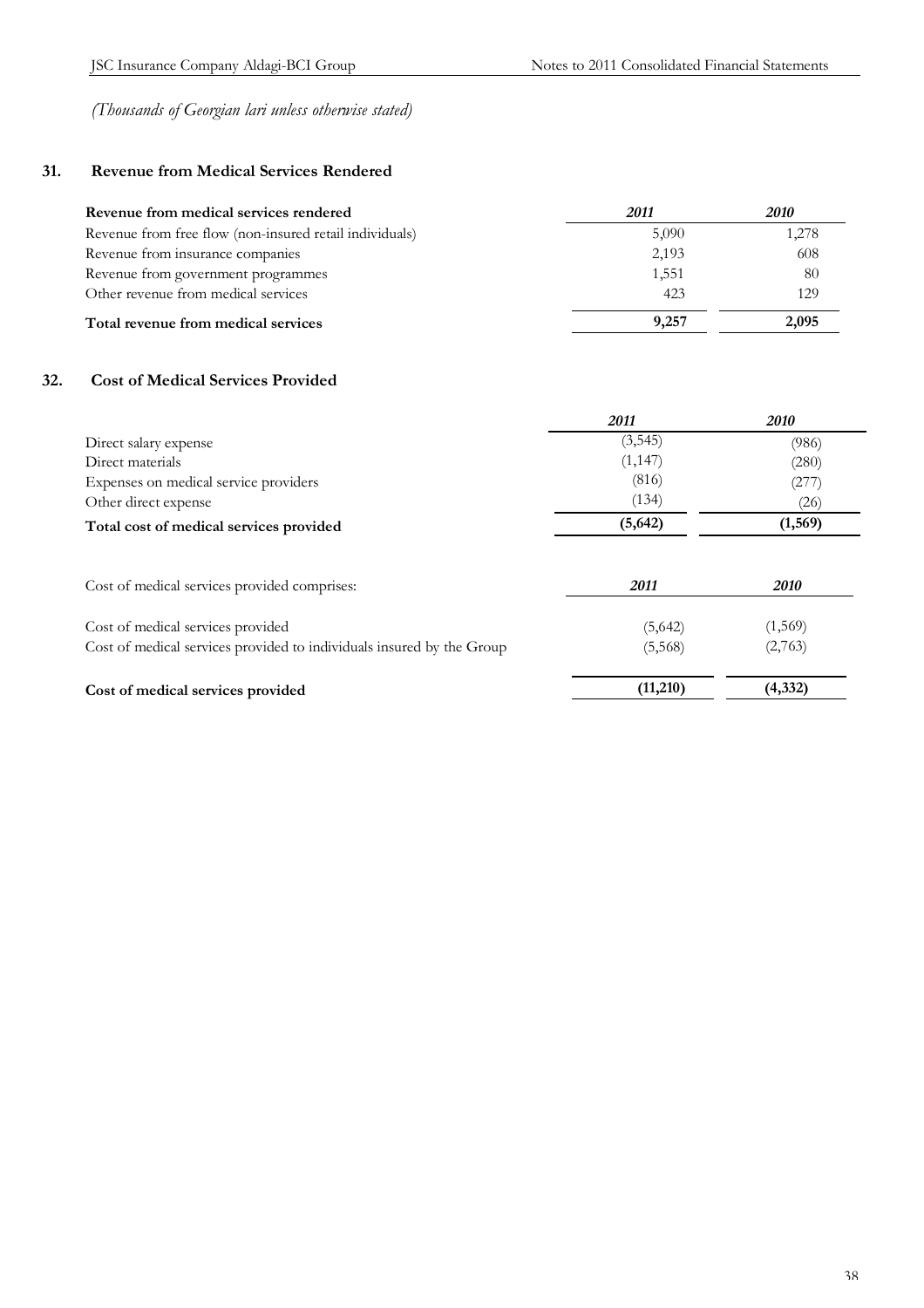# **33. Risk Management**

The activities of the Group are exposed to various risks. Risk management therefore is a critical component of its insurance activities. Risk is inherent in the Company's activities but is managed through a process of ongoing identification, measurement and daily monitoring, subject to risk limits and other controls. Each individual within the Company is accountable for the risk exposures relating to his or her responsibilities. The main financial risks inherent in the Company's operations are those related to credit, liquidity and market movements in interest and foreign exchange rates and equity prices. A summary description of the Company's risk management policies in relation to those risks follows.

#### **Governance framework**

The primary objective of the Group's risk and financial management framework is to protect the Group from events that hinder the sustainable achievement of the Group's performance objectives, including failing to exploit opportunities. The Group recognizes the critical importance of having efficient and effective risk management systems in place.

The Company has established a risk management function with clear terms of reference for the Board, its committees and the associated executive management committees. Further a clear organization structure with documented delegated authorities and responsibilities from the Board to executive management committees and senior managers has been developed. Lastly, a Group policy framework which sets out the risk appetite of the Group, risk management, control and business conduct standards for the Group's worldwide operations has been put in place. Each policy has a member of senior management who is charged with overseeing compliance with the policy throughout the Group.

The Board has approved the Group risk management policies and meets regularly to approve on any commercial, regulatory and own organizational requirements in such policies. The policies define the Group's identification of risk and its interpretation, limit structure to ensure the appropriate quality and diversification of assets, alignment of underwriting and reinsurance strategy to the corporate goals and specify reporting requirements.

#### **Capital management objectives, policies and approach**

The Group has established the following capital management objectives, policies and approach to managing the risks that affect its capital position.

The capital management objectives are:

- ß To maintain the required level of stability of the Group thereby providing a degree of security to policyholders.
- ß To allocate capital efficiently and support the development of business by ensuring that returns on capital employed meet the requirements of its capital providers and of its shareholders.
- ß To retain financial flexibility by maintaining strong liquidity and access to a range of capital markets.
- ß To maintain financial strength to support new business growth and to satisfy the requirements of the policyholders, regulators and stakeholders.

The operations of the Group are also subject to local regulatory requirements within the jurisdiction where it operates. Such regulations not only prescribe approval and monitoring of activities, but also impose certain restrictive provisions e.g. Capital adequacy to minimize the risk of default and insolvency on the part of insurance companies to meet unforeseen liabilities as these arise.

The Group's capital management policy for its insurance and non-insurance business is to hold sufficient liquid assets to cover statutory requirements based on the National Bank of Georgia directives.

#### *Approach to capital management*

The Group seeks to optimize the structure and sources of capital to ensure that it consistently maximizes returns to shareholders and policyholders.

The Group's approach to managing capital involves managing assets, liabilities and risks in a co-ordinated manner, assessing shortfalls between reported and required capital levels on a regular basis and taking appropriate actions to influence the capital position of the Group.

The Group has had no significant changes in its policies and processes to its capital structure during the past year from previous years.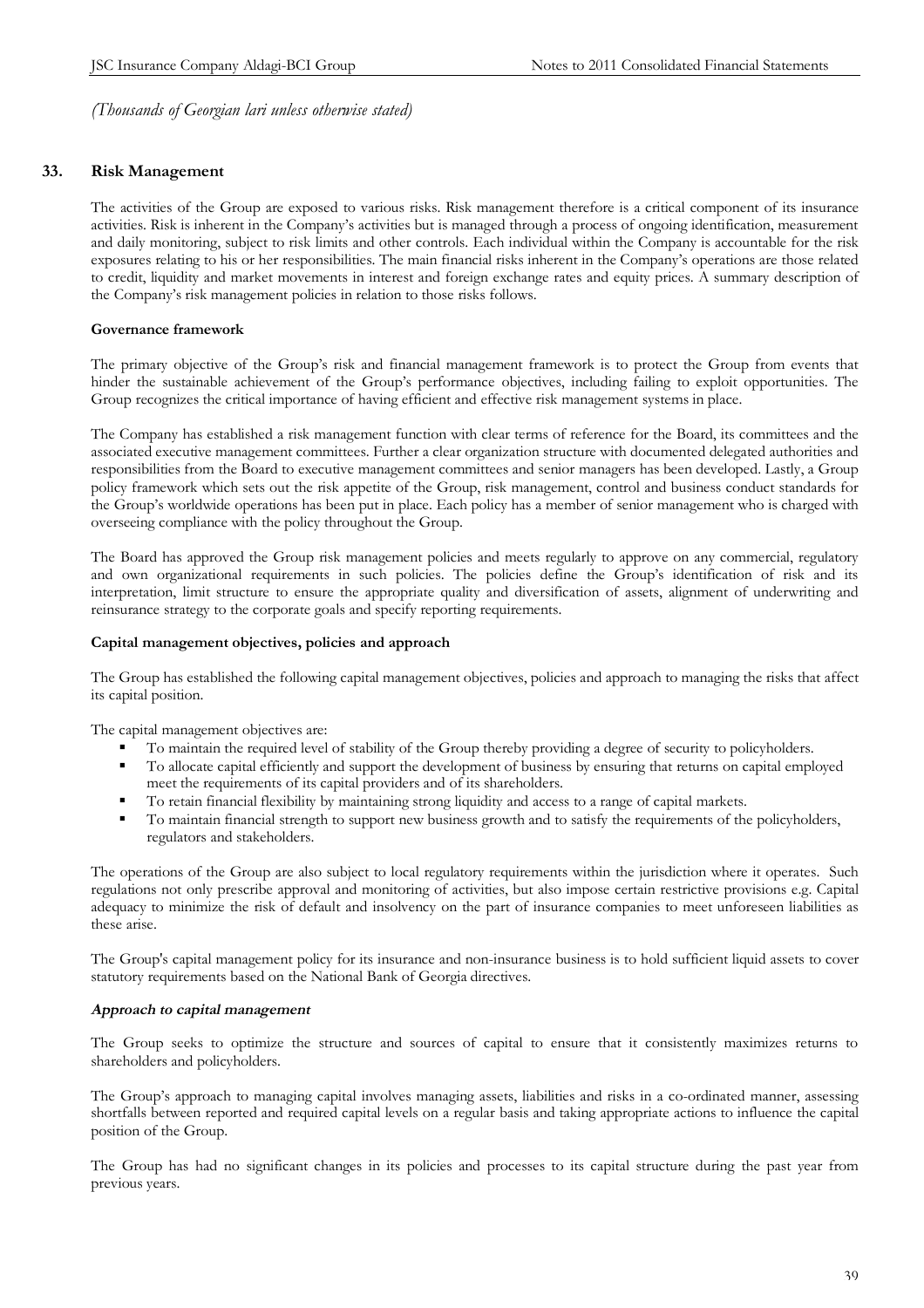# **33. Risk Management (continued)**

#### **Insurance risk**

The risk under an insurance contract is the risk that an insured event will occur including the uncertainty of the amount and timing of any resulting claim. The principal risk the Group faces under such contracts is that actual claims and benefit payments exceed the carrying amount of insurance liabilities. This is influenced by the frequency of claims, severity of claims, actual benefits paid are greater than originally estimated and subsequent development of long term claims.

The variability of risks is improved by diversification of risk of loss to a large portfolio of insurance contracts as a more diversified portfolio is less likely to be affected across the board by change in any subset of the portfolio, as well as unexpected outcomes. The variability of risks is also improved by careful selection and implementation of underwriting strategy and guidelines as well as the use of reinsurance arrangements. The Group establishes underwriting guidelines and limits, which stipulate who may accept what risks and the applicable limits. These limits are continuously monitored.

The Group primarily uses loss ratio and combined ratio to monitor its insurance risk. Loss ratio is defined as net insurance claims divided by net insurance revenue. Combined ratio is sum of loss ratio and expense ratio. Expense ratio is defined as operating expenses excluding interest expense divided by net insurance revenue. The Group's loss ratios and combined ratios calculated on a net basis were as follows:

|                | 2011 | <i>2010</i> |
|----------------|------|-------------|
| Loss ratio     | 56%  | 56%         |
| Combined ratio | 88%  | 86%         |

The business of the Group comprises both life and general insurance contracts.

#### **(1) Life insurance contracts**

The Group writes life insurance contracts, where the life of the policyholder is insured against death or permanent disability, usually for a pre-determined amount.

The table below sets out the concentration of insured life benefits across 4 bands (band limits are in thousands of GEL).

|                                        | Reinsurers share   |                    |                    |  |
|----------------------------------------|--------------------|--------------------|--------------------|--|
| Claims liabilities per life insured at | Gross claims       | of claims          | Net claims         |  |
| 31 December 2011                       | <b>liabilities</b> | <b>liabilities</b> | <b>liabilities</b> |  |
| GEL $0-100$ thousand                   | 259,744            | 44,355             | 215,389            |  |
| $100 - 200$ thousand                   | 490                | 260                | 230                |  |
| $200 - 1000$ thousand                  | 3,114              | 1,692              | 1,422              |  |
| Greater than 1,000 thousand            | 230,429            | 125,530            | 104,899            |  |
| Total                                  | 493,776            | 171,837            | 321,940            |  |
|                                        |                    | Reinsurers share   |                    |  |
| Claims liabilities per life insured at | Gross claims       | of claims          | Net claims         |  |
| 31 December 2010                       | <b>liabilities</b> | <b>liabilities</b> | <b>liabilities</b> |  |
| $GEL 0 - 100$ thousand                 | 397,496            | 124,600            | 272,896            |  |
| $100 - 200$ thousand                   | 750                | 730                | 20                 |  |
| $200 - 1000$ thousand                  | 4,765              | 4,752              | 13                 |  |

**Total 755,646 482,717 272,929** 

Greater than 1,000 thousand 352,635 352,635 352,635

The Group's underwriting strategy is designed to ensure that risks are well diversified in terms of type of risk and level of insured benefits. This is largely achieved through diversification across industry sectors and geography, the use of medical screening in order to ensure that pricing takes account of current health conditions and family medical history, regular review of actual claims experience and product pricing, as well as detailed claims handling procedures. Underwriting limits are in place to enforce appropriate risk selection criteria. For example, the Group has the right not to renew individual policies, it can impose deductibles and it has the right to reject the payment of fraudulent claims. Insurance contracts also entitle the Group to pursue third parties for payment of some or all cost. The Group further enforces a policy of actively managing and promptly pursuing claims, in order to reduce its exposure to unpredictable future developments that can negatively impact the Group.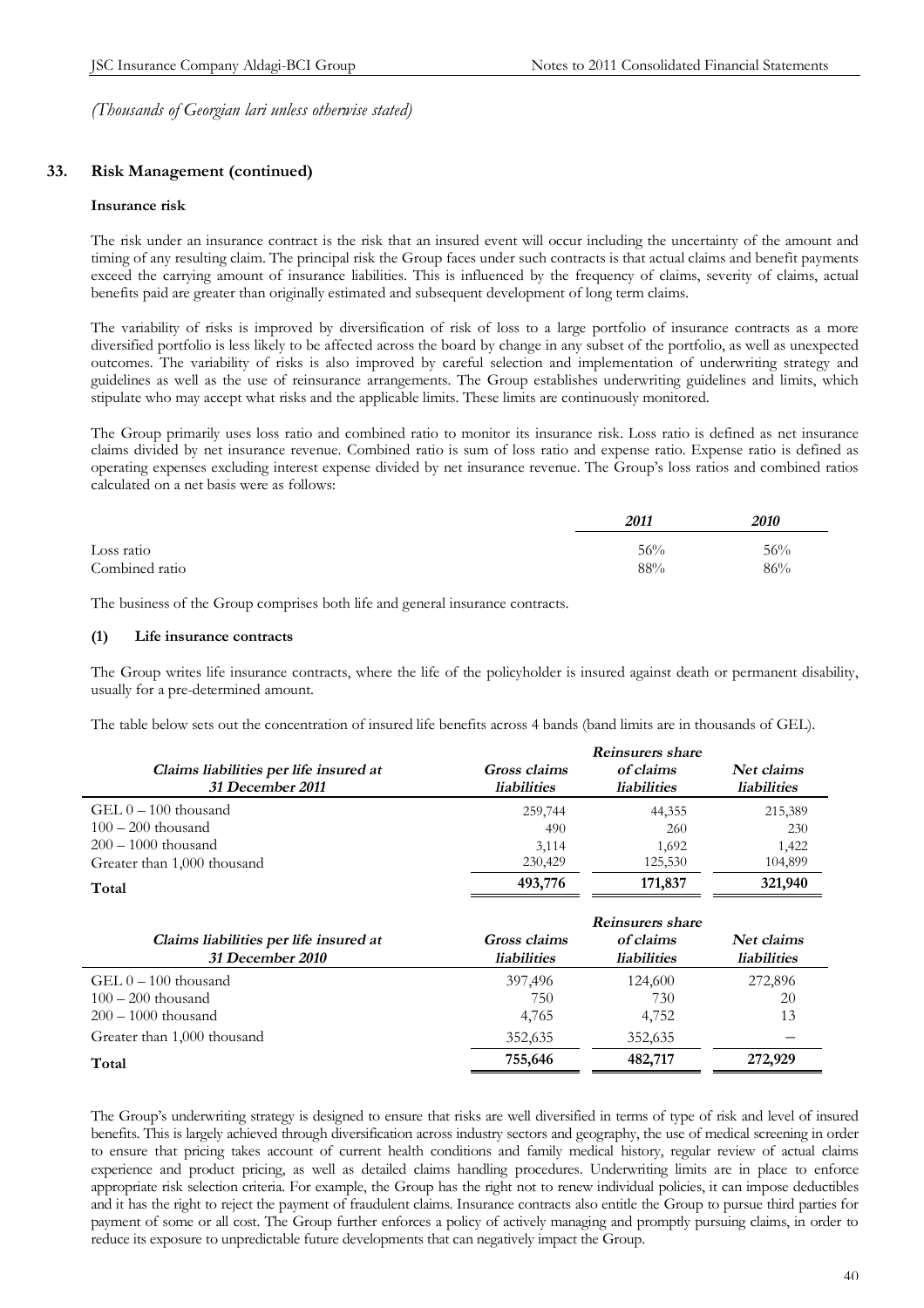*Reinsurers* 

*(Thousands of Georgian lari unless otherwise stated)* 

# **33. Risk Management (continued)**

#### **Insurance risk (continued)**

#### **(1) Life insurance contracts (continued)**

Currently, insured risks do not vary significantly in relation to the location of the risk insured by the Group whilst undue concentration by amounts could have an impact on the severity of benefit payments on a portfolio basis. For contracts where death or disability is the insured risk, the significant factors that could increase the overall frequency of claims are epidemics, widespread changes in lifestyle and natural disasters, resulting in earlier or more claims than expected. A Group wide reinsurance limit of GEL 5,000 on all high risk individuals insured is in place.

The geographical concentration of the Group's insurance liabilities at 31 December 2011 and 2010 is as follows. The disclosure is based on the countries where the insurance business is written. Direct insurance business written is taken in Georgia only and the reinsurance companies are all based outside Georgia.

|         | Claims liabilities per life insured at<br>31 December 2011 | Gross claims<br><b>liabilities</b> | share of claims<br><i>liabilities</i>                      | Net claims<br><b>liabilities</b> |
|---------|------------------------------------------------------------|------------------------------------|------------------------------------------------------------|----------------------------------|
| Georgia |                                                            | 493,776                            | 171,837                                                    | 321,940                          |
| Total   |                                                            | 493,776                            | 171,837                                                    | 321,940                          |
|         | Claims liabilities per life insured at<br>31 December 2010 | Gross claims<br><i>liabilities</i> | <b>Reinsurers</b><br>share of claims<br><i>liabilities</i> | Net claims<br><i>liabilities</i> |
| Georgia |                                                            | 755,646                            | 482,717                                                    | 272,929                          |
| Total   |                                                            | 755,646                            | 482,717                                                    | 272,929                          |

## **(2) General insurance contracts**

The Group principally issues the following types of general insurance contracts: third party motor own damage, property, financial risks, health, guarantees, cargo, freight forwarding liability, general third party liability, motor third party liability, professional indemnity, marine hull, aviation hull, performance bond. Risks under non-life insurance policies usually cover a twelve month duration.

For general insurance contracts the most significant risks arise from climate changes and natural disasters. For healthcare contracts the most significant risks arise from lifestyle changes and epidemic.

These risks vary significantly in relation to the location of the risk insured by the Group, type of risk insured and by industry. Undue concentration by amounts can have a further impact on the severity of benefit payments on a portfolio basis.

The above risk exposure is mitigated by diversification across a large portfolio of insurance contracts. The variability of risks is improved by careful selection and implementation of underwriting strategies, which are designed to ensure that risks are diversified in terms of type of risk and level of insured benefits. This is largely achieved through diversification across industry sectors. Further, strict claim review policies to assess all new and ongoing claims, regular detailed review of claims handling procedures and frequent investigation of possible fraudulent claims are all policies and procedures put in place to reduce the risk exposure of the Group. The Group further enforces a policy of actively managing and prompt pursuit of claims, in order to reduce its exposure to unpredictable future developments that can negatively impact the Group.

The Group has also limited its exposure by imposing maximum claim amounts on certain contracts as well as the use of reinsurance arrangements in order to limit exposure to catastrophic events, for example hurricanes, earthquakes and flood damages.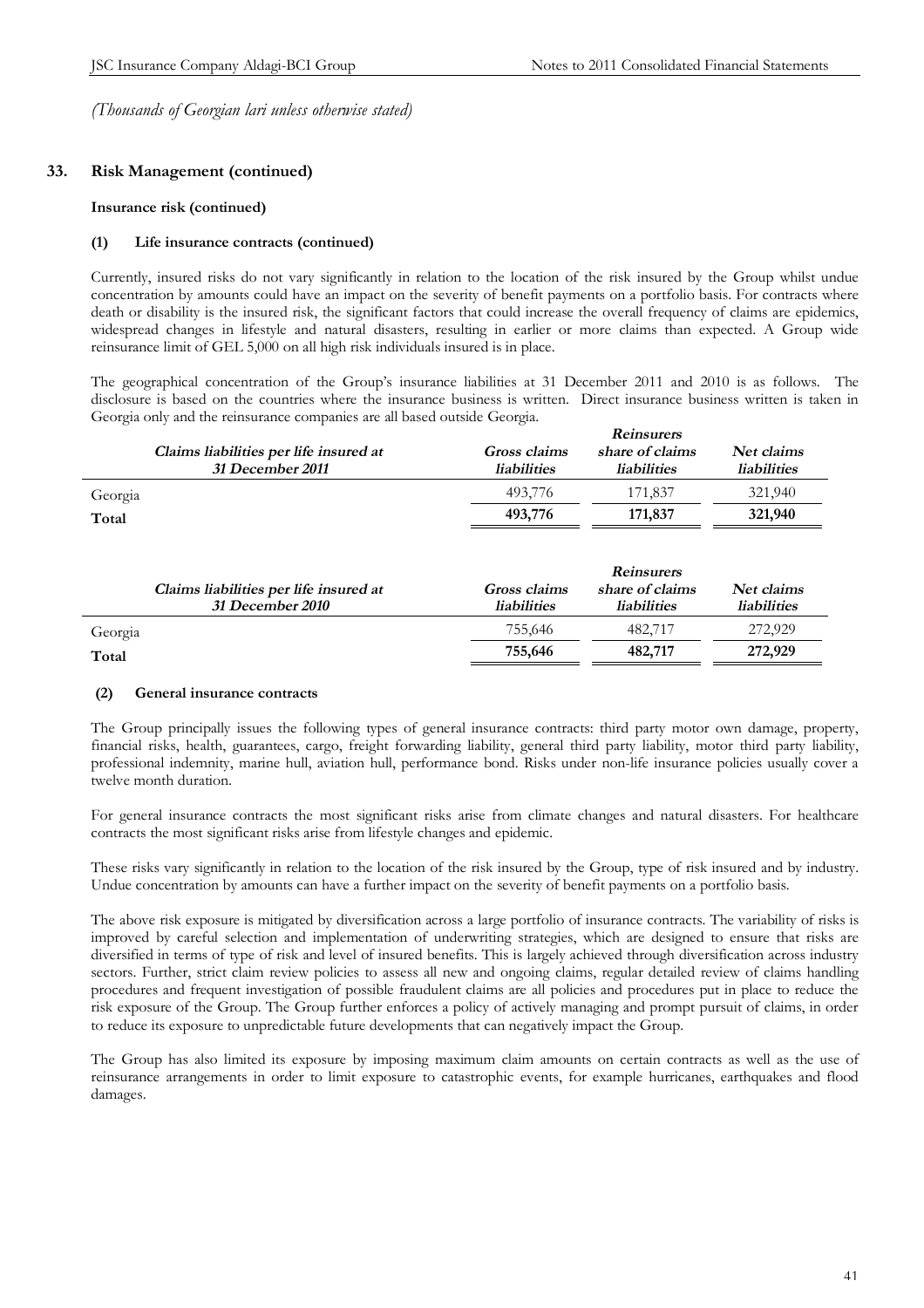# **33. Risk Management (continued)**

#### **Insurance risk (continued)**

#### **(2) General insurance contracts (continued)**

The table below sets out the concentration of general insurance contract liabilities by type of contract.

|                   | 2011               |                                                    | 2010                             |                                    |                                       |                                  |  |
|-------------------|--------------------|----------------------------------------------------|----------------------------------|------------------------------------|---------------------------------------|----------------------------------|--|
|                   |                    | Reinsurers'                                        |                                  |                                    | Reinsurers'                           |                                  |  |
|                   | <b>liabilities</b> | Gross claims share of claims<br><b>liabilities</b> | Net claims<br><b>liabilities</b> | Gross claims<br><b>liabilities</b> | share of claims<br><b>liabilities</b> | Net claims<br><b>liabilities</b> |  |
| Cargo             | 12                 |                                                    | 12                               | 136                                |                                       | 136                              |  |
| Motor             | 1,026              | 410                                                | 616                              | 764                                | 96                                    | 668                              |  |
| Property          | 1,335              | 1,274                                              | 61                               | 1,334                              | 1,254                                 | 80                               |  |
| Liability         | 2,339              | 2,155                                              | 184                              | 1,757                              | 1,718                                 | 39                               |  |
| Healthcare        | 3,082              | 19                                                 | 3,063                            | 3,265                              | 63                                    | 3,202                            |  |
| Travel            | 23                 |                                                    | 23                               | 56                                 |                                       | 49                               |  |
| Life              | 235                | 29                                                 | 206                              | 428                                | 157                                   | 271                              |  |
| Personal accident | 13                 |                                                    | 13                               | 251                                | 196                                   | 55                               |  |
| Guarantees        | 24                 | 3                                                  | 21                               |                                    |                                       |                                  |  |
|                   | 8,089              | 3,890                                              | 4,199                            | 7,991                              | 3,491                                 | 4,500                            |  |

For general insurance contracts, the most significant risks arise from changes in loss frequency and loss severity in motor insurance and increases in prices of medical services. These risks vary significantly in relation to the location of the risk insured by the Group, and the type of risks insured.

The variability of risks is improved by diversification of risk of loss to a large portfolio of insurance contracts, as a more diversified portfolio is less likely to be affected across the board by changes in any subset of the portfolio.

The variability of risks is also improved by careful selection and implementation of underwriting strategies. The Group establishes underwriting guidelines and limits that stipulate who may accept risks, their nature and applicable limits. These limits are continuously monitored. Strict claim review policies to assess all new and ongoing claims, as well as the investigation of possible fraudulent claims are in place. The Group also enforces a policy of actively managing and promptly processing claims, in order to reduce its exposure to unpredictable future developments that can negatively impact the Group.

Business ceded is placed on different terms (quota share, excess of loss) with retention limits varying by product line and territory. Amounts recoverable from reinsurers are estimated in a manner consistent with the assumptions used for ascertaining the underlying policy benefits and are presented in the statement of financial position as reinsurance assets.

The geographical concentration of the Group's insurance liabilities at 31 December 2011 and 2010 is as follows. The disclosure is based on the countries where the insurance business is written. Direct insurance business written is taken in Georgia only and the reinsurance companies are all based outside Georgia.

|         |                    | 2011                                                          |                    | <i>20010</i>       |                                                    |                                  |
|---------|--------------------|---------------------------------------------------------------|--------------------|--------------------|----------------------------------------------------|----------------------------------|
|         |                    | Reinsurers'                                                   |                    | Reinsurers'        |                                                    |                                  |
|         | <i>liabilities</i> | Gross claims share of claims Net claims<br><i>liabilities</i> | <i>liabilities</i> | <i>liabilities</i> | Gross claims share of claims<br><i>liabilities</i> | Net claims<br><i>liabilities</i> |
| Georgia | 8,089              | 3,890                                                         | 4.199              | 7.991              | 3,491                                              | 4,500                            |
| Total   | 8.089              | 3.890                                                         | 4.199              | 7.991              | 3.491                                              | 4,500                            |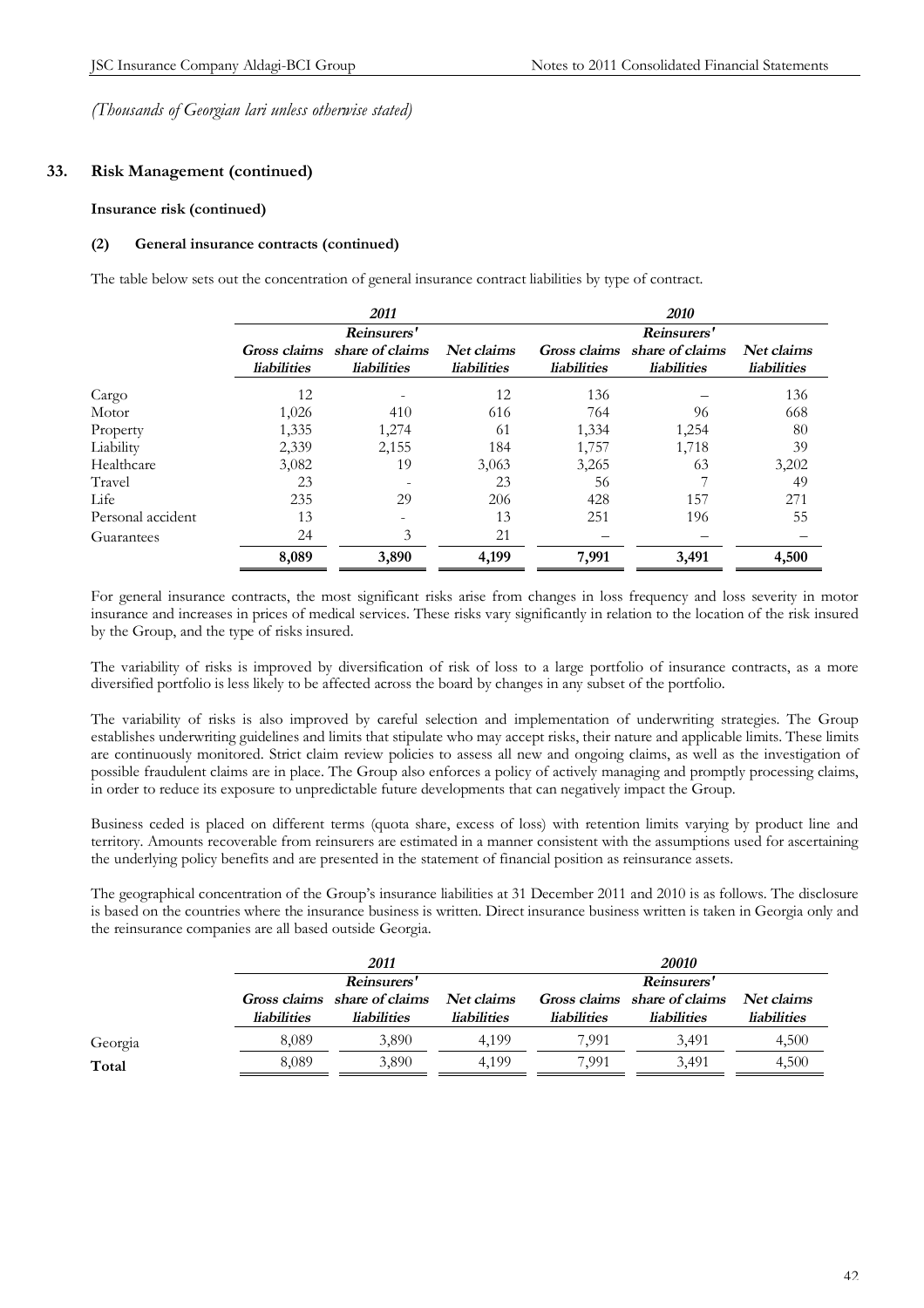# **33. Risk Management (continued)**

#### **Financial risk**

#### **(1) Credit risk**

Credit risk is the risk that one party to a financial instrument will fail to discharge an obligation and cause the other party to incur a financial loss.

The Company manages the level of credit risk it accepts through a comprehensive group credit risk policy setting out the assessment and determination of what constitutes credit risk for the Company; setting up of exposure limits by each counterparty or group of counterparties, geographical and industry segments; right of offset where counterparties are both debtors and creditors; guidelines on obtaining collateral and guarantees; reporting of credit risk exposures and breaches to the monitoring authority; monitoring compliance with credit risk policy and review of credit risk policy for changing environment.

The following is a brief description of how the Company manages its credit risk exposure.

#### *Reinsurance*

Even though the Group may have reinsurance arrangements, it is not relieved of its direct obligations to its policyholders and thus a credit exposure exists with respect to reinsurance ceded, to the extent that any reinsurer is unable to meet its obligations assumed under such reinsurance agreements. The Group is neither dependent on a single reinsurer nor are the operations of the Group substantially dependent upon any reinsurance contract. There is no single counterparty exposure that exceeds 34% of total reinsurance assets at the reporting date. The Company evaluates the financial condition of its reinsurers and monitors concentration of credit risks arising from similar geographic regions, activities, or economic characteristics of the reinsurers to minimize its exposure to significant losses from reinsurers' insolvencies.

#### *Investment securities*

The Group limits its exposure by setting maximum limits of portfolio securities with a single or group of issuers. The Group also only makes use of institutions with high creditworthiness.

## *Loans and receivables*

The Group sets the maximum amounts and limits that may be advanced to / placed with individual corporate counterparties which are set by reference to their long term ratings.

The credit risk in respect of customer balances, incurred on non-payment of premiums or contributions will only persist during the grace period specified in the policy document or trust deed on the expiry of which the policy is either paid up or terminated.

## *Credit quality per class of financial assets*

The credit quality of financial assets is managed by the Group through internal credit ratings. The table below shows the credit quality by class of asset for loan-related lines in the statement of financial position, based on the Group's credit rating system.

|                                                     | <b>Notes</b> | Neither past due<br>nor impaired | Past-due but not<br>impaired | Total  |
|-----------------------------------------------------|--------------|----------------------------------|------------------------------|--------|
|                                                     |              | 2011                             | 2011                         | 2011   |
| Amounts due from credit institutions                | 13           | 9,443                            |                              | 9,443  |
| Available-for-sale financial assets                 | 8            | 3,093                            |                              | 3,093  |
| Insurance and reinsurance receivables               | 11           |                                  |                              |        |
| Insurance receivables<br>$\overline{\phantom{a}}$   |              | 19,274                           | 1,515                        | 20,789 |
| Reinsurance receivables<br>$\overline{\phantom{a}}$ |              | 1,425                            |                              | 1,425  |
| Total                                               |              | 33,235                           | 1,515                        | 34,750 |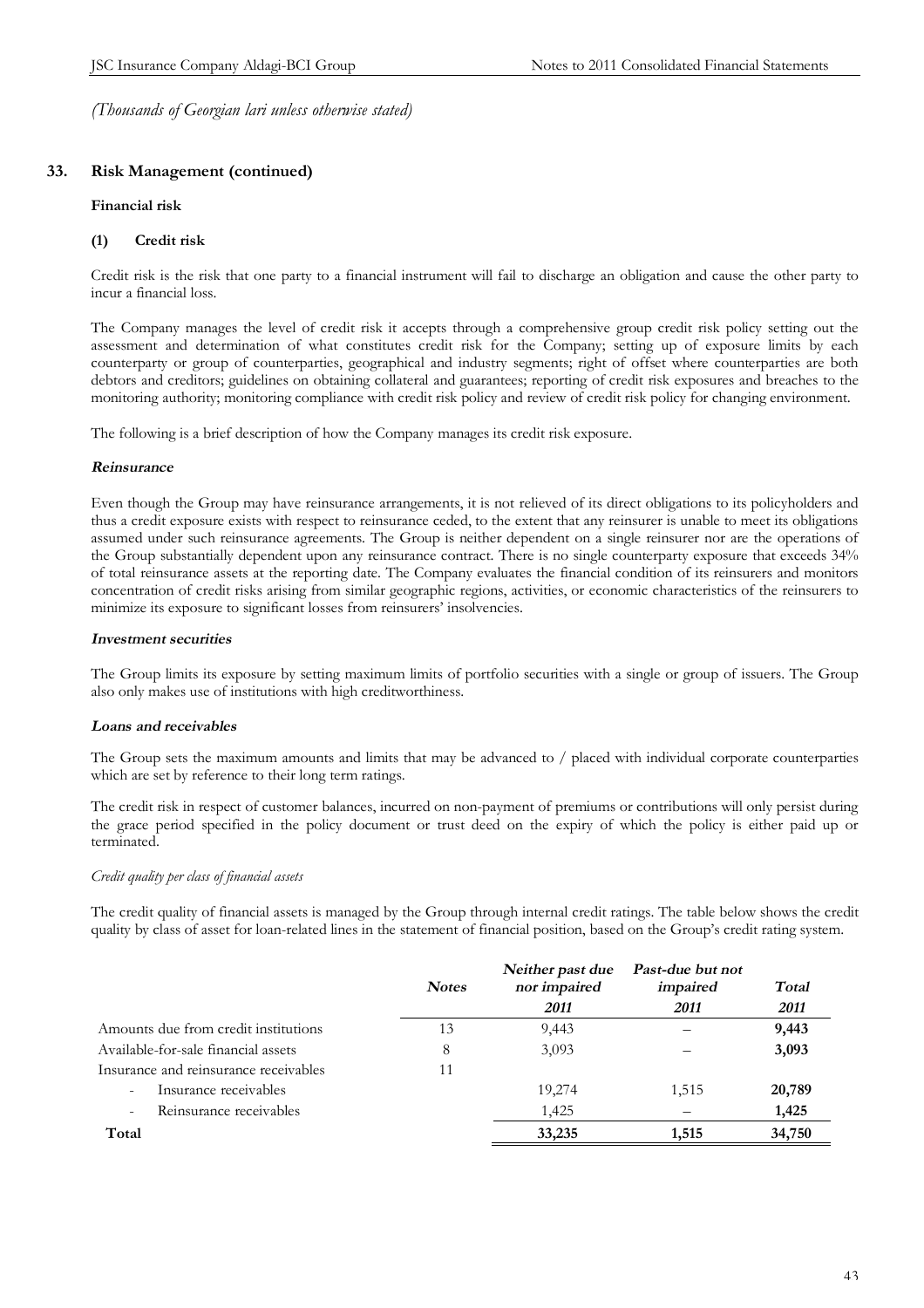# **33. Risk Management (continued)**

#### **Financial risk (continued)**

#### **(1) Credit risk (continued)**

|                                                     | <b>Notes</b> | Neither past due<br>nor impaired<br><i>2010</i> | Past-due but<br>not impaired<br><b>2010</b> | Total<br><b>2010</b> |
|-----------------------------------------------------|--------------|-------------------------------------------------|---------------------------------------------|----------------------|
| Amounts due from credit institutions                | 13           | 6,659                                           |                                             | 6,659                |
| Available-for-sale financial assets                 | 8            | 4,576                                           |                                             | 4,576                |
| Insurance and reinsurance receivables               | 11           |                                                 |                                             |                      |
| Insurance receivables<br>$\sim$                     |              | 17,336                                          | 1,248                                       | 18,584               |
| Reinsurance receivables<br>$\overline{\phantom{a}}$ |              | 870                                             |                                             | 870                  |
| Total                                               |              | 29,441                                          | 1,248                                       | 30,689               |

Insurance and reinsurance receivables that are neither past due nor impaired include insurance and reinsurance receivables that are not past due more than 30 days as of the reporting date. Insurance and reinsurance receivables that are past due but not impaired include insurance and reinsurance receivables overdue for more than 30 days. The Group does not have a credit rating system to evaluate past due but not impaired loans.

# **(2) Liquidity risk**

Liquidity risk is the risk that an entity will encounter difficulty in raising funds to meet cash commitments associated with financial instruments. Liquidity risk may result from either the inability to sell financial assets quickly at their fair values; or counterparty failing on repayment of a contractual obligation; or insurance liability falling due for payment earlier than expected; or inability to generate cash inflows as anticipated.

The major liquidity risk confronting the Group is the daily calls on its available cash resources in respect of claims arising from insurance contracts and the maturity of debt securities.

The Group manages liquidity through a Group liquidity risk policy which determines what constitutes liquidity risk for the Group; specifies minimum proportion of funds to meet emergency calls; setting up of contingency funding plans; specify the sources of funding and the events that would trigger the plan; concentration of funding sources; reporting of liquidity risk exposures and breaches to the monitoring authority; monitoring compliance with liquidity risk policy and review of liquidity risk policy for pertinence and changing environment.

The table below analyses assets and liabilities of the Group into their relevant maturity groups based on the remaining period at the reporting date to their contractual maturities or expected repayment dates.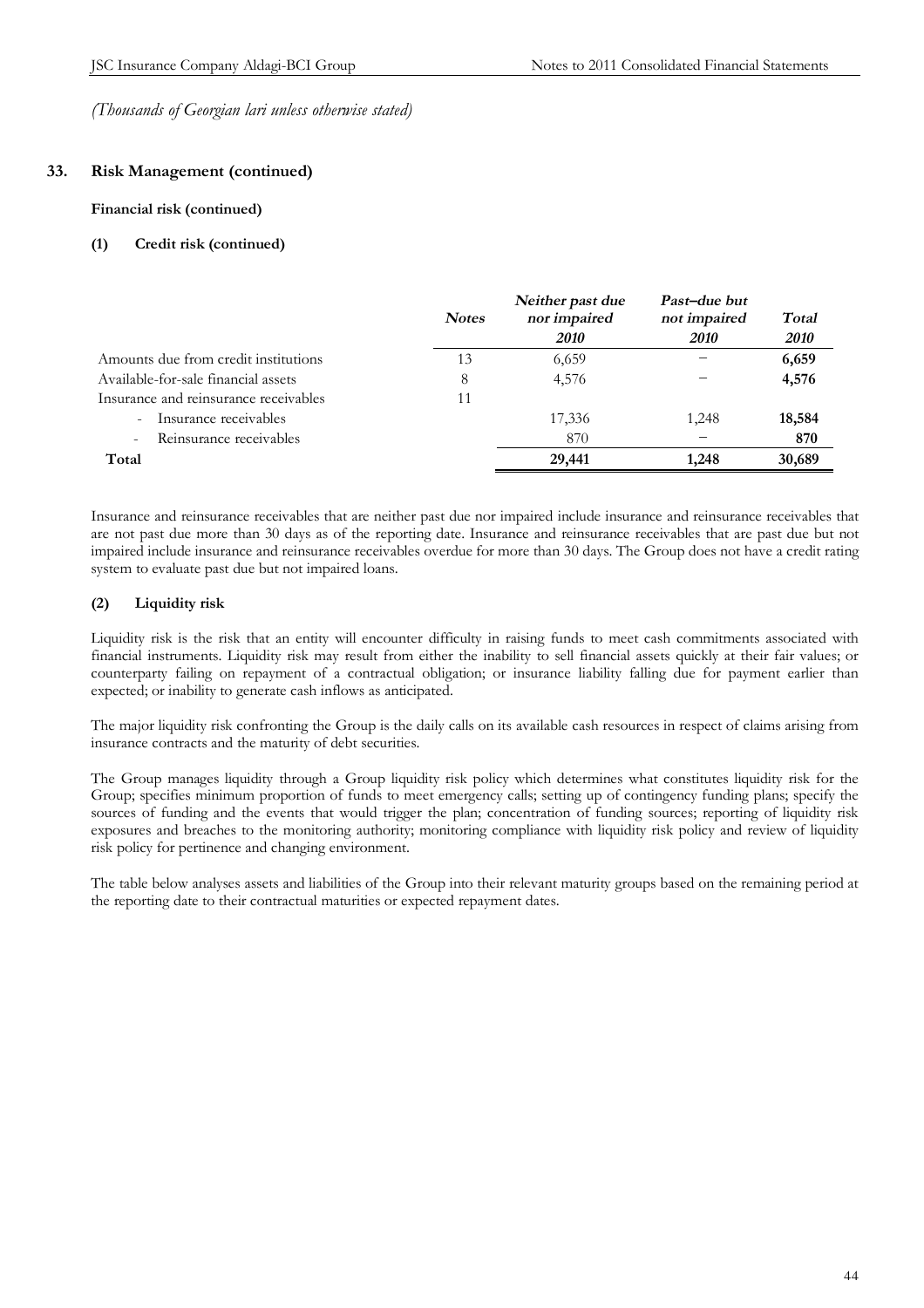# **33. Risk Management (continued)**

# **Financial risk (continued)**

# **(2) Liquidity risk (continued)**

| Total<br>9,868<br>50<br>409 |
|-----------------------------|
|                             |
|                             |
|                             |
|                             |
|                             |
| 5,154                       |
| 8,778                       |
| 3,093                       |
| 22,214                      |
| 9,443                       |
| 7,106                       |
| 66,115                      |
|                             |
| 5,189                       |
| 6,353                       |
| 1,581                       |
| 26,510                      |
| 9,659                       |
| 35,289                      |
| 30,816                      |
| 115,397                     |
| (49, 282)                   |
|                             |
|                             |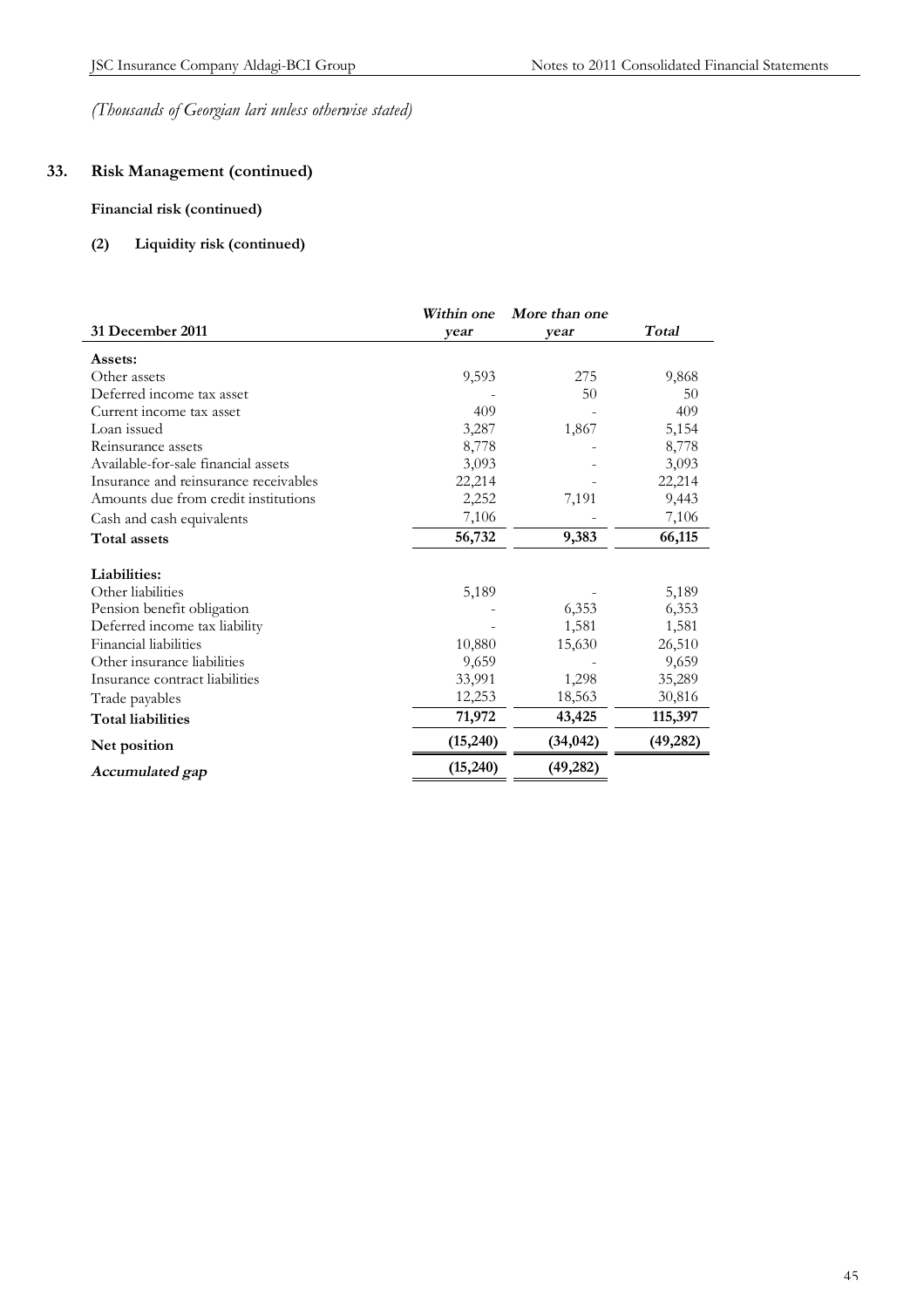# **33. Risk Management (continued)**

#### **Financial risk (continued)**

#### **(2) Liquidity risk (continued)**

|                                       | Within one | More than one |              |
|---------------------------------------|------------|---------------|--------------|
| 31 December 2010                      | year       | year          | <b>Total</b> |
| Assets:                               |            |               |              |
| Other assets                          | 3,139      | 139           | 3,278        |
| Deferred income tax asset             |            | 11            | 11           |
| Current income tax asset              | 212        |               | 212          |
| Reinsurance assets                    | 7,271      |               | 7,271        |
| Available-for-sale financial assets   | 4,576      |               | 4,576        |
| Insurance and reinsurance receivables | 19,454     |               | 19,454       |
| Amounts due from credit institutions  | 983        | 5,676         | 6,659        |
| Cash and cash equivalents             | 9,676      |               | 9,676        |
| Total assets                          | 45,311     | 5,826         | 51,137       |
| Liabilities:                          |            |               |              |
| Other liabilities                     | 2,299      |               | 2,299        |
| Pension benefit obligation            |            | 4,949         | 4,949        |
| Deferred income tax liability         |            | 182           | 182          |
| Financial liabilities                 | 11,654     | 1,484         | 13,138       |
| Other insurance liabilities           | 7,138      |               | 7,138        |
| Insurance contract liabilities        | 31,382     | 1,198         | 32,580       |
| Trade payables                        | 1,112      |               | 1,112        |
| <b>Total liabilities</b>              | 53,585     | 7,813         | 61,398       |
| Net position                          | (8,274)    | (1,987)       | (10,261)     |
| Accumulated gap                       | (8,274)    | (10,261)      |              |

The Group's capability to discharge its liabilities relies on its ability to realize an equivalent amount of assets within the same period of time. In the Georgian marketplace, many short-term credits are granted with the expectation of renewing the loans at maturity. In order to strengthen the liquidity position of the Company, parent has injected GEL 32,000 in the equity of the Company. In addition, Group has borrowed funds from TBC bank in amount of GEL 26,967 thousand. In Management's opinion funding obtain will enable group to handle the liquidity position efficiently.

The table below summarises the maturity profile of the Group's financial liabilities at 31 December 2011 based on contractual undiscounted repayment obligations. Repayments which are subject to notice are treated as if notice were to be given immediately.

| <b>Financial liabilities</b><br>As at 31 December 2011 | Less than<br>3 months | 3 to 12<br>months | 1 to 5<br>vears | <i>Over</i><br>5 years | Total  |
|--------------------------------------------------------|-----------------------|-------------------|-----------------|------------------------|--------|
| Financial liabilities                                  | 3,762                 | 9,328             | 15,623          | 1,674                  | 30,388 |
| Total undiscounted financial liabilities               | 3,762                 | 9,328             | 15,623          | 1,674                  | 30,388 |
| <b>Financial liabilities</b><br>As at 31 December 2010 | Less than<br>3 months | 3 to 12<br>months | 1 to 5<br>vears | Over<br>5 years        | Total  |
| Financial liabilities                                  | 5,481                 | 7,357             | 1,732           |                        | 14,570 |
| Total undiscounted financial liabilities               | 5,481                 | 7,357             | 1,732           |                        | 14,570 |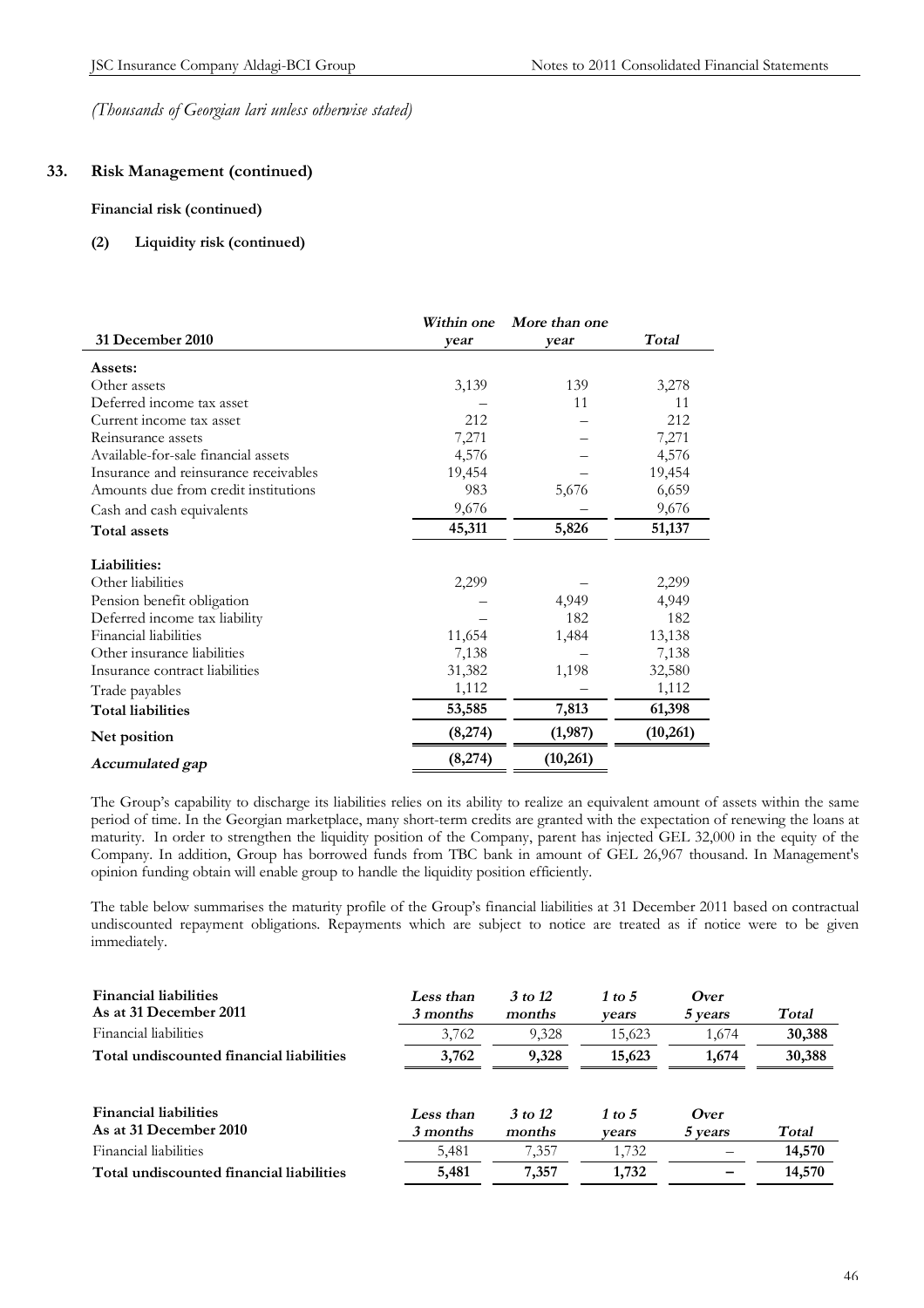# **33. Risk Management (continued)**

#### **Geographical concentration**

The geographical concentration of the Group's assets and liabilities at 31 December 2011 and 2010 is as follows. The disclosure is based on the countries where the insurance business is written. The analysis would not be materially different if based on the countries in which the counterparties are situated.

|                                | 2011      |             |                          |           | 2010      |             |             |         |
|--------------------------------|-----------|-------------|--------------------------|-----------|-----------|-------------|-------------|---------|
|                                | Non-      |             |                          | Non-      |           |             |             |         |
|                                |           | <b>OECD</b> | <b>OECD</b>              |           |           | <b>OECD</b> | <b>OECD</b> |         |
|                                | Georgia   | countries   | countries                | Total     | Georgia   | countries   | countries   | Total   |
| Assets:                        |           |             |                          |           |           |             |             |         |
| Deferred acquisition costs     | 1,534     |             |                          | 1,534     | 1,629     |             |             | 1,629   |
| Available-for-sale investments | 3,093     |             |                          | 3,093     | 4,536     | 30          | 10          | 4,576   |
| Loan issued                    | 5,154     |             |                          | 5,154     | 625       |             |             | 625     |
| Reinsurance assets             | 1,357     | 2,984       | 4,437                    | 8,778     | 357       | 5,291       | 1,623       | 7,271   |
| Deferred tax assets            | 50        |             |                          | 50        | 11        |             |             | 11      |
| Income tax assets              | 409       | —           |                          | 409       | 212       |             |             | 212     |
| Other assets                   | 15,702    | —           | $\overline{\phantom{0}}$ | 15,702    | 3,278     |             |             | 3,278   |
| Insurance and reinsurance      |           |             |                          |           |           |             |             |         |
| receivables                    | 21,418    | 605         | 191                      | 22,214    | 18,600    | 336         | 518         | 19,454  |
| Amounts due from credit        |           |             |                          |           |           |             |             |         |
| institutions                   | 7,732     | 1,711       |                          | 9,443     | 6,587     | 72          |             | 6,659   |
| Cash and cash equivalents      | 7,106     |             |                          | 7,106     | 9,676     |             |             | 9,676   |
| Total assets                   | 63,555    | 5,300       | 4,628                    | 73,483    | 45,511    | 5,729       | 2,151       | 53,391  |
| Liabilities:                   |           |             |                          |           |           |             |             |         |
| Pension benefit obligation     | 6,353     |             |                          | 6,353     | 4,949     |             |             | 4,949   |
| Deferred income tax liability  | 1,581     |             |                          | 1,581     | 182       |             |             | 182     |
| Insurance contract liabilities | 35,289    |             |                          | 35,289    | 32,580    |             |             | 32,580  |
| Other insurance liabilities    | 3,451     | 3,140       | 3,068                    | 9,659     | 2,844     | 2,902       | 1,392       | 7,138   |
| Financial liabilities          | 19,515    | 6,995       |                          | 26,510    | 13,138    |             |             | 13,138  |
| Trade receivables              | 30,816    |             |                          | 30,816    | 1,112     |             |             | 1,112   |
| Other liabilities              | 5,189     |             |                          | 5,189     | 2,299     |             |             | 2,299   |
| <b>Total liabilities</b>       | 102,194   | 10,135      | 3,068                    | 115,397   | 57,104    | 2,902       | 1,392       | 61,398  |
| Net position                   | (38, 639) | (4, 835)    | 1,560                    | (41, 914) | (11, 593) | 2,827       | 759         | (8,007) |

#### **Market risk**

Market risk is the risk that the value of financial instruments will fluctuate due to changes in market variables such as interest rates and foreign exchanges.

The Company has exposure to market risks. Market risk is the risk of change in fair value of financial instruments from fluctuation in foreign exchange rates (currency risk), market interest rates (interest rate risk) and market prices (price risk), whether such change in price is caused by factors specific to the individual instrument or its issuer or factors affecting all instruments traded in the market.

The Group structures levels of market risk it accepts through a Group market risk policy that determines what constitutes market risk for the Group; basis used to fair value financial assets and liabilities; asset allocation and portfolio limit structure; diversification benchmarks by type of instrument and geographical area; sets out the net exposure limits by each counterparty or group of counterparties, geographical and industry segments; control over hedging activities; reporting of market risk exposures and breaches to the monitoring authority; monitoring compliance with market risk policy and review of market risk policy for pertinence and changing environment, periodic estimation of potential losses that could arise from adverse changes in market conditions and establishing and maintaining appropriate stop-loss limits and margins.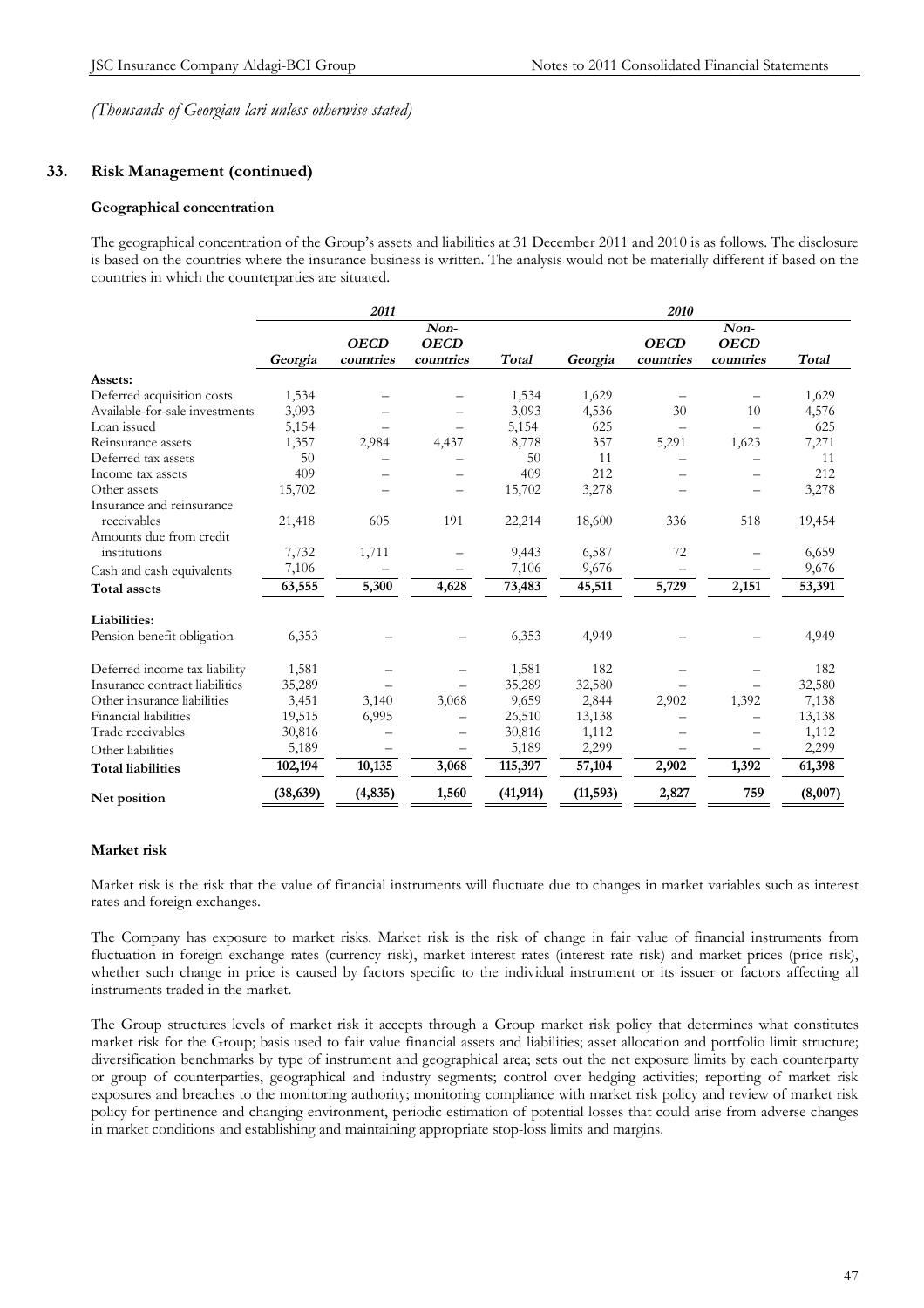# **33. Risk Management (continued)**

#### **Market risk (continued)**

#### *Interest rate risk*

Interest rate risk arises from the possibility that changes in interest rates will affect the fair value of the financial instruments or the future cash flows on financial instruments.

The Company does not have floating interest rate instruments thus is not exposed to cash flow interest risk, interest rate fluctuations also does not affect the Company's equity.

As at 31 December, the effective average interest rates by currencies for interest generating/bearing monetary financial instruments were as follows:

|                                      | 2011     |          | <i>2010</i> |          |
|--------------------------------------|----------|----------|-------------|----------|
|                                      | GEL      | 'JSD     | GEL         | 'JSD     |
| Amounts due from credit institutions | 14.9%    | $6.3\%$  | $12.5\%$    | $10.7\%$ |
| Financial liabilities                | $16.5\%$ | $12.9\%$ | $16.1\%$    | $13.5\%$ |

#### *Currency risk*

The Group is exposed to effects of fluctuation in the prevailing foreign currency exchange rates on its financial position and cash flows. The Company's principal transactions are carried out in Georgian lari and its exposure to foreign exchange risk arise primarily with respect to US dollars and euro, as the insurance operations denominated in US dollars form a significant part of the Company's operations.

The Group's financial assets are primarily denominated in the same currencies as its insurance and investment liabilities, which mitigate the foreign currency exchange rate risk for the overseas operations. Thus the main foreign exchange risk arises from recognized assets and liabilities denominated in currencies other than those in which insurance and investment liabilities are expected to be settled.

The tables below indicate the currencies to which the Company had significant exposure at 31 December 2011 and 2010 on its non-trading monetary assets and liabilities and its forecast cash flows. The analysis calculates the effect of a reasonably possible movement of the currency rate against the Georgian lari, with all other variables held constant on the income statement. A negative amount in the table reflects a potential net reduction in income statement, while a positive amount reflects a net potential increase.

|                                                    | 2011       |                  |                     |           |
|----------------------------------------------------|------------|------------------|---------------------|-----------|
|                                                    | <b>GEL</b> | <b>USD</b>       | <b>EUR</b>          | Total     |
| Assets:                                            |            |                  |                     |           |
| Cash and cash equivalents                          | 3,166      | 3,927            | 13                  | 7,106     |
| Amounts due from credit institutions               | 7,588      | 1,855            |                     | 9,443     |
| Loans issued                                       | 5,154      |                  |                     | 5,154     |
| Insurance and reinsurance receivables              | 4,074      | 16,464           | 1,676               | 22,214    |
| Reinsurance assets                                 | 4,512      | 4,119            | 147                 | 8,778     |
| <b>Total assets</b>                                | 24,494     | 26,365           | 1,836               | 52,695    |
| Liabilities:                                       |            |                  |                     |           |
| Insurance contract liabilities                     | 16,021     | 18,578           | 690                 | 35,289    |
| Other insurance liabilities                        | 1,507      | 7,672            | 480                 | 9,659     |
| Financial liabilities                              | 367        | 26,143           |                     | 26,510    |
| Trade payables                                     | 25,334     | 5,482            |                     | 30,816    |
| Other liabilities                                  | 5,189      |                  |                     | 5,189     |
| <b>Total liabilities</b>                           | 48,418     | 57,875           | 1,170               | 107,463   |
| Net position                                       | (23, 924)  | (31, 510)        | 666                 | (54, 768) |
| Increase in currency rate in %<br>Effect on profit |            | $1.1\%$<br>(347) | 15.8%<br>105        |           |
| Increase in currency rate in %<br>Effect on profit |            | $(1.1\%)$<br>347 | $(15.8\%)$<br>(105) |           |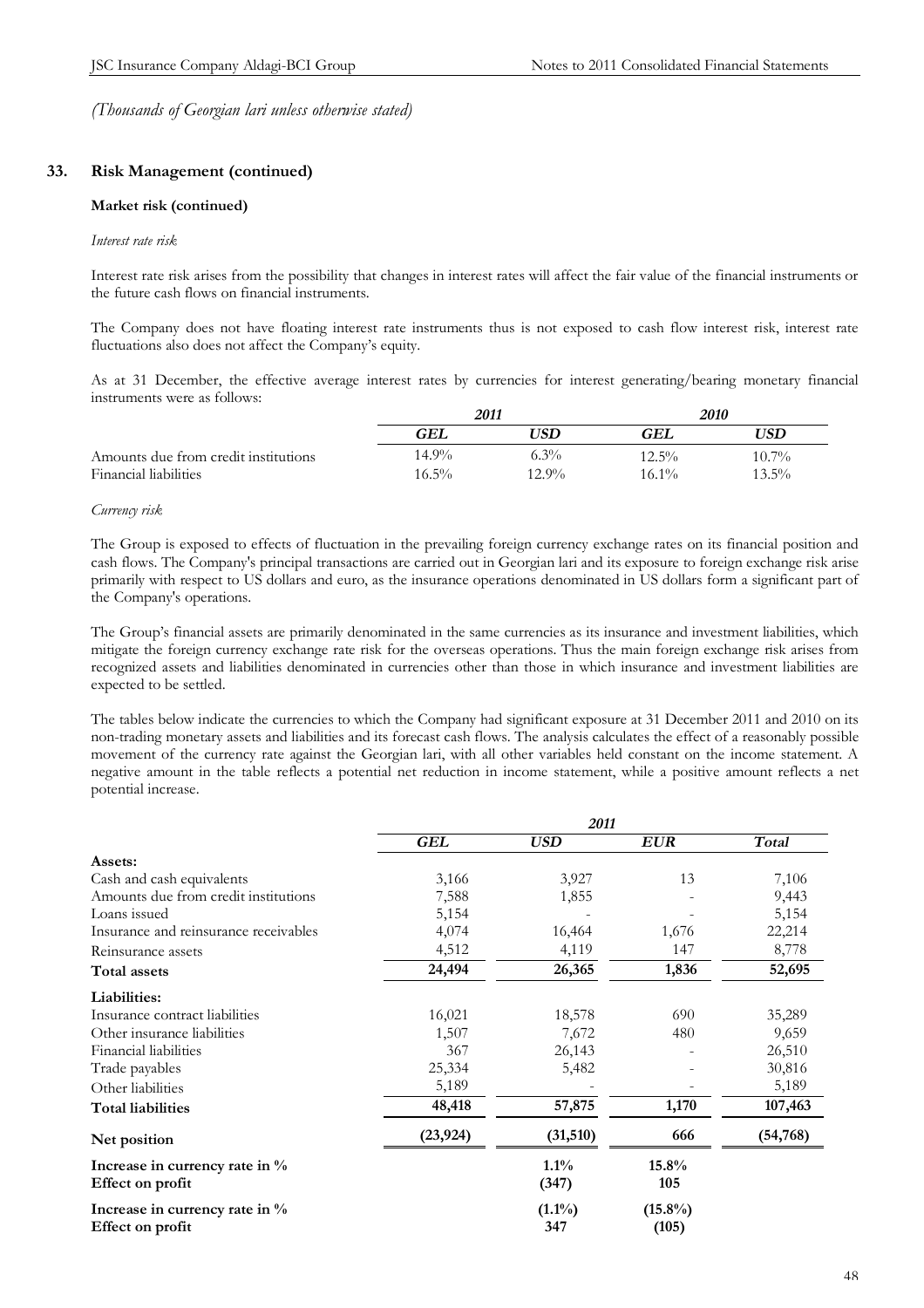# **33. Risk Management (continued)**

#### **Market risk (continued)**

|                                                    | <i>2010</i> |                 |                  |              |  |
|----------------------------------------------------|-------------|-----------------|------------------|--------------|--|
|                                                    | <b>GEL</b>  | <b>USD</b>      | <b>EUR</b>       | <b>Total</b> |  |
| Assets:                                            |             |                 |                  |              |  |
| Cash and cash equivalents                          | 7,218       | 2,066           | 392              | 9,676        |  |
| Amounts due from credit institutions               | 3,188       | 3,471           |                  | 6,659        |  |
| Insurance and reinsurance receivables              | 13,585      | 5,496           | 373              | 19,454       |  |
| Reinsurance assets                                 | 313         | 6,810           | 148              | 7,271        |  |
| <b>Total assets</b>                                | 24,304      | 17,843          | 913              | 43,060       |  |
| Liabilities:                                       |             |                 |                  |              |  |
| Insurance contract liabilities                     | 15,824      | 16,265          | 491              | 32,580       |  |
| Other insurance liabilities                        | 2,218       | 4,399           | 521              | 7,138        |  |
| Financial liabilities                              | 11,761      | 1,377           |                  | 13,138       |  |
| Trade payables                                     | 1,112       |                 |                  | 1,112        |  |
| Other liabilities                                  | 2,299       |                 |                  | 2,299        |  |
| <b>Total liabilities</b>                           | 33,214      | 22,041          | 1,012            | 56,267       |  |
| Net position                                       | (8,910)     | (4, 198)        | (99)             | (13,207)     |  |
| Increase in currency rate in %<br>Effect on profit |             | 1.3%<br>(55)    | 12.7%<br>(13)    |              |  |
| Increase in currency rate in %<br>Effect on profit |             | $(1.3\%)$<br>55 | $(12.7\%)$<br>13 |              |  |

Foreign currencies represent mainly US dollar and euro amounts, but also include currencies from other OECD countries. The Group's principal cash flows (revenues, operating expenses) are largely generated in Georgian lari. As a result, future movements in the exchange rate between the Georgian lari and US dollar will affect the carrying value of the Group's US dollar denominated monetary assets and liabilities. Such changes may also affect the Group's ability to realize investments in nonmonetary assets as measured in USD in these financial statements.

## *Price risk*

The Group's price risk exposure relates to financial assets and liabilities whose values will fluctuate as a result of changes in market prices, principally investment securities not held for the account of unit linked business. The Group did not have such financial assets or liabilities as of 31 December 2011 and 2010.

# **34. Fair Values of Financial Instruments**

#### **Financial instruments recorded at fair value**

The Group uses the following hierarchy for determining and disclosing the fair value of financial instruments by valuation technique:

- · Level 1: quoted (unadjusted) prices in active markets for identical assets or liabilities;
- · Level 2: techniques for which all inputs which have a significant effect on the recorded fair value are observable, either directly or indirectly; and
- Level 3: techniques which use inputs which have a significant effect on the recorded fair value that are not based on observable market data.

The following table shows an analysis of financial instruments recorded at fair value by level of the fair value hierarchy: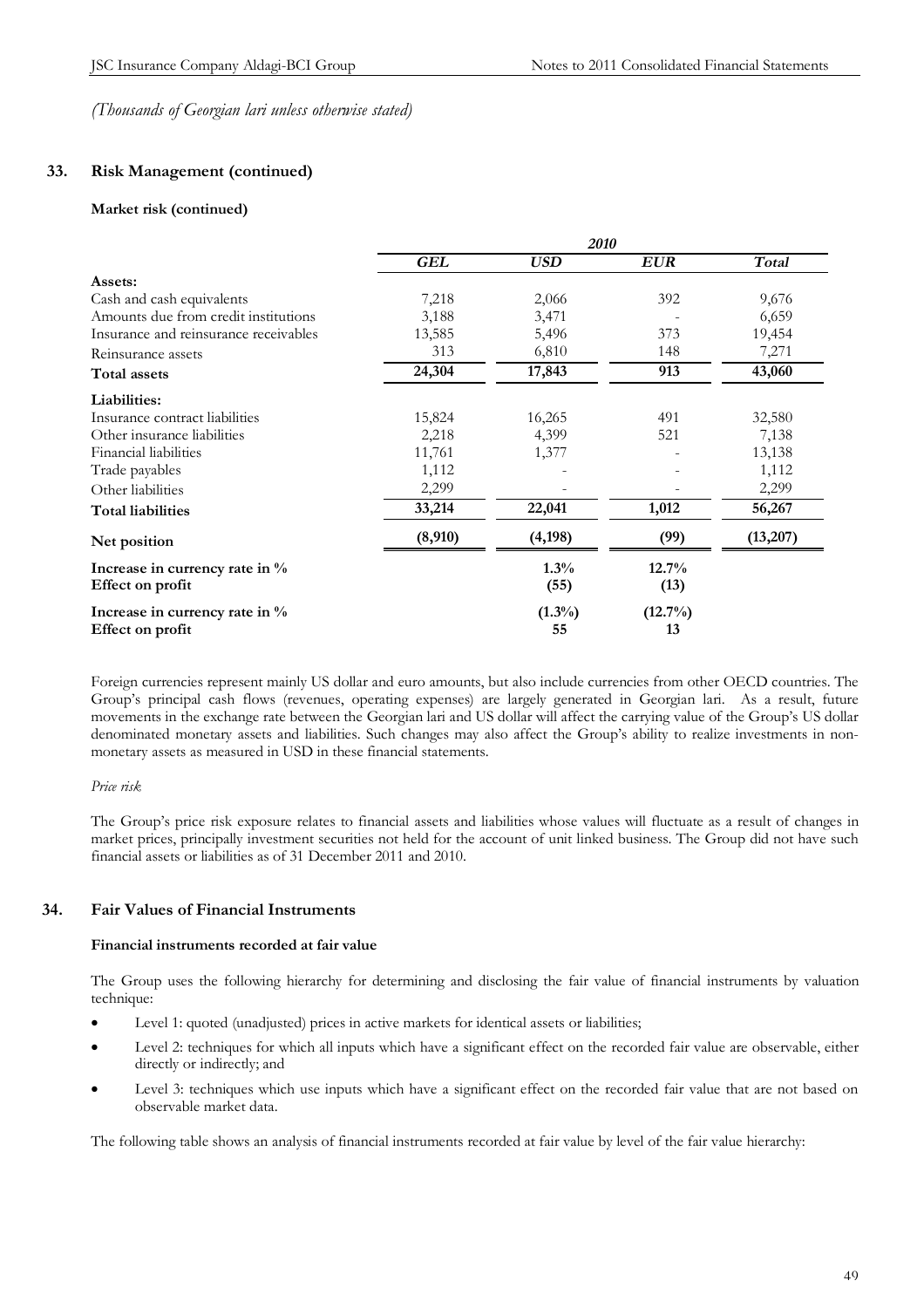# **34. Fair Values of Financial Instruments (continued)**

#### **Financial instruments recorded at fair value (continued)**

|                                          | 2011    |         |         |                   |  |
|------------------------------------------|---------|---------|---------|-------------------|--|
|                                          | Level 1 | Level 2 | Level 3 | Total 2011        |  |
| <b>Financial</b> assets                  |         |         |         |                   |  |
| Investment securities available-for-sale | 141     | 2,952   |         | 3,093             |  |
|                                          | 141     | 2952    |         | 3,093             |  |
|                                          |         |         | 2010    |                   |  |
|                                          | Level 1 | Level 2 | Level 3 | <b>Total 2010</b> |  |
| <b>Financial</b> assets                  |         |         |         |                   |  |
| Investment securities available-for-sale | 213     | 98      | 4,265   | 4,576             |  |
|                                          | 213     | 98      | 4,265   | 4,576             |  |

The following is a description of the determination of fair value for financial instruments which are recorded at fair value using valuation techniques. These incorporate the Group's estimate of assumptions that a market participant would make when valuing the instruments.

#### *Investment securities available-for-sale*

Investment securities available-for-sale valued using a valuation technique or pricing models primarily consist of unquoted equity and debt securities. These securities are valued using models which sometimes only incorporate data observable in the market and at other times use both observable and non-observable data. The non-observable inputs to the models include assumptions regarding the future financial performance of the investee, its risk profile, and economic assumptions regarding the industry and geographical jurisdiction in which the investee operates.

Level 2 financial assets contain GEL 2,854 equity securities of JSC GPC, a pharmaceutical company. On 9 June 2011, the Group signed a contract to sell these securities at a fixed price according to a predetermined schedule.

Impact on fair value of level 3 financial instruments measured at fair value of changes to key assumptions

The following table shows the impact on the fair value of level 3 instruments of using reasonably possible alternative assumptions:

|                                            |                    | <i>31 December 2010</i>             |  |  |
|--------------------------------------------|--------------------|-------------------------------------|--|--|
|                                            |                    | <b>Effect of reasonably</b>         |  |  |
|                                            | Carrying<br>amount | possible alternative<br>assumptions |  |  |
| <b>Financial</b> assets                    |                    |                                     |  |  |
| Investment securities – available-for-sale | 4,265              | $+/- 583$                           |  |  |

In order to determine reasonably possible alternative assumptions the Group adjusted key unobservable model inputs as follows:

For equities, the Group adjusted the EBITDA (Earnings Before Interest, Taxes, Depreciation and Amortization) multiple by increasing and decreasing the assumed multiple ratio by 10%, which is considered by the Group to be within a range of reasonably possible alternatives based on the EBITDA multiples used across peers within the same geographic area of the same industry.